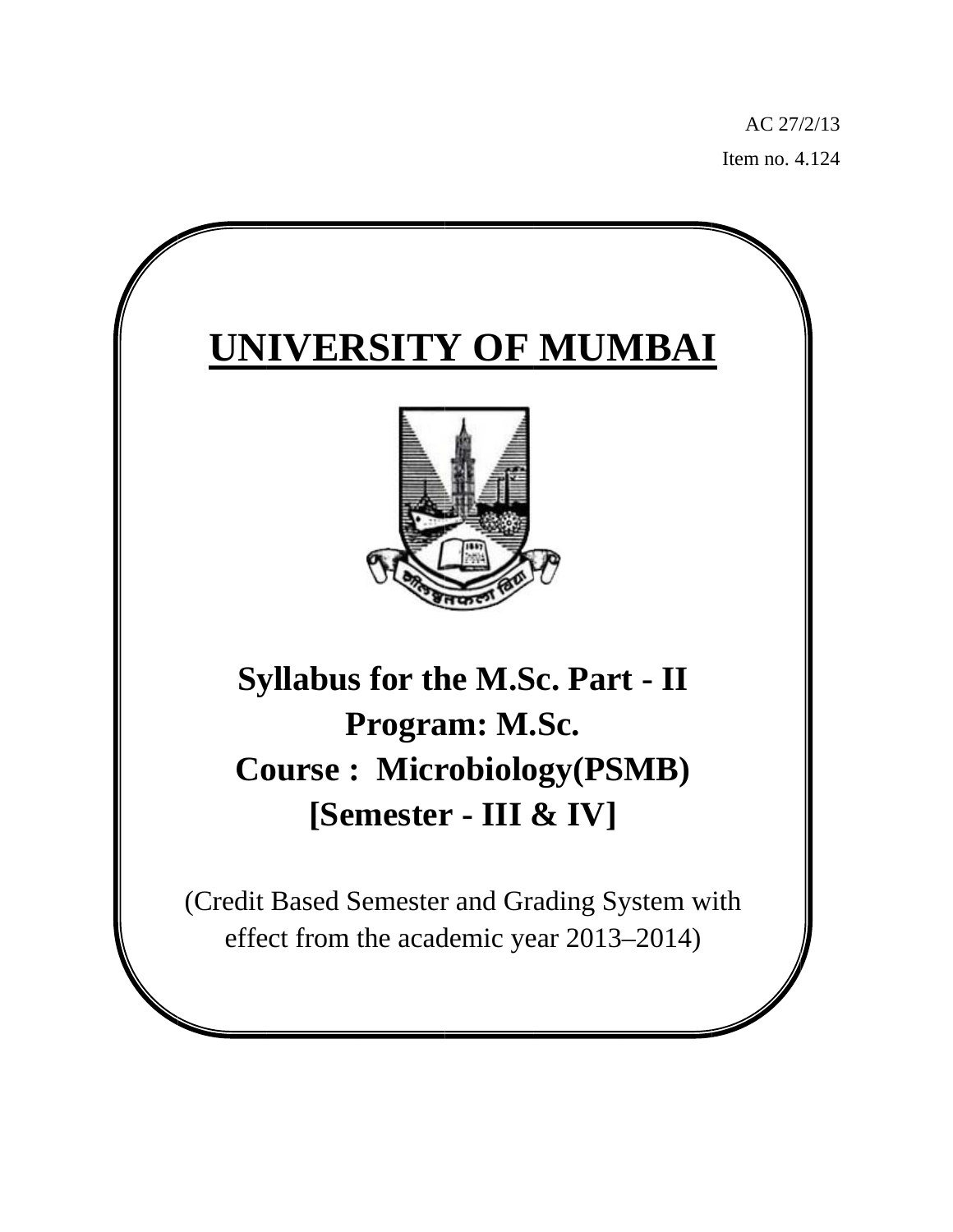# **PROGRAMME: M.Sc. COURSE: MICROBIOLOGY (PSMB) Semester-III & Semester-IV**

### **PREAMBLE**

 With the introduction of credit based semester and grading system and continuous evaluation Consisting of components of Internal Assessment and External Assessment by the esteemed University, the syllabus in Microbiology was revised for M.Sc. Semester -I & II to be implemented with effect from 2012-13, after approval by the concerned authorities of the University. Eight sub-committees were formed to revise the syllabus of M.Sc. I (semester I  $\&$  II) and M.Sc. II (semester III & IV), with Dr. D.B. Thakare as the convener, BOS members as coconveners and Head/ senior teachers from affiliated colleges as members of these sub-committees.

 Suitably revised draft syllabus for M.Sc. II semester III & IV in the subject of Microbiology, to be implemented from 2013-2014, has been approved by the concerned authorities of the University.

 In order to assist students in developing research skills in general and in specific area of their interest/ specialization in particular, research proposal & research project component has been retained in the revised syllabus. This component will provide students with an opportunity to conduct independent research in the subject of Microbiology at their own P.G. centers and if the research project demands, in conjunction with relevant industries/ research institutes.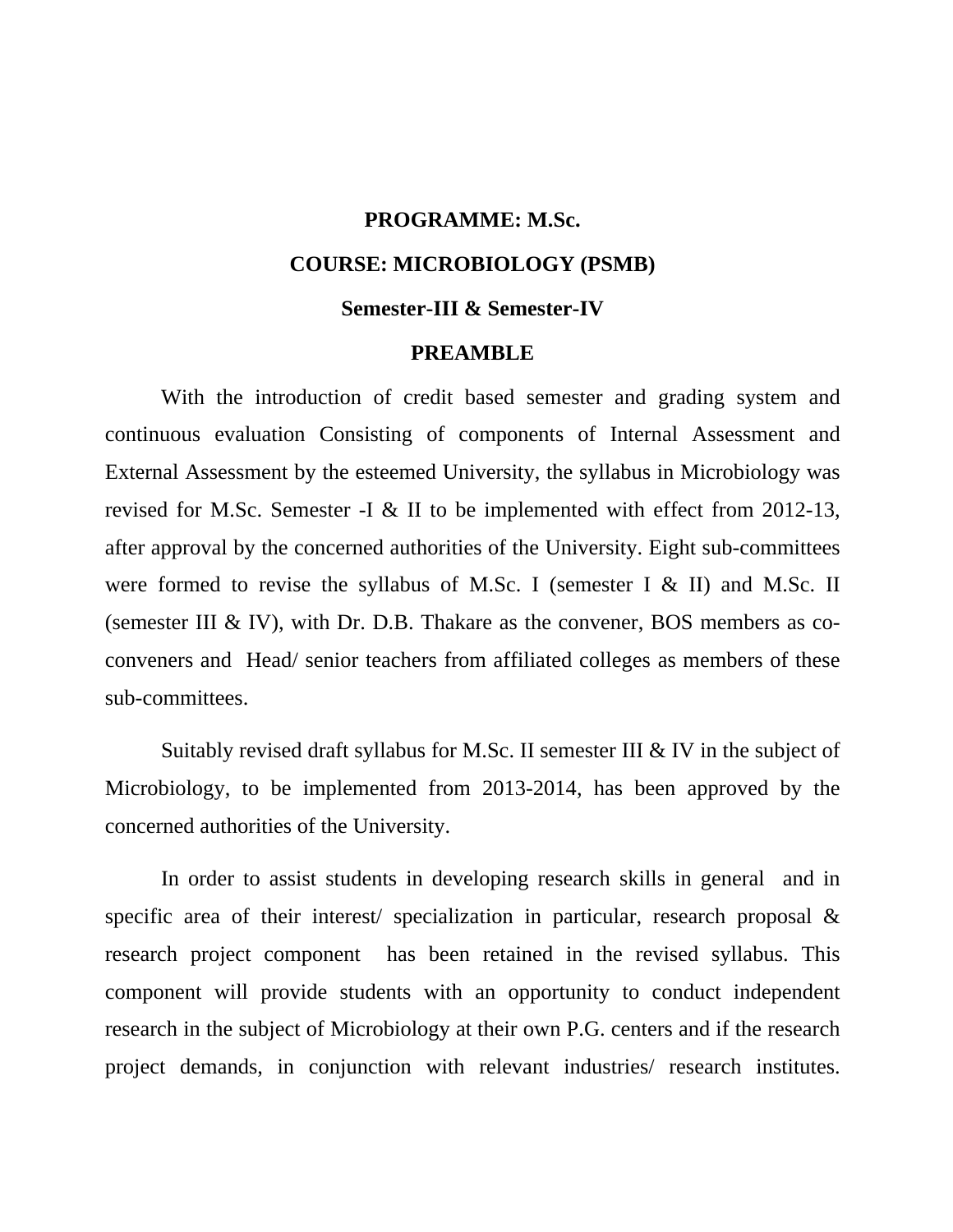Accordingly a paper on Research Methodology & Biomolecular analysis has been introduced in the revised syllabus.

 In order to enable students to develop employable skills concurrently with an understanding of theoretical foundations and practical techniques required in R & D, quality control, regulatory function in pharmaceuticals, food industry, environmental sciences, papers on Pharmaceutical Microbiology, Food Microbiology, Advances in Biotechnology, Applied & Environmental Microbiology and Applied & Environmental monitoring and management have been included in the revised syllabus.

 As mentioned in the syllabus, all the 16 courses of theory & practicals are compulsory to M.Sc. Microbiology (By Papers) students.(Semester I, II, III, IV)

 However, in case of M.Sc. Microbiology (Partly by Papers & Partly by Research) degree students, courses PSMB -301 and PSMB- 401 (Tools and Techniques : Research Methodology and Biomolecular Analysis) are compulsory. They can opt for any two courses as per the following combinations which is related to the research topic of the student:-

- 1. PSMB -101 and PSMB- 201: Cell Biology and Virology
- 2. PSMB -102 and PSMB- 202: Microbial Genetics
- 3. PSMB -103 and PSMB- 203: Microbial Biochemistry
- 4. PSMB -104 and PSMB- 204: Medical Microbiology and Immunology
- 5. PSMB -302 and PSMB- 402: Food and Pharmaceutical Microbiology
- 6. PSMB -303 and PSMB- 403: Advances in Biotechnology
- 7. PSMB -304 and PSMB- 404: Applied and Environmental Microbiology, Applied and Environmental Monitoring & Management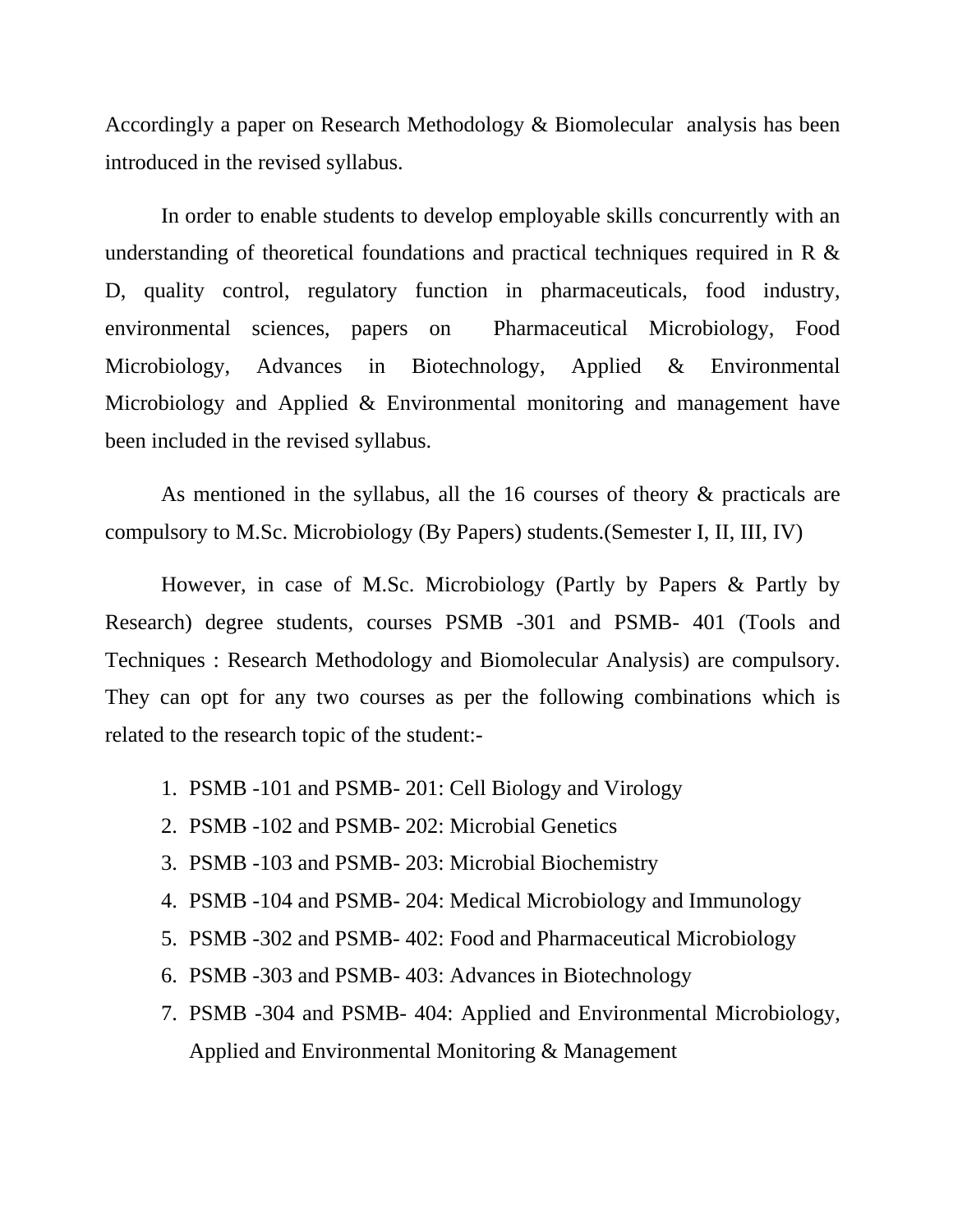## **M.Sc. Part - II Microbiology Syllabus**

## **[Semester - III & IV]**

# **Revised for Credit Based and Grading System**

## **To be implemented from the Academic year 2013-2014**

## **SEMESTER III**

## **Theory :**

| <b>Course Code</b>                                                            | <b>UNIT</b>  | <b>TOPIC HEADINGS</b>                                   | <b>Credits</b>          | L / Week |
|-------------------------------------------------------------------------------|--------------|---------------------------------------------------------|-------------------------|----------|
|                                                                               | I            | Fundamentals<br>And<br>Research<br>Terminology          |                         | 01       |
| <b>PSMB301</b><br><b>Tools and Techniques:</b><br><b>Research Methodology</b> | $\mathbf{I}$ | Defining Research problem and<br><b>Data Collection</b> | 4                       | 01       |
|                                                                               | III          | Sampling<br>Sampling<br>And<br><b>Distributions</b>     |                         | 01       |
|                                                                               | IV           | Data Analysis And Report Writing                        |                         | 01       |
|                                                                               | I            | Microbes In Food                                        |                         | 01       |
| <b>PSMB302</b><br><b>Food Microbiology</b>                                    | $\mathbf{I}$ | <b>Uses Of Microbes In Food</b>                         | $\overline{\mathbf{4}}$ | 01       |
|                                                                               | III          | Control Of Microbes In Food                             |                         | 01       |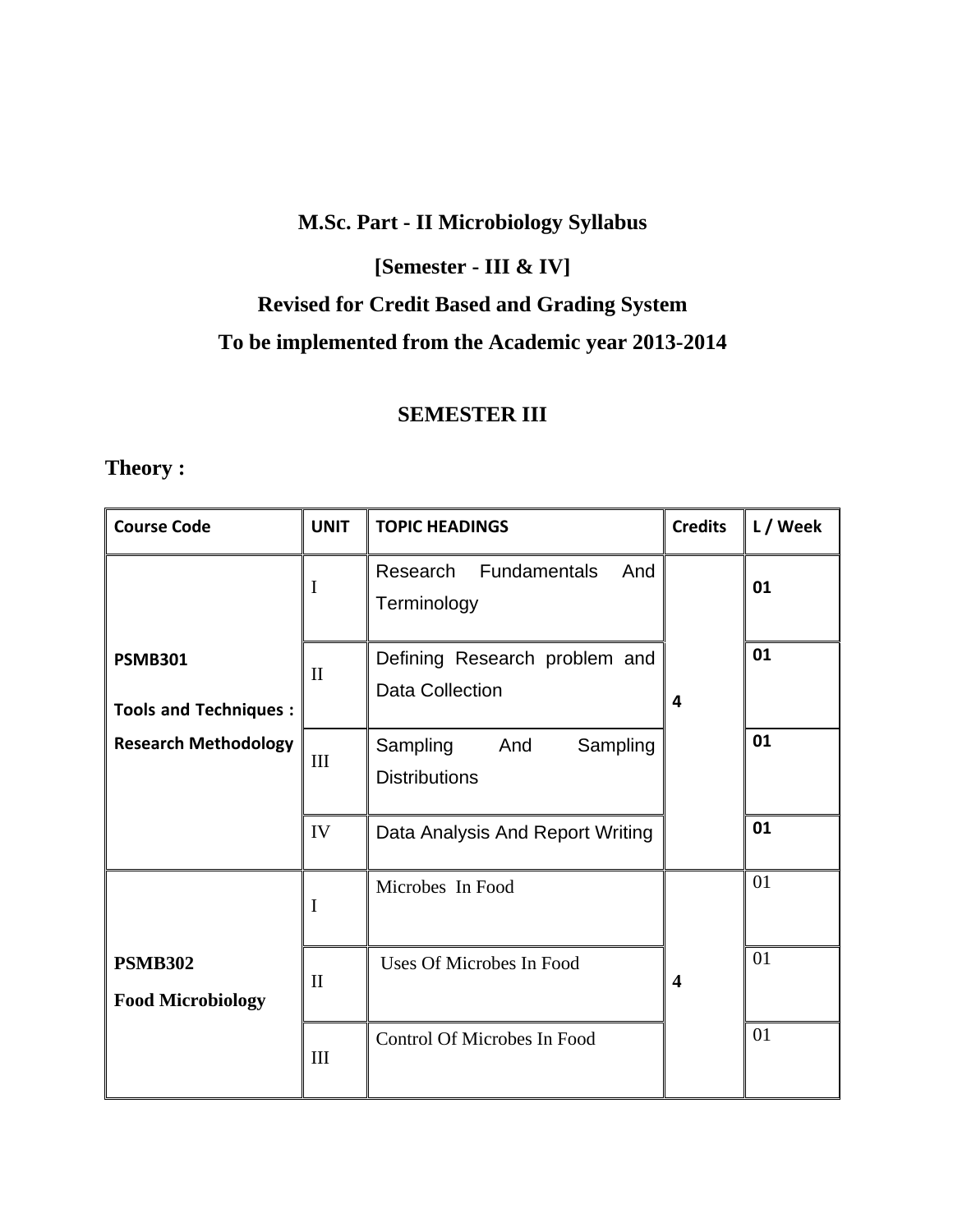|                                             | IV           | Microbial<br>Detection<br>Food<br>And<br>Safety         |   | 01 |
|---------------------------------------------|--------------|---------------------------------------------------------|---|----|
| <b>PSMB303</b>                              | I            | Plant<br>And<br>Agricultural<br>Biotechnology           |   | 01 |
| <b>Advances In</b>                          | $\mathbf{I}$ | Animal Biotechnology                                    | 4 | 01 |
| Biotechnology                               | III          | Nano Biotechnology                                      |   | 01 |
|                                             | IV           | <b>Medical Biotechnology</b>                            |   | 01 |
|                                             | I            | Microbial Diversity                                     |   | 01 |
| <b>MB304</b><br><b>Applied and</b>          | $\mathbf{I}$ | <b>Techniques In Microbial Ecology</b>                  | 4 | 01 |
| <b>Environmental</b><br><b>Microbiology</b> | III          | Soil,<br>Marine<br>$\&$<br>Agricultural<br>Microbiology |   | 01 |
|                                             | IV           | Advanced<br>Food<br>$\&$<br>Water<br>Microbiology       |   | 01 |

# **Practicals :**

| PSMB3P1 | Literature Survey And Research Project Proposal | 04 |
|---------|-------------------------------------------------|----|
| PSMB3P2 | Food Microbiology                               | 04 |
| PSMB3P3 | <b>Advances In Biotechnology</b>                | 04 |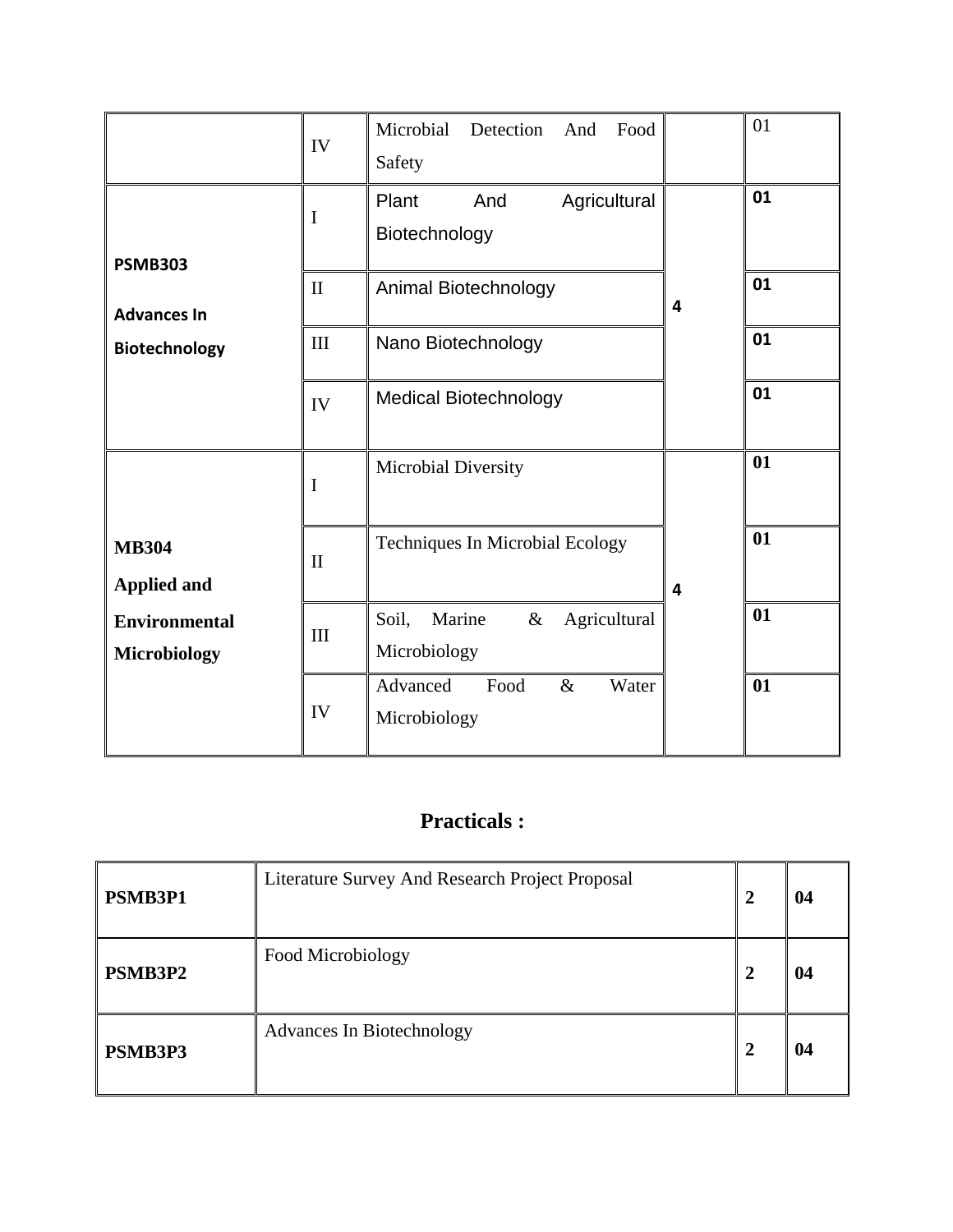# **SEMESTER IV**

# **Theory :**

| <b>Course Code</b>                                             | <b>UNIT</b>  | <b>TOPIC HEADINGS</b>                                                         | <b>Credits</b>          | L / Week |
|----------------------------------------------------------------|--------------|-------------------------------------------------------------------------------|-------------------------|----------|
| <b>PSMB401</b><br><b>Tools</b><br>and                          | $\mathbf I$  | Spectroscopic Techniques                                                      |                         | 01       |
|                                                                | $\mathbf{I}$ | Chromatographic Techniques                                                    |                         | 01       |
| <b>Techniques:</b>                                             | III          | Molecular Biology Techniques                                                  | $\overline{\mathbf{4}}$ | 01       |
| <b>Biomolecular</b><br><b>Analysis</b>                         | IV           | Nanotechnology Techniques                                                     |                         | 01       |
|                                                                | I            | Principles And Applications Of<br>GMP In Pharmaceuticals<br>And<br>Cosmetics  |                         | 01       |
| <b>PSMB402</b><br><b>Pharmaceutical</b><br><b>Microbiology</b> | $\mathbf{I}$ | Quality<br>Management<br>And<br><b>Regulatory Aspects</b>                     | $\overline{\mathbf{4}}$ | 01       |
|                                                                | III          | Analytical<br>Aspects<br>For<br>Pharmaceutical<br>And<br>Cosmetic<br>Products |                         | 01       |
|                                                                | IV           | Drug Discovery                                                                |                         | 01       |
| <b>PSMB403</b>                                                 | I            | Pharmaceutical Biotechnology                                                  |                         | 01       |
| <b>Advances</b><br>in                                          | $\mathbf{I}$ | IPR and ethics in Biotechnology                                               | $\overline{\mathbf{4}}$ | 01       |
| <b>Biotechnology</b>                                           | III          | Marine Biotechnology                                                          |                         | 01       |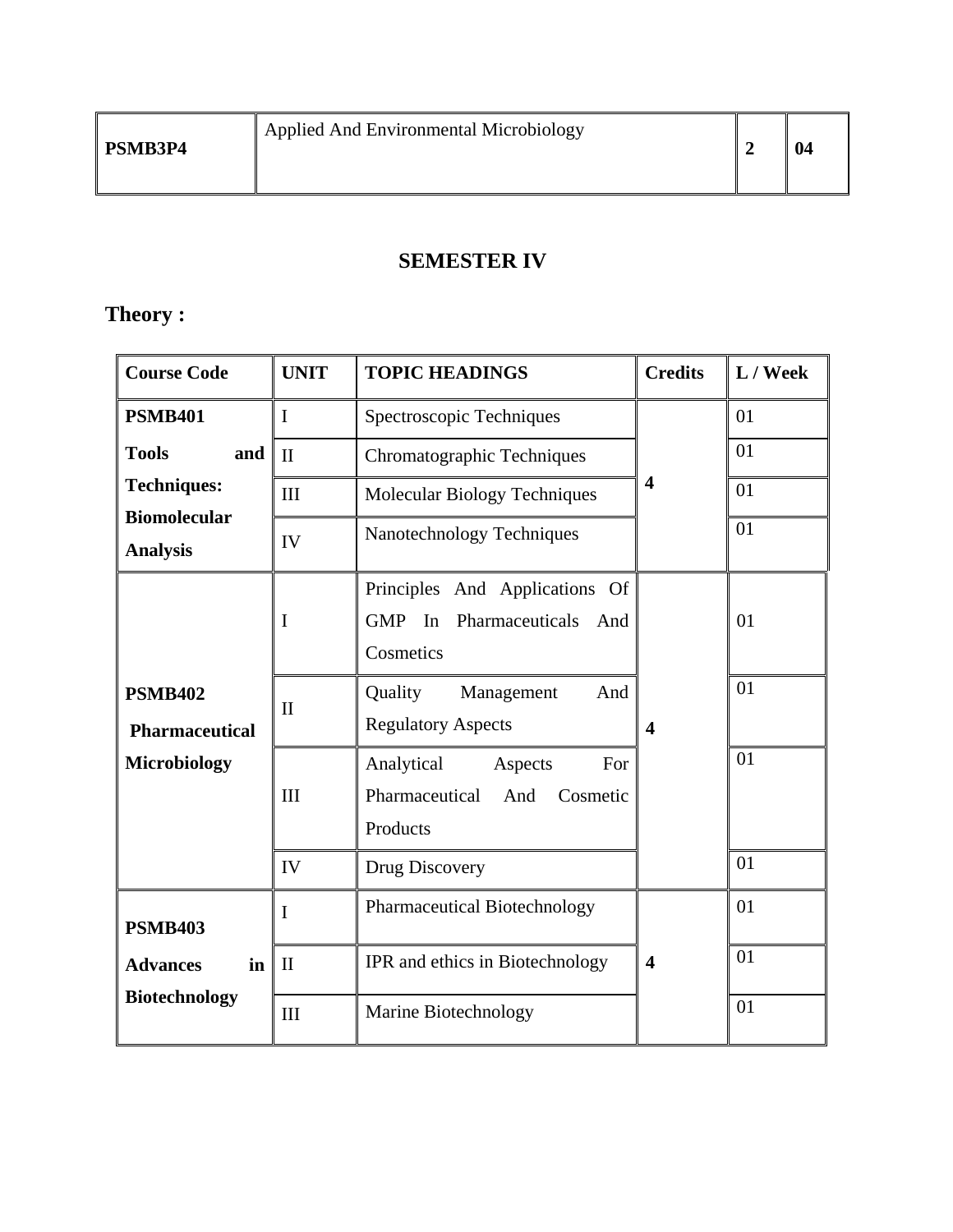|                                                | IV           | in<br>Molecular<br>Advances<br>Biotechnology                                     |                         | 01 |
|------------------------------------------------|--------------|----------------------------------------------------------------------------------|-------------------------|----|
|                                                | I            | Bioremediation, Biodegradation $\&$<br>Waste disposal                            |                         | 01 |
| <b>PSMB404</b><br>Applied<br>and               | $\mathbf{I}$ | <b>Biofilm Management</b>                                                        |                         | 01 |
| Environmental<br>Monitoring<br>&<br>Management | III          | Environmental<br>Pollution<br>$\&$<br>Monitoring                                 | $\overline{\mathbf{4}}$ | 01 |
|                                                | IV           | Environmental<br>$\&$<br>Natural<br>Resources Management and safety<br>standards |                         | 01 |

## **Practicals :**

| PSMB4P1  | Dissertation based on Research Project and Poster<br>Presentation. | $\boldsymbol{2}$ | 04 |
|----------|--------------------------------------------------------------------|------------------|----|
| PSMB4P2  | <b>Pharmaceutical Microbiology</b>                                 | 2                | 04 |
| PSMB4P3  | Advances in Biotechnology                                          | $\overline{2}$   | 04 |
| PSMB4-P4 | Applied and Environmental Monitoring<br>$\&$<br>Management         | 2                | 04 |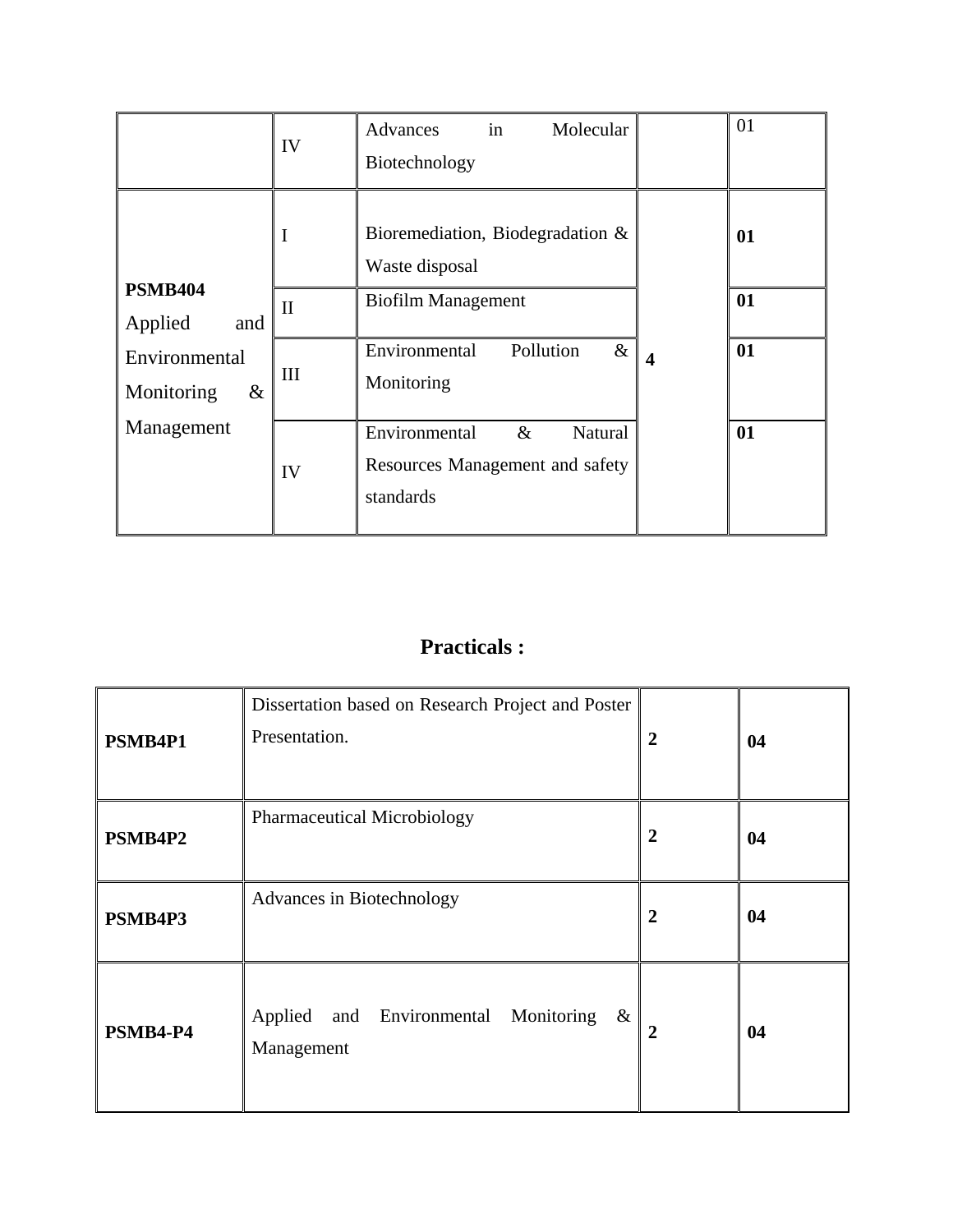**Each Theory and Practical period shall be of one hour duration.** 

# **M.Sc. (Semester -III)Microbiology Syllabus Revised for Credit Based and Grading System To be implemented from the Academic year 2013-2014**

## **Semester -III Detail Syllabus**

### **PSMB301: Tools and Techniques: Research Methodology (60L)**

| <b>Course Code</b> | <b>Title</b>                                                                         | <b>Cred</b> |
|--------------------|--------------------------------------------------------------------------------------|-------------|
|                    |                                                                                      | its         |
| <b>PSMB301</b>     | <b>Tools and Techniques: Research Methodology</b><br>(60L)                           | 04          |
|                    |                                                                                      |             |
|                    | (15L)<br>Unit I Research Fundamentals and Terminology                                | 01          |
|                    | 1.1 Meaning and Objective of research, features of a good research study, scientific |             |
|                    | method,<br>(05L)                                                                     |             |
|                    | 1.2 Study designs and variations: basic, applied, historical, exploratory,           |             |
|                    | experimental, ex-post-facto, case study, diagnostic research, crossover design,      |             |
|                    | case control design, cohort study design, multifactorial design (10L)                |             |
|                    |                                                                                      |             |
|                    | (15L)<br>Unit II Defining Research problem and data Collection                       | 01          |
|                    | 2.1 Hypothesis, theory and scientific law: development, structure, conditions,       |             |
|                    | sources, formulation, explanation of hypothesis; structure, identification,          |             |
|                    | elements, classification, functions of theory; scientific laws and principles (05L)  |             |
|                    | 2.2 Methods and techniques of data collection: types of data, methods of primary     |             |
|                    | data collection(observation/experimentation/questionnaire/interviewing/case/         |             |
|                    | pilot study, methods), methods of secondary data collection(internal/external),      |             |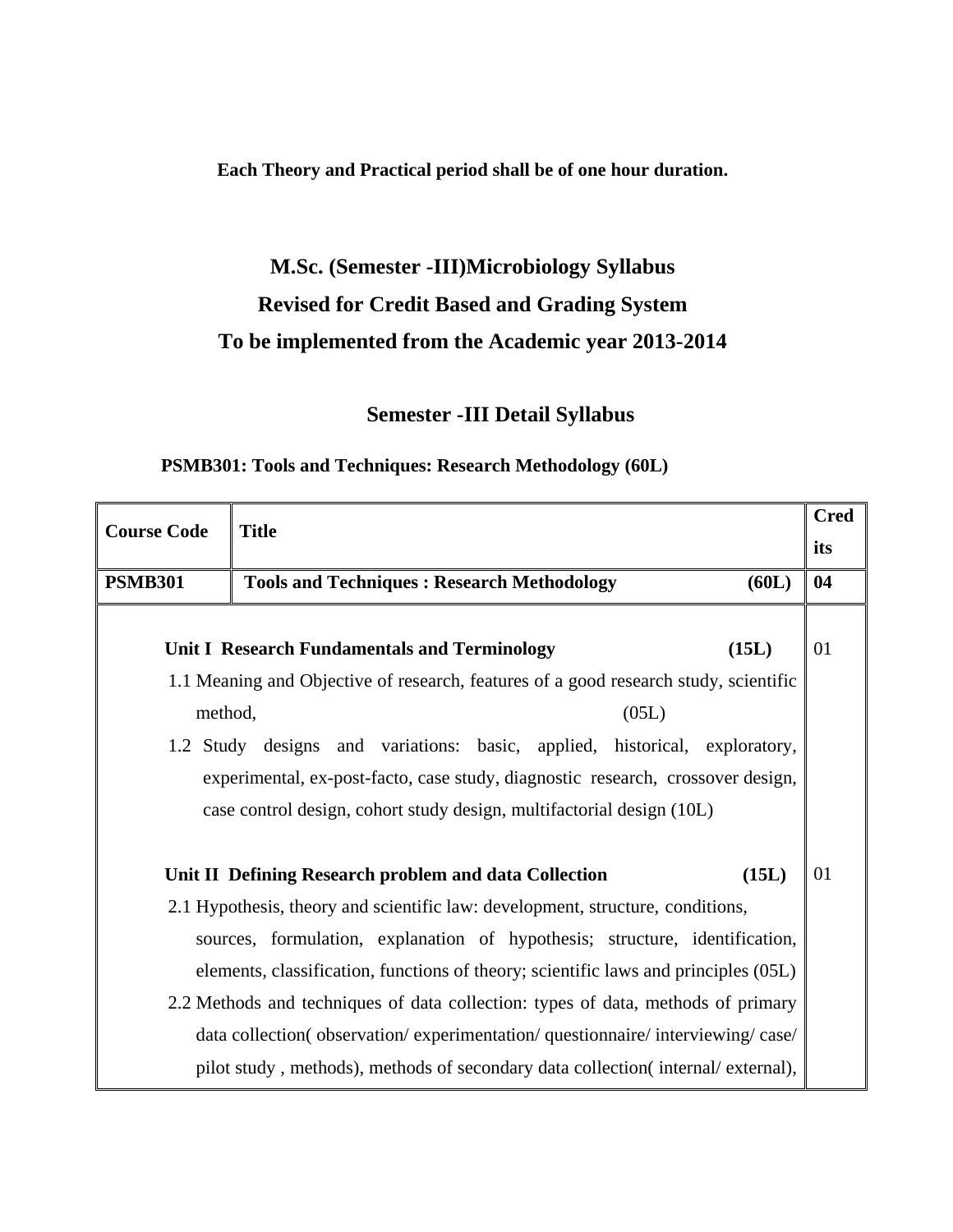| (10L)<br>schedule method                                                        |             |
|---------------------------------------------------------------------------------|-------------|
| Unit III Sampling and sampling distributions                                    | (15L)<br>01 |
| 3.1 Sampling frame, importance of probability sampling, simple random sampling, |             |
| systematic sampling, stratified random sampling, cluster sampling, problems     |             |
| due to unintended sampling, ecological and statistical population in the        |             |
| laboratory,                                                                     | (10L)       |
| 3.2 Variables: nominal, ordinal, discontinuous, continuous, derived             | (05)        |
|                                                                                 |             |
| Unit IV Data analysis and report writing                                        | 01<br>(15L) |
| 4.1 Experimental data collection and data processing: Processing operations,    |             |
| problems in processing, elements of analysis in data processing, software for   |             |
| data processing,                                                                | (05L)       |
| 4.2 Report writing and presentation: types of research reports, guidelines for  |             |
| writing a report, report format, appendices, Miscellaneous information, poster  |             |
|                                                                                 |             |

## **Practical: PSMB3P1**

|         | <b>Tools and Techniques: Research Methodology</b>   | (60L) |    |
|---------|-----------------------------------------------------|-------|----|
|         | <b>Unit I:</b> Literature survey                    | (15L) |    |
|         | <b>Unit II:</b> Literature survey                   | (15L) |    |
| PSMB3P1 | <b>Unit III</b> : Writing Research Project Proposal | (15L) | 02 |
|         | <b>Unit IV</b> : Writing Research Project Proposal  | (15L) |    |
|         |                                                     |       |    |
|         |                                                     |       |    |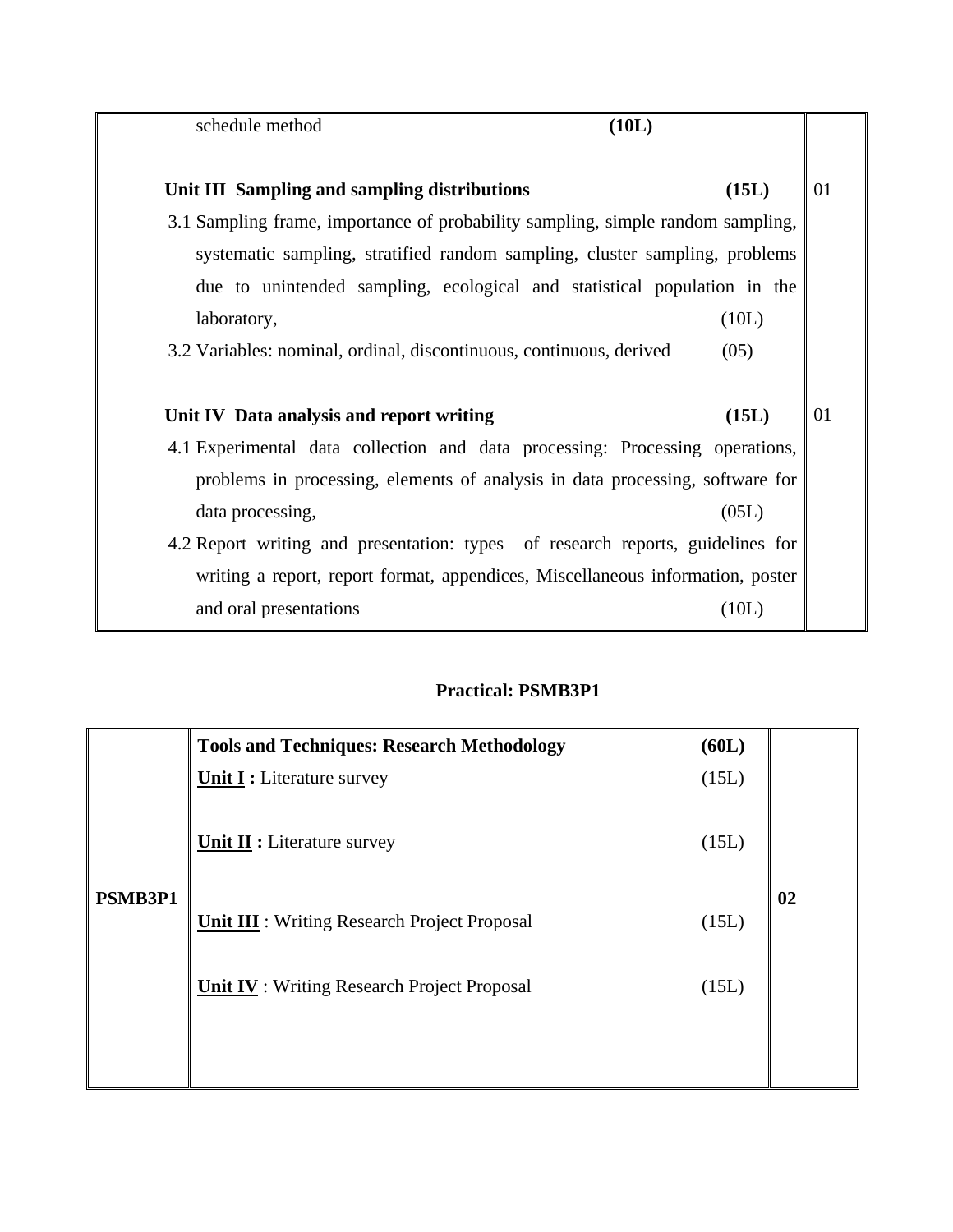#### **References: PSMB301 (Semester III)**

- 1. Kothari, C.R.,1985, *Research Methodology- Methods and Techniques,* New Delhi, Wiley Eastern Limited.
- 2. Das, S.K. , 1986, *An Introduction to Research*, Kolkata, Mukherjee and Company Pvt. Ltd.
- 3. Misra R.P., 1989, *Research Methodology: A Handbook*, New Delhi, Concept Publishing Company
- 4. Kumar, R., 2005, *Research Methodology-A Step-by-Step Guide for*  for Beginners,(2nd.ed.),Singapore, Pearson Education.
- 5. Bhattachraya, D.K., 2006, *Research Methodology*,(2nd.ed.),New Delhi, Excel Books.
- 6. Panneerselvam R.,2012, *Research Methodology*, New Delhi, PHI Learning Pvt. Ltd.
- 7. Khan, Irfan Ali, 2008, *Fundamentals of Biostatistics*, Ukaaz Publications
- 8. Rosner B.A., 2011, Fundamentals of Biostatistics, Cengage Learning
- 9. Katz J.M., 2009, *Form Research to Manuscript: A guide to scientific writing*, USA, Springer Science
- 10. Saravanavel, P. 1990. Research methodology. Allahabad, Kitab Mahal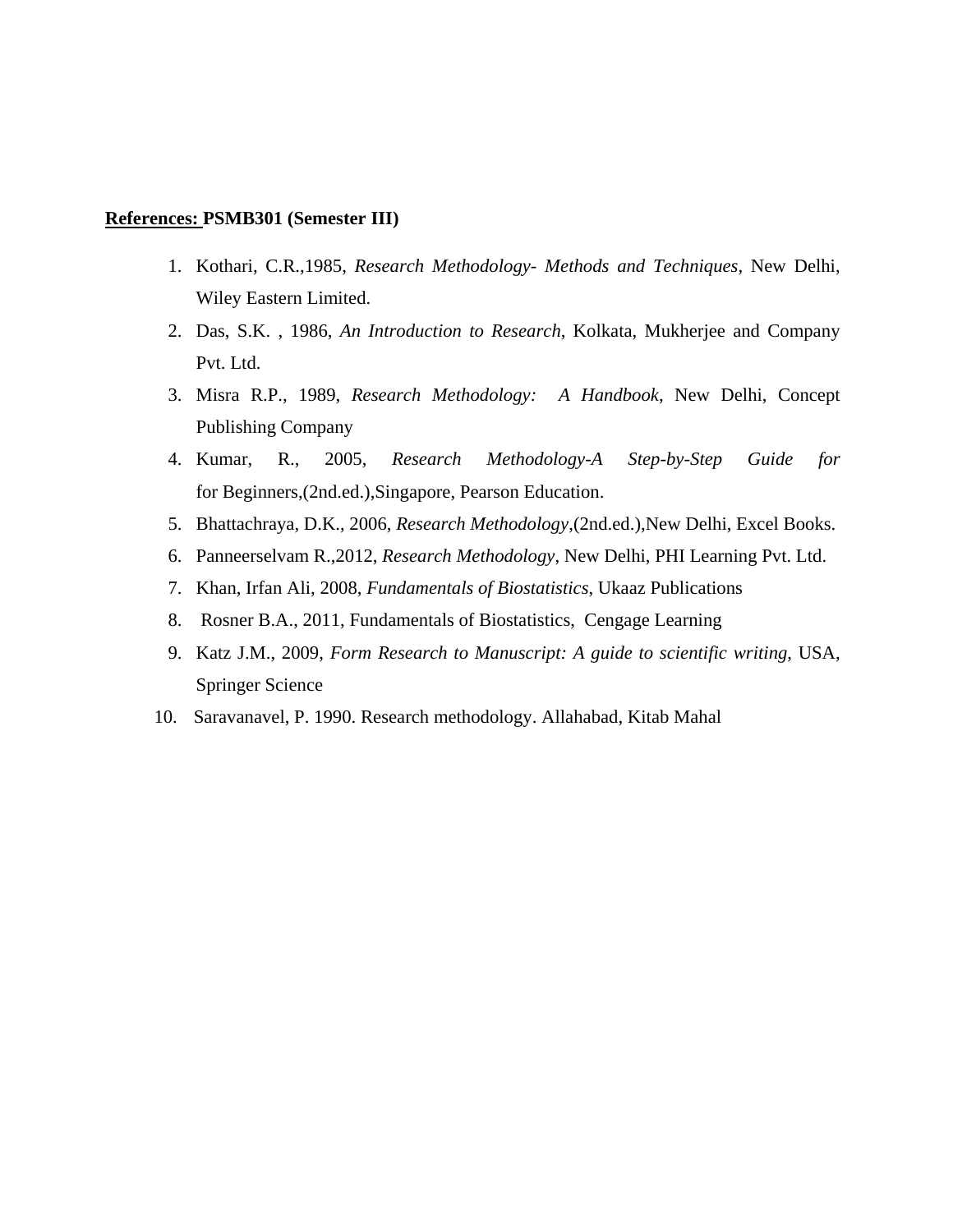## **PSMB302: Food Microbiology**

| <b>Course Code</b> | <b>Title</b>                                                                                                                                                                                                           |       | <b>Credits</b> |
|--------------------|------------------------------------------------------------------------------------------------------------------------------------------------------------------------------------------------------------------------|-------|----------------|
| <b>PSMB302</b>     | Food Microbiology (60L)                                                                                                                                                                                                |       | 04             |
|                    | Unit I: Microbes in foods<br>1.1 Importance of microbes in food<br>1.2 Sources of microbes in food<br>1.3 Normal microbiological quality of food<br>1.4 Factors influencing microbial growth in food                   | (15L) | 01             |
| Unit II:           | <b>Uses of microbes in food</b><br>2.1 Microbial stress response in food<br>2.2 Starter cultures                                                                                                                       | (15L) | 01             |
|                    | 2.3 Microbiology of fermented foods General method of<br>production<br>2.3.a. Cheese – Swiss and Blue cheese<br>2.3.b. Fermented meat product - Sausage<br>2.3.c. Fermented vegetable products - Pickles, soy product, |       |                |
|                    | Sauerkraut<br>2.3.d.Bread and Idli                                                                                                                                                                                     |       |                |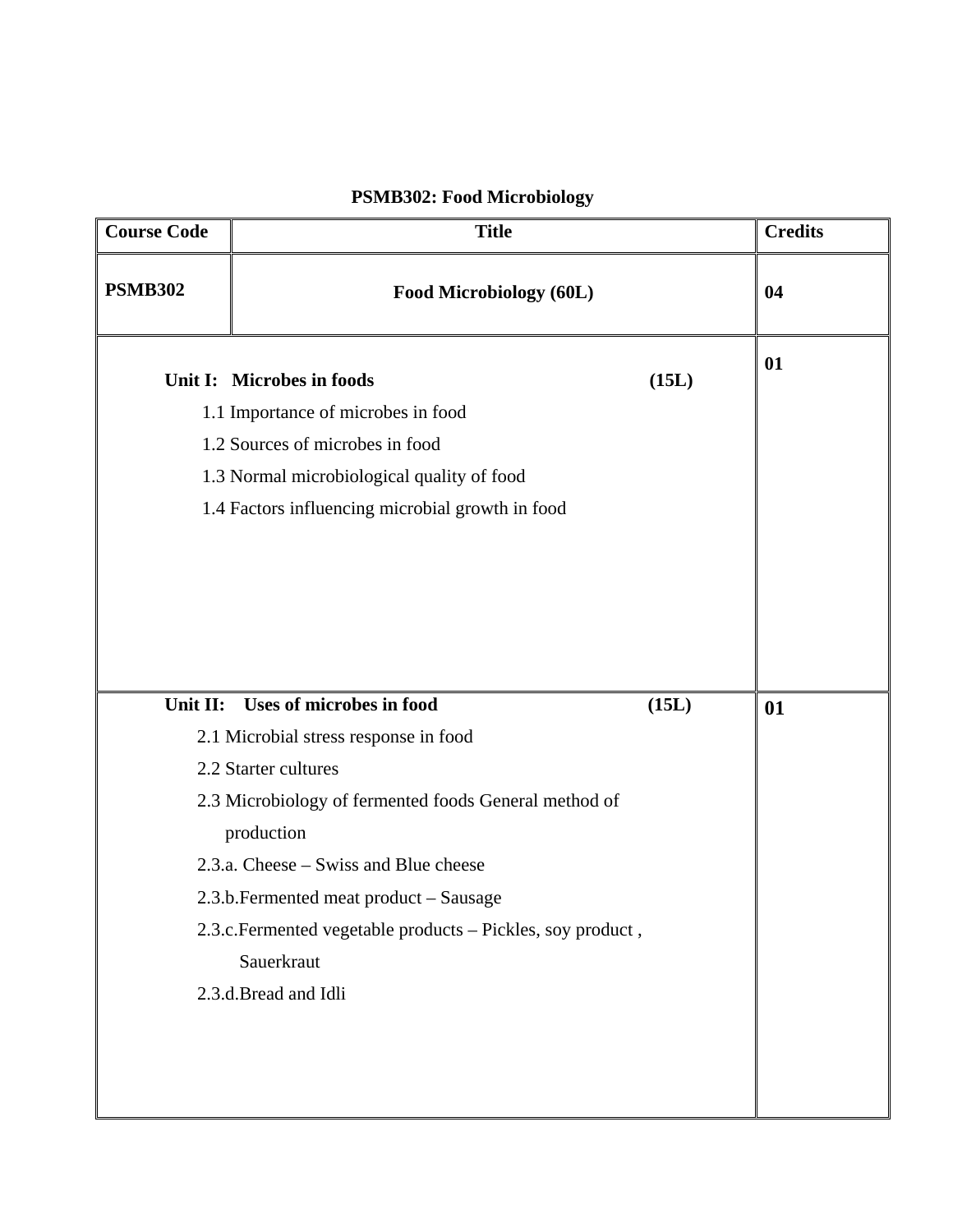| Unit: III Control of microbes in food<br>(15L)                    | 01 |
|-------------------------------------------------------------------|----|
| 3.1 Control of access                                             |    |
| 3.2 Control by physical removal, heat, low temperature, reduced   |    |
| $a_w$ , low pH and organic acids, modified atmosphere,            |    |
| antimicrobial preservatives, irradiation                          |    |
| 3.3 Novel emerging techniques of food preservation                |    |
| 3.4 Control by combination of methods (Hurdle concept)            |    |
|                                                                   |    |
|                                                                   |    |
|                                                                   |    |
|                                                                   |    |
|                                                                   | 01 |
| Unit: $IV$<br><b>Microbial Detection and Food Safety</b><br>(15L) |    |
| 4.1 Conventional Methods.                                         |    |
| 4.1.a. Methods used, Sampling for microbial analysis              |    |
| 4.1.b.Quantitative microbial enumeration in food                  |    |
| 4.1.c.Qualitative methods of microbial detection                  |    |
| 4.1.d.Bacterial Toxins                                            |    |
| 4.1.e.Rapid methods                                               |    |
| 4.1.f.Biosensors                                                  |    |
| 4.2 Controlling the Microbiological Quality of food.              |    |
| 4.2.a. Quality and Criteria                                       |    |
| 4.2.b.Sampling Schemes                                            |    |
| 4.2.c.QC using microbiological control                            |    |
| 4.2.d.Control at source                                           |    |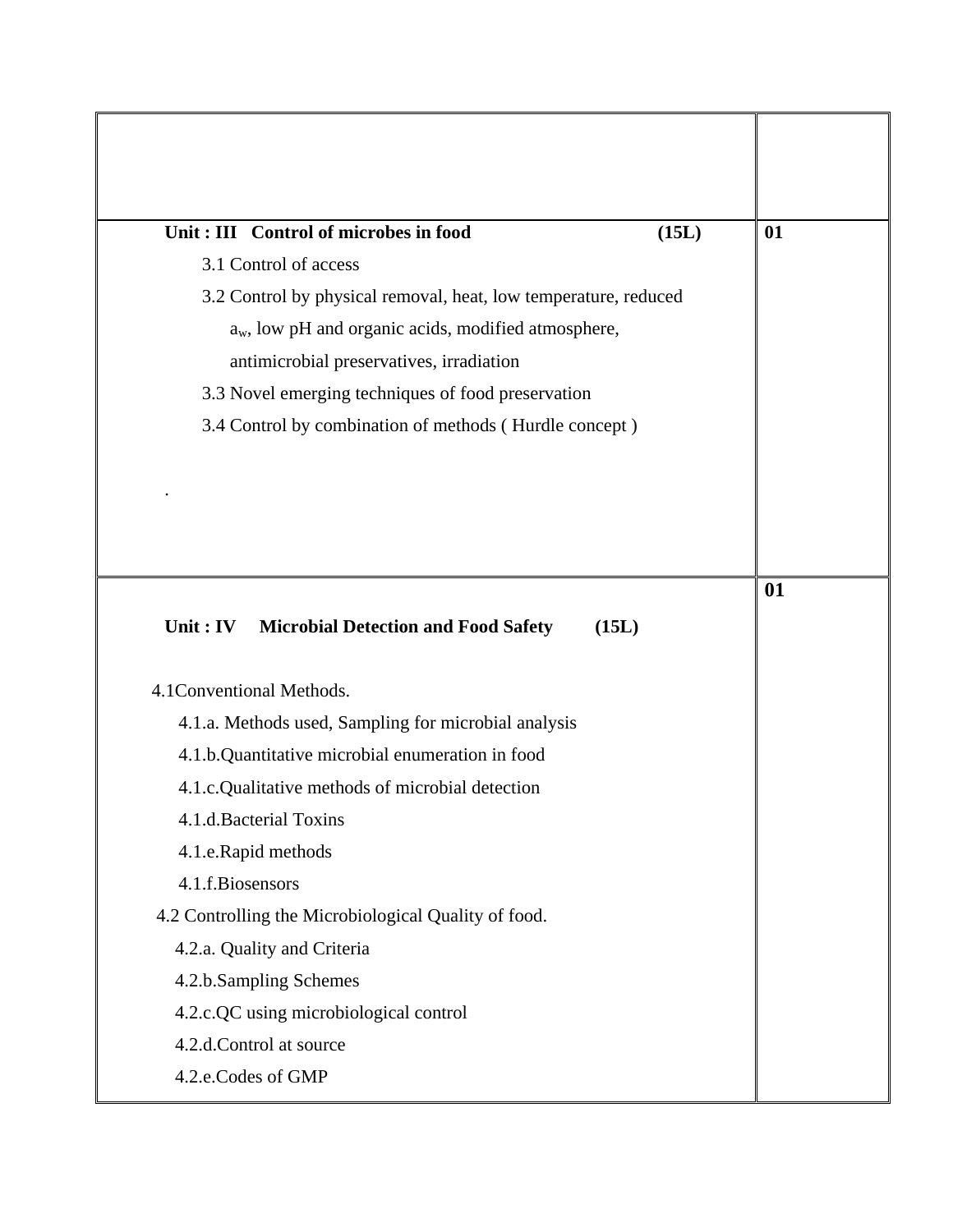### **Practicals : PSMB3P2:**

|         | <b>Food Microbiology</b><br>(60L)                                           | 02 |
|---------|-----------------------------------------------------------------------------|----|
|         | 1. Microbiological study of fermented foods (Idli batter and<br>sauerkraut) |    |
|         | 2. Microbiological load in carrot and apple juice, salad, mayonese.         |    |
|         | 3. Quality Assessment and Analysis of food                                  |    |
|         | i) Milk (Raw, Packed)                                                       |    |
| PSMB3P2 | ii) Ice-cream                                                               |    |
|         | iii)Yoghurt                                                                 |    |
|         |                                                                             |    |
|         | 4. Report to be written in journal on Novel detection methods for           |    |
|         | food borne pathogens/ toxins.                                               |    |
|         |                                                                             |    |
|         |                                                                             |    |
|         |                                                                             |    |
|         |                                                                             |    |
|         |                                                                             |    |
|         |                                                                             |    |
|         |                                                                             |    |
|         |                                                                             |    |
|         |                                                                             |    |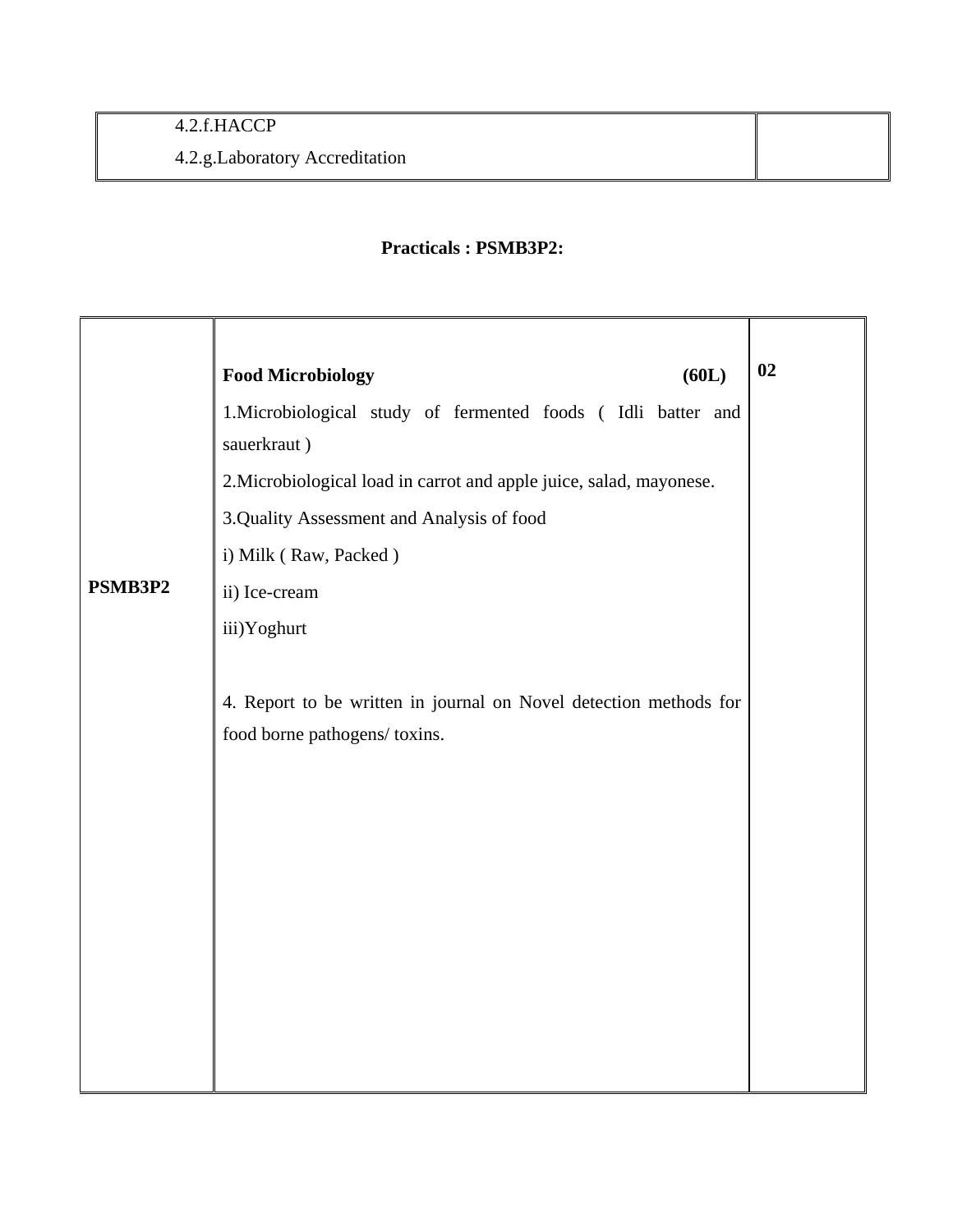

### **References:PSMB302 (Semester III)**

### **References: Unit I**

- 1. Bibek Ray and Arun Bhunia ( 2008) Fundamental Food Microbiology 4<sup>th</sup> Ed. CRC Press.
- 2. Srilakshami B ( $2010$ ) Food Science.  $5<sup>th</sup>$  Ed. New Age International Publishers.
- 3. James Jay , M Loessner and D Golden ( 2005 ) Modern Food Microbiology  $7<sup>th</sup>$  Ed.
- 4. Adams M R and Moss M O (2008) Food Microbiology 3<sup>rd</sup> Ed. RSC Publishing.
- 5. J Maud Kordylas ( 1991 ) Processing and Preservation of tropical and subtropical foods. ELBS Macmillan.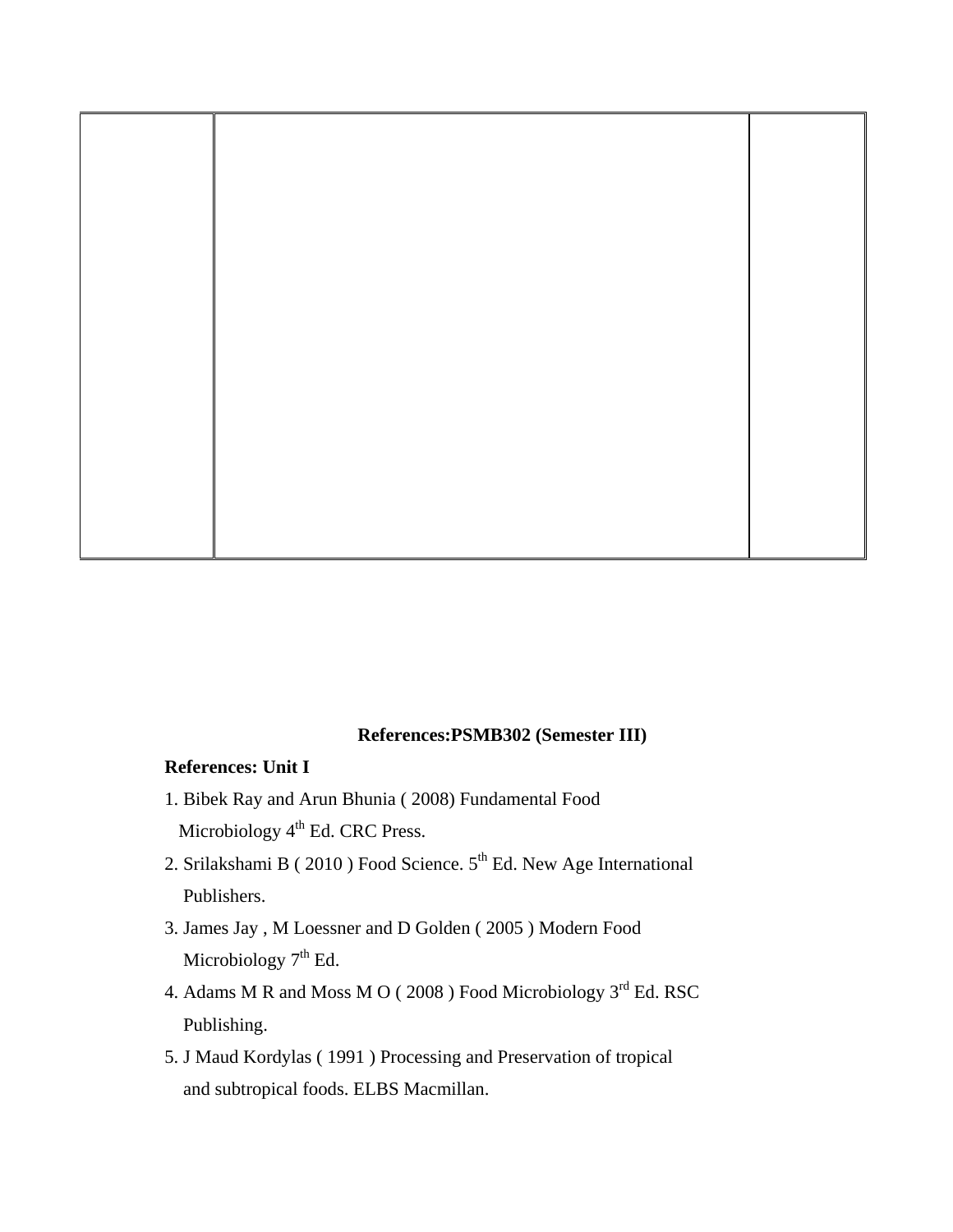### **References: Unit II**

- 1. Bibek Ray and Arun Bhunia ( 2008) Fundamental Food Microbiology  $4<sup>th</sup>$  Ed. CRC Press.
- 2. Gerald Reed ( 2004 ) Prescott and Dunn's Industrial Microbiology 4<sup>th</sup> Ed. CBS Publishers.
- 3. J Maud Kordylas ( 1991 ) Processing and Preservation of tropical and subtropical foods. ELBS Macmillan.

### **References: Unit III**

- 1. Bibek Ray and Arun Bhunia ( 2008) Fundamental Food Microbiology  $4<sup>th</sup>$  Ed. CRC Press.
- 2. N Shakuntala Manay and Shadaksharaswamy M ( 1985 ) Foods Facts and Principles. New Age International

### **References: Unit IV**

- 1. Bibek Ray and Arun Bhunia ( 2008) Fundamental Food Microbiology  $4<sup>th</sup>$  Ed. CRC Press.
- 2. Adams M R and Moss M O ( $2008$ ) Food Microbiology  $3<sup>rd</sup>$  Ed. RSC Publishing.
- 3. N Shakuntala Manay and Shadaksharaswamy M ( 1985 ) Foods Facts and Principles. New Age International.
- 4. Harrigan W F and McCance M F ( 1976 ) Laboratory methods in food and dairy microbiology. Academic Press.
- 5. Aylward F ( 2001 ) Food Technology Processing and Laboratory Control. Agrobios ( India )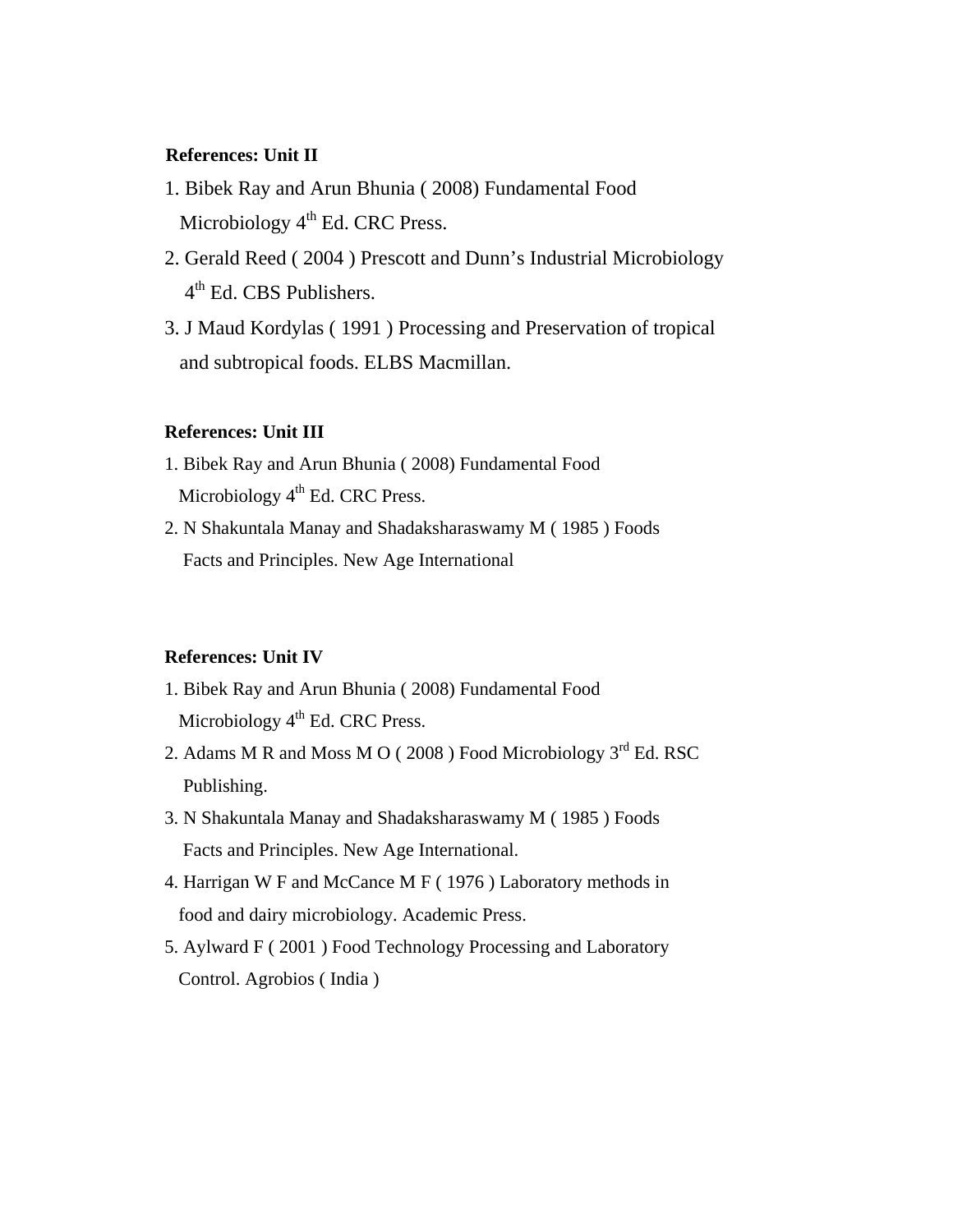**PSMB303 : Advances in Biotechnology** 

| <b>Course Code</b> | <b>Title</b>                                                                          |       | <b>Credits</b> |
|--------------------|---------------------------------------------------------------------------------------|-------|----------------|
| <b>PSMB303</b>     | <b>Advances in Biotechnology</b>                                                      | (60L) | 04             |
|                    | <b>Unit I Plant and Agricultural Biotechnology</b>                                    | (15L) |                |
|                    | 1.1 Plant Tissue Culture for crop improvement--Initiation and maintenance of Callus   |       |                |
|                    | and Suspension culture, Direct and Indirect Organogenesis, Micropropagation,          |       |                |
|                    | Artificial seeds, Anther culture and dihaploids, Protoplast isolation culture and     |       |                |
|                    | fusion, Production of haploids, Somaclonal variations, Germplasm conservation,        |       |                |
|                    | 01<br>Somatic hybrids, Cybrids.                                                       |       |                |
|                    | 1.2 Production of secondary metabolites from plant cell cultures, Technology of plant |       |                |
|                    | cell culture for production of chemicals, Bioreactor systems and models for mass      |       |                |
|                    | cultivation of plant cells.                                                           |       |                |
|                    | 1.3 Plant Transformation Technology - Agrobacterium mediated gene transfer,           |       |                |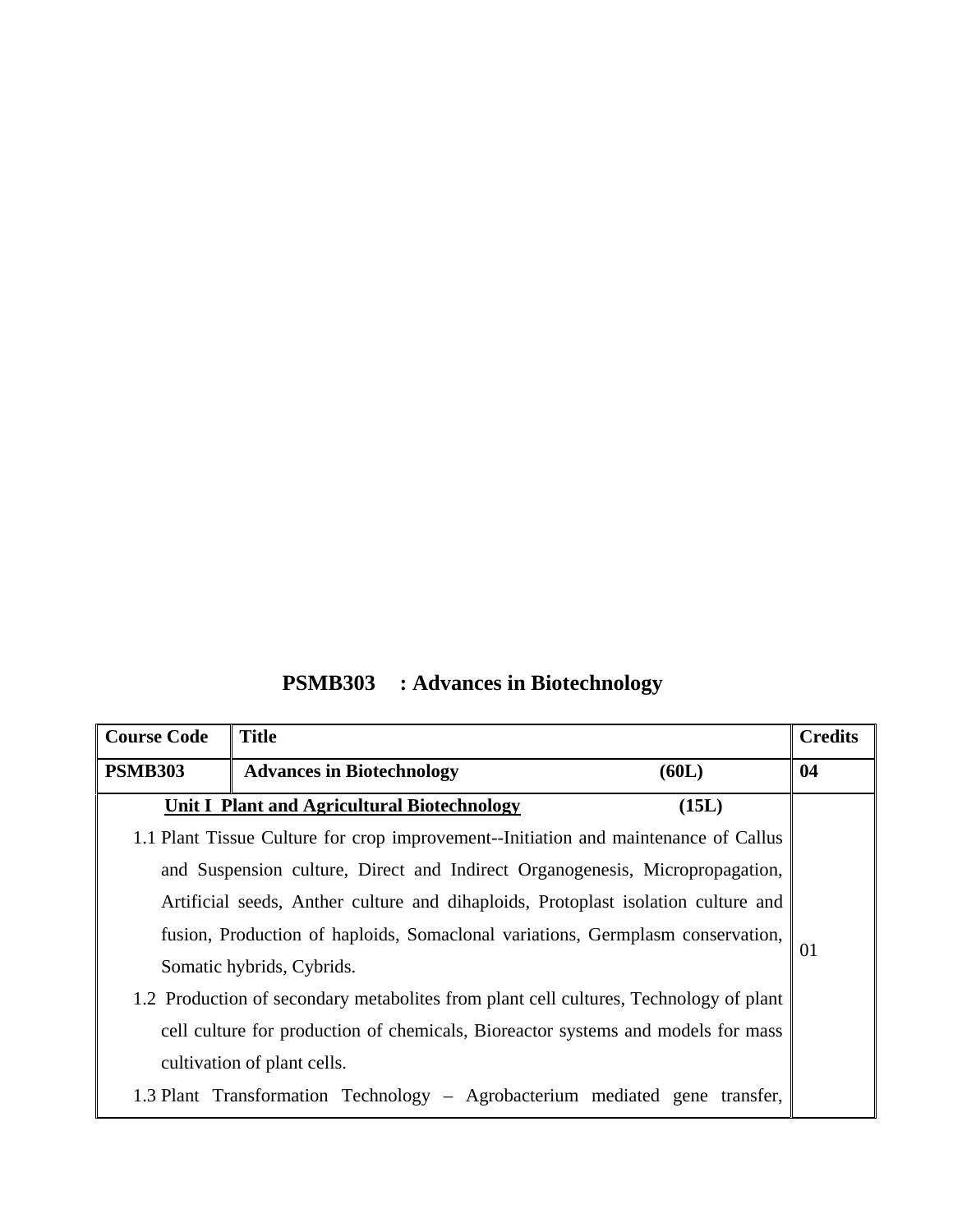| Agrobacterium based vectors, viral vectors, Direct gene transfer methods,               |    |
|-----------------------------------------------------------------------------------------|----|
|                                                                                         |    |
| chemical methods, electroporation, microinjection, particle bombardment,                |    |
| Molecular breeding, plant selectable markers, Reporter genes, Positive selection,       |    |
| Selectable marker elimination, Trangene silencing, Strategies to avoid trangene         |    |
| silencing.                                                                              |    |
| 1.4 Plant Genetic Engineering for Productivity and Performance—                         |    |
| a) Biotic Stress Tolerance- Herbicide resistance, Glyphosate, Insect Resistance, Bt     |    |
| toxin, Disease Resistance, Virus resistance                                             |    |
| b) Abiotic Stress Tolerance-- Drought, Flooding, Salt and temperature.                  |    |
| c) By manipulation of-Photosynthesis, Nitrogen fixation, Nutrient uptake                |    |
| efficiency                                                                              |    |
| d) For Quality Improvement-Protein, Lipids, carbohydrates, vitamins and                 |    |
| minerals.                                                                               |    |
| e) Biosafety concerns of transgenic plants                                              |    |
| 1.5 Plants as bioreactors.                                                              |    |
|                                                                                         |    |
|                                                                                         |    |
| <b>UNIT II Animal Biotechnology</b><br>(15L)                                            | 01 |
|                                                                                         |    |
| 2.1 Animal Tissue Culture: Primary culture, Organ culture, Embryo Culture,              |    |
| <b>Established Cell lines</b>                                                           |    |
| 2.2 Scale up, Cryopreservation, Culture Collections                                     |    |
| 2.3 Risks and Safety, Bioethics.                                                        |    |
| 2.4 Stem Cell Technology, Cloning techniques Applications.                              |    |
| 2.5 Transgenics and knockouts: Transgenic cattle, Transgenic birds, Transgenic fish     |    |
| 2.6 Applications: Transgenic mice: i) Retroviral method ii) DNA microinjection          |    |
| method iii) Engineered Embryonic Stem cell method                                       |    |
|                                                                                         |    |
|                                                                                         |    |
| <b>Unit III Nanobiotechnology</b><br>(15L)                                              | 01 |
| 3.1 Nanoscale systems, nanoparticles, nanowires, thin films and multilayers; Properties |    |
| of<br>nanomaterials.                                                                    |    |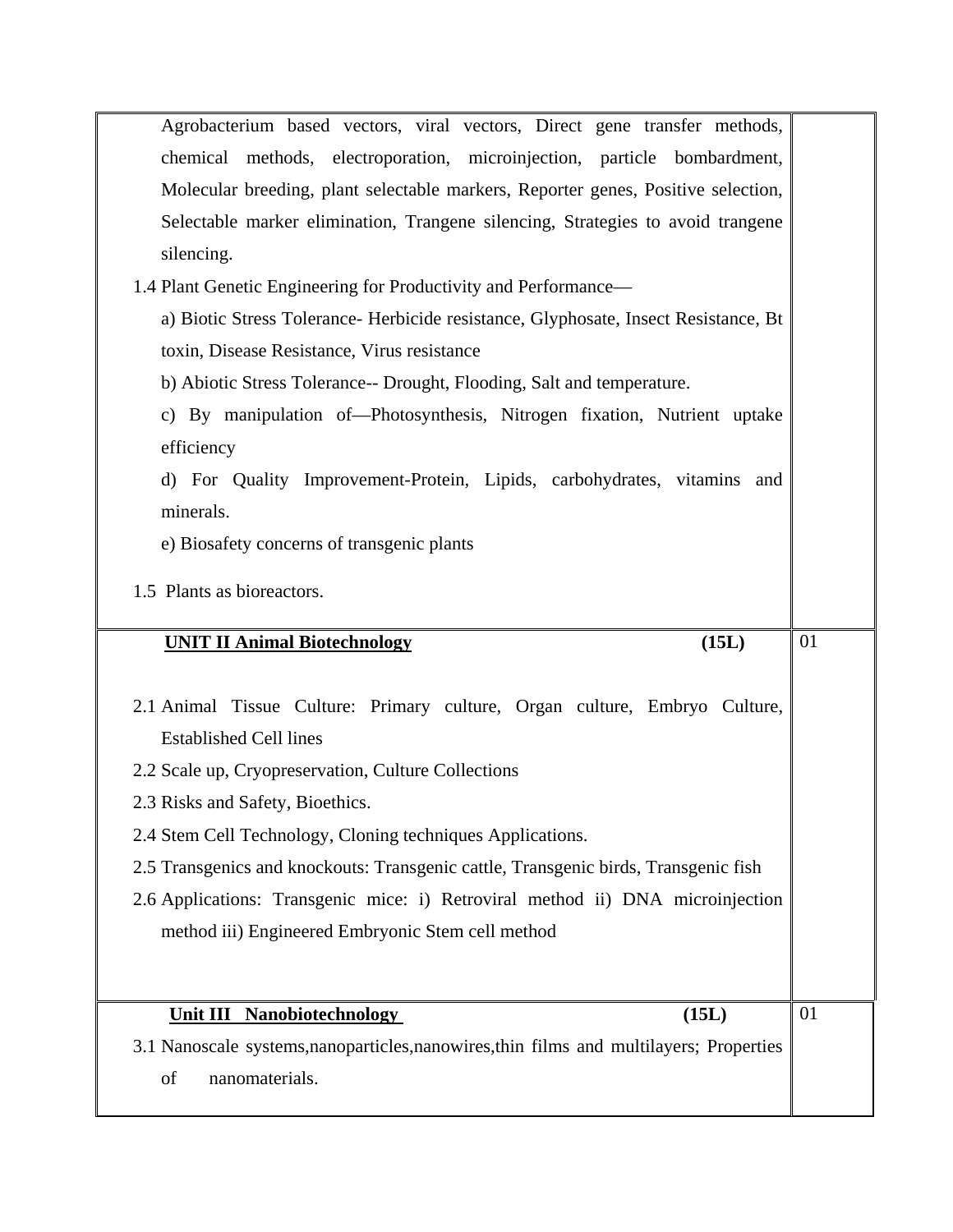| 3.2 Synthesis of nanostuctures - physical, chemical and biological, micobiological      |       |    |
|-----------------------------------------------------------------------------------------|-------|----|
| methods -                                                                               |       |    |
|                                                                                         |       |    |
| Biomolecules as nanostructures.<br>a.                                                   |       |    |
|                                                                                         |       |    |
| b. Nanoparticular carrier systems, Micro and Nanofluidics.                              |       |    |
|                                                                                         |       |    |
| Applications: Biosensors, drug and gene delivery systems, chip technologies,<br>c.      |       |    |
| nano imaging, Nanomedicine and Cancer diagnostics and treatment.                        |       |    |
|                                                                                         |       |    |
|                                                                                         |       |    |
| <b>Unit IV - Medical Biotechnology</b>                                                  | (15L) | 01 |
|                                                                                         |       |    |
| 4.1 Genetic Testing of diseases and disorders, Cancer genetics., Immunogenetics; pre-   |       |    |
| diagnosis-chorionic villus sampling, amniocentesis, Pre-implantation<br>natal           |       |    |
| diagnosis., Genetic counselling.                                                        |       |    |
|                                                                                         |       |    |
| 4.2 Gene therapy-concept, vectors, gene targeting and tissue-specific expression, Anti- |       |    |
| sense Technology                                                                        |       |    |
| 4.3 Introduction to pharmacogenomics, Pharmacogenetics and toxicogenomics               |       |    |
| 4.4 Social- genetic discrimination: insurance and employment, human cloning,            |       |    |
| foeticide, Sex determination                                                            |       |    |
| 4.5 Tissue Engineering, Methods of Synthesis, Biomolecular Engineering                  |       |    |
|                                                                                         |       |    |

## **Practicals: PSMB3P3**

|                | <b>Advances in Biotechnology</b><br>(60 L)                        | 02 |
|----------------|-------------------------------------------------------------------|----|
|                | 1. Terminology, Laboratory design of Animal tissue culture        |    |
|                | laboratory                                                        |    |
| <b>PSMB3P3</b> | 2. Preparation of complete medium, Sterilization and<br>sterility |    |
|                | checking.                                                         |    |
|                | 3. Chick embryo fibroblast culture, viable staining               |    |
|                | 4. Lymphocyte culture, viable staining and heamocytometer count.  |    |
|                |                                                                   |    |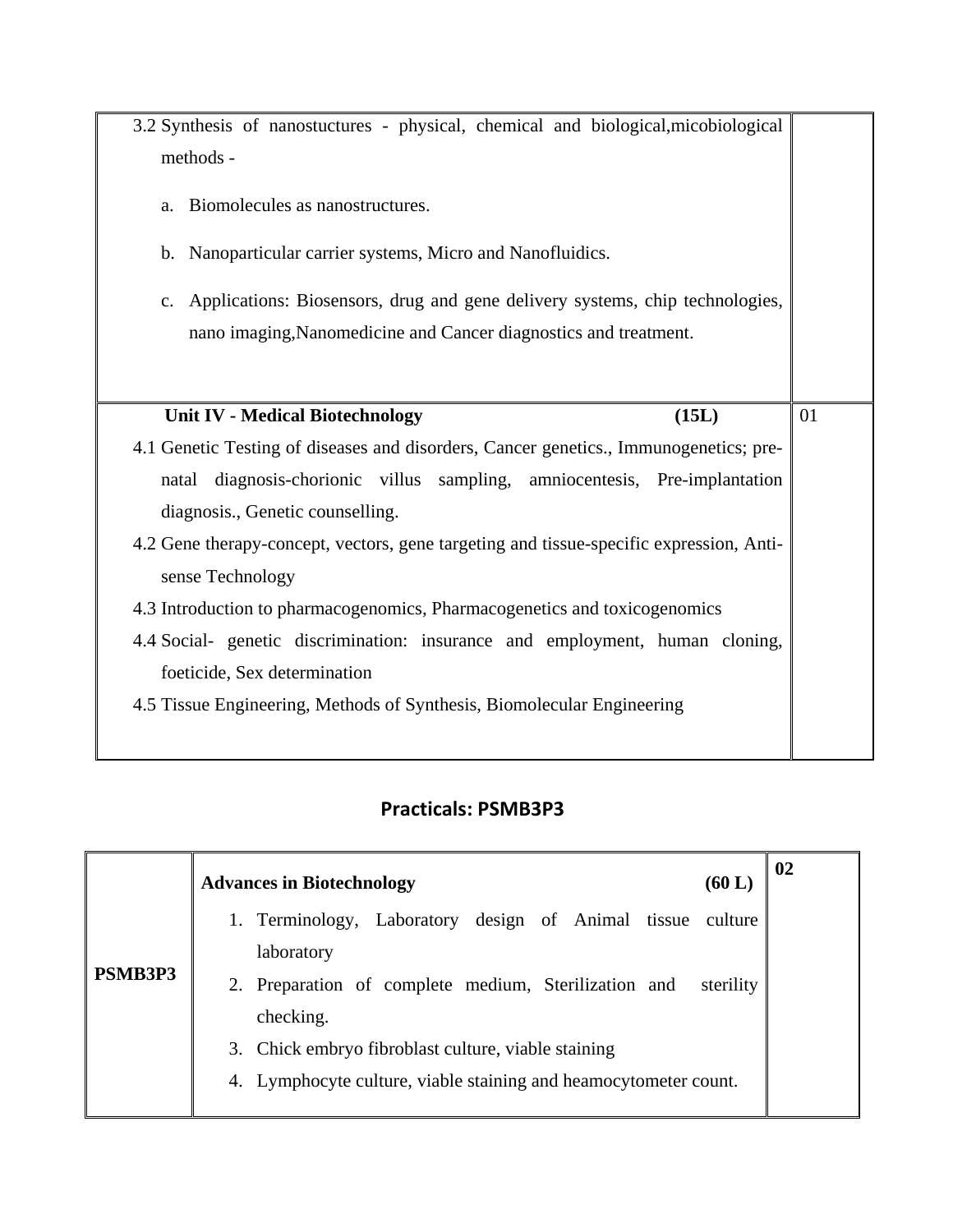|    | of<br>5. Preparation                                               | By<br>Nanosilver    | reduction<br>Wet |      |
|----|--------------------------------------------------------------------|---------------------|------------------|------|
|    | Method (Chemical), using                                           | Neem                | Extact(plants)   | $\&$ |
|    | Bacteria(Microbiological)                                          |                     |                  |      |
|    | 6. Characterisation                                                | of Nanosilver by UV | spectrometry     | and  |
|    | microscopic methods                                                |                     |                  |      |
|    | Antimicrobial effect of Ionic silver and Nanosilver prepared by    |                     |                  |      |
|    | above methods.                                                     |                     |                  |      |
| 8. | Study of Nanosilver coated Gauze/textiles for antimicrobial effect |                     |                  |      |
|    | on different bacteria                                              |                     |                  |      |
|    |                                                                    |                     |                  |      |

### **References: Unit I :PSMB303 (Semester III)**

- 1. Plant Biotechnology: The genetic manipulation of plants,2005,A.Slater ,N.Scott & M.Fowler, Oxford Univ Press, Oxford.
- 2. Introduction to Plant Biotechnology( $3<sup>rd</sup>$  Edtn), H.S. Chawla
- 3. Roberta Smith, Plant Tissue Culture: Techniques and Experiments, 2<sup>nd</sup> Edtn, Academic Press,2000
- 4. H.K.Das(ed),Textbook of Biotechnology,Wiley India,2004
- 5. J.H.Hammond, P.Mcgarvey, and V.Yusibov(eds), Plant Biotechnolgy,Springer Verlag,Heidelberg,2000
- 6. B.B.Buchanan, W.Gruissen and R.L.Jones(eds), Biochemistry and Molecular Biology of Plants,American Society of Plant Biology,Rockville,USA,2000.
- 7. Plant Biotechnology and Agriculture: Prospects for the 21<sup>st</sup> Century, Arie altman , Paul Michael Hasegawa,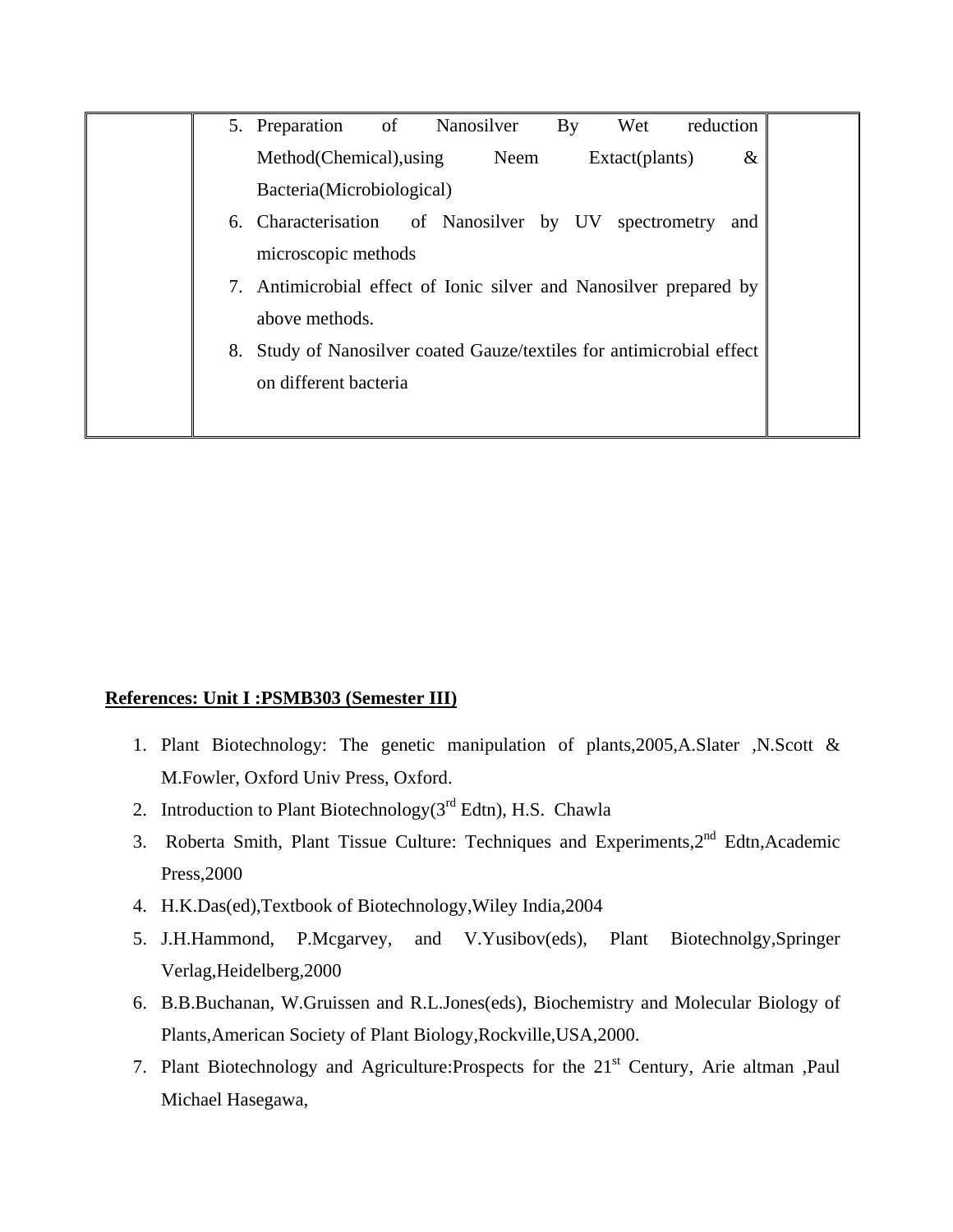8. Plant Biotechnology and Genetics:Principles, Techniques & Applications, Stewart, C.Neal,June 2008,John Wiley &Sons

### **References: Unit II**

- 1. Animal Cell Culture by Ian Freshney
- 2. Basic Cell Culture. Ed.J.M.Davis 2<sup>nd</sup>.Ed 2007. Oxford press
- 3. Animal Cell Culture Sudha Gangal
- 4. Principles of biotechnology and applications-Glick and Pasternack

### **References: Unit III**

- 1. Nanobiotechnology by David Goodsell. John Wiley
- 2. Handbook of Nanostructured biomaterials and their applications in nanobiotechnology by Nalwa HS 2005. American scientific publishers
- 3. Nanobiotechnology by Niemeyer CM & Mirkin CA 2005 .Wiley Interscience

### **References: Unit IV**

- 1. Jogdand S. N., Medical Biotechnology, Himalaya Publishing House, Mumbai, (2008)
- 2. Judit Pongracz, Mary Keen, Medical Biotechnology, Churchill Livingstone, Elsevier (2009)
- 3. Pratibha Nallari & V. Venugopal Rao, Medical Biotechnology, Oxford University Press, India (2010)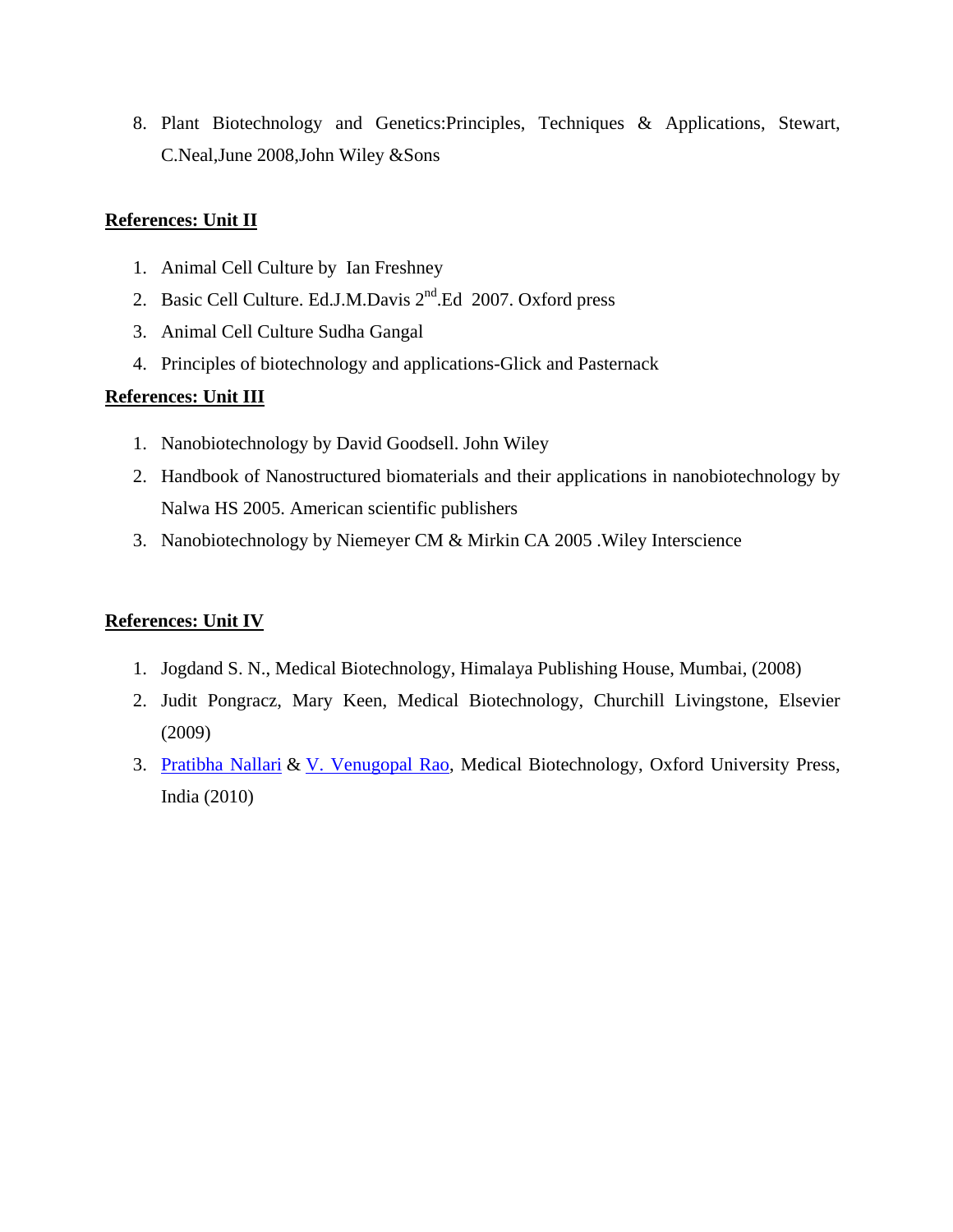### **PSMB304: APPLIED AND ENVIRONMENTAL MICROBIOLOGY**

| <b>Course Code</b> | <b>Title</b>                           |       | Credit |
|--------------------|----------------------------------------|-------|--------|
|                    |                                        |       | - 63   |
| <b>PSMB304</b>     | APPLIED AND ENVIRONMENTAL MICROBIOLOGY | (60L) | 04     |
| Unit : $I$         | <b>Microbial Diversity</b>             | (15L) | 01     |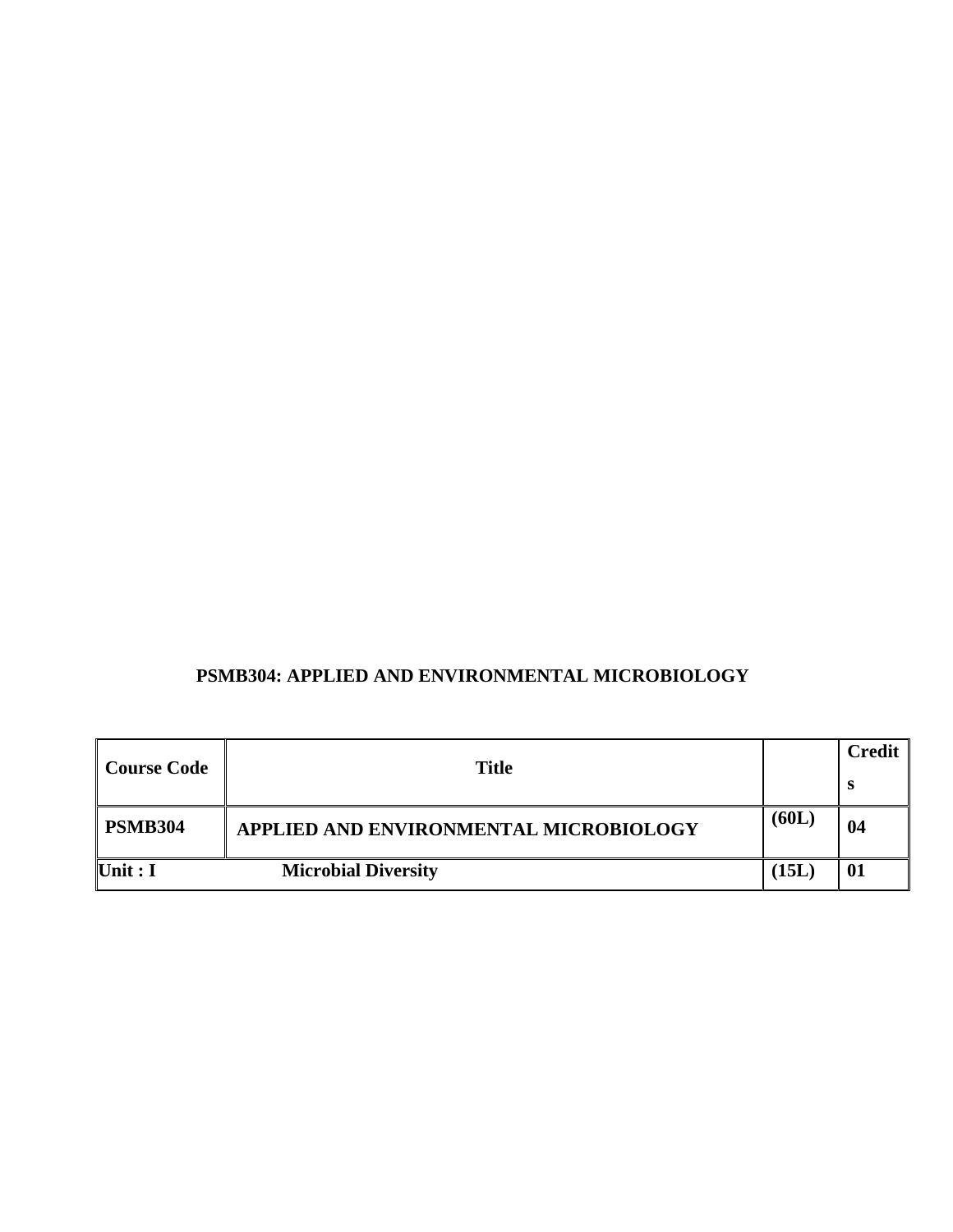| Unit III :<br>Soil, Marine & Agricultural Microbiology                           | (15L) | 01 |
|----------------------------------------------------------------------------------|-------|----|
| Dynamics in the Environment: culturable and unculturable bacterial analysis.     |       |    |
| 2.8 Molecular Techniques to Assess Microbial Community Structure, Function, and  |       |    |
| diversity                                                                        |       |    |
| Plasmid analysis, Reporter genes. Rep PCR fingerprinting and microbial           |       |    |
| 2.7 Recombinant DNA Techniques, RFLP, Denaturing /Temperature gradient,          |       |    |
| Environment, Use of Gene probes, PCR,                                            |       |    |
| 2.6 Nucleic acid based methods of analysis: Obtaining Nucleic acids from         |       |    |
| 2.5 Immunological methods: Immunoassays.                                         |       |    |
| Functional genomics & proteomics based approach<br>2.4                           |       |    |
| energy charge, Enzyme assays,                                                    |       |    |
| respiration, Stable isotope probing, Use of radioisotopes as tracers Adenylate   |       |    |
| 2.3 Physiological Methods: Measuring microbial activity in pure culture; Carbon  |       |    |
| Bacteria                                                                         |       |    |
| 2.2 Cultural Methods: Cultural methods for isolation & enumeration of            |       |    |
| Air, Detection of Micro organisms on fomites                                     |       |    |
| 2.1 Environmental sample collection and processing.: Soils and Sediment, Water,  |       |    |
| UNIT: II<br><b>Techniques in Microbial Ecology</b>                               | (15L) | 01 |
| 1.6 Geomicrobiology: Biofouling, biocorrosion, bioleaching.                      |       |    |
| 1.5 Biotechnological Applications of extreme proteins from the above groups      |       |    |
| Alkaliphiles, Xerophiles, Radiation resistant organisms, Methanogens.            |       |    |
| 1.4 Study of Thermophiles, Psychrophiles, halophiles, Piezophiles, Acidophiles,  |       |    |
| microorganisms in diverse environments                                           |       |    |
| membrane structure, nucleic acids and proteins, adaptation mechanism in          |       |    |
| 1.3 Extremophiles: Habitat, effect of extreme conditions on cellular components- |       |    |
| succession                                                                       |       |    |
| Archaebacteria, Eucarya interactions between microorganisms, ecological          |       |    |
| 1.2 Introduction to microbial diversity: Types of microorganisms- bacteria,      |       |    |
| 1.1 Microbial ecology: concepts, niche, habitat, ecosystem.                      |       |    |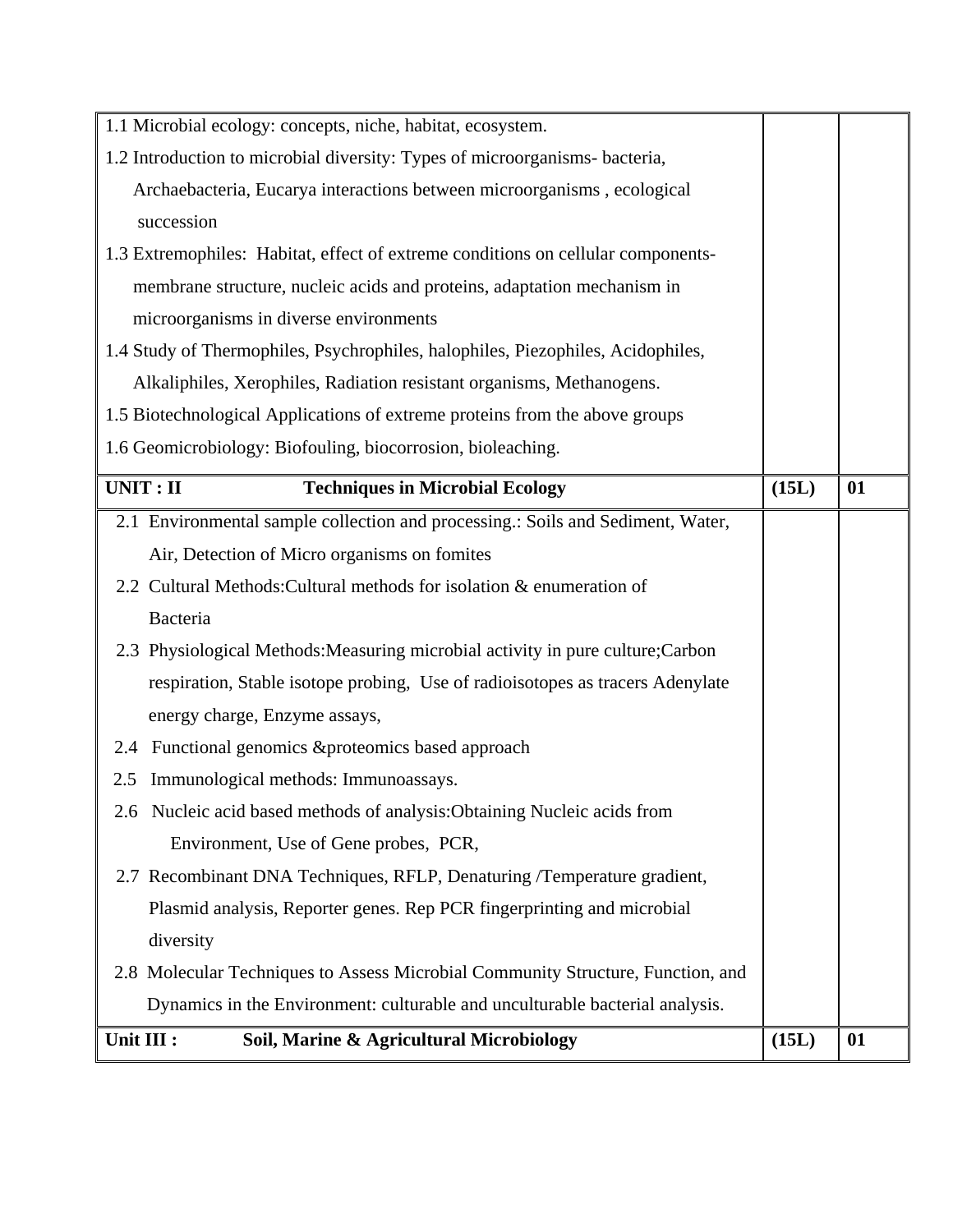| 3.1 Soil Microbiology: The litho ecosphere: Soil formation, Properties (physical and<br>chemical) Soil communities. Link to microbial interactions. Soil sampling for<br>surface, subsurface soils .Processing and storage of samples.                                                                         |       |    |
|----------------------------------------------------------------------------------------------------------------------------------------------------------------------------------------------------------------------------------------------------------------------------------------------------------------|-------|----|
| 3.2 Marine microbiology: Marine and estuarine habitats. Characterization and<br>stratification of the oceans Vertical and horizontal zones of marine habitats                                                                                                                                                  |       |    |
| Marine microbes characteristics, distribution, composition & activity.<br>3.3 Agricultural microbiology: Factors affecting microbial load of soils. Relationship                                                                                                                                               |       |    |
| between plants and microbes rhizosphere, phyllosphere. Beneficial uses of<br>microorganisms for plant growth and development, Interactions with aerial plant<br>structures.                                                                                                                                    |       |    |
| 3.4 Microbial contribution to animal nutrition Special reference to Rumen flora                                                                                                                                                                                                                                |       |    |
| 3.5 Biogeochemical cycles for Carbon Nitrogen and Oxygen. Degradation of<br>recalcitrant polymers and xenobiotics eg cellulose, lignin .lignocellulose.<br>Combating Greenhouse effect using microbes. Concept of Carbon credits                                                                               |       |    |
| <b>UNIT IV:</b><br><b>Advanced Food &amp; Water Microbiology</b>                                                                                                                                                                                                                                               | (15L) | 01 |
| 4.1Sampling, sample processing approaches for analysis of foods implicated in<br>outbreaks with measurement of uncertainty for mycotoxic fungi ,pathogenic<br>bacteria(Enteropathogenic Ecoli, Vibrio, Salmonellae) and viruses (Hepatitis A<br>, Norwalk) in meat/fish products as per BIS/ISO/APHA standards |       |    |
| 4.2 Use of biosensors, and enzymatic/thermal techniques for food analysis                                                                                                                                                                                                                                      |       |    |
|                                                                                                                                                                                                                                                                                                                |       |    |

т

┳

г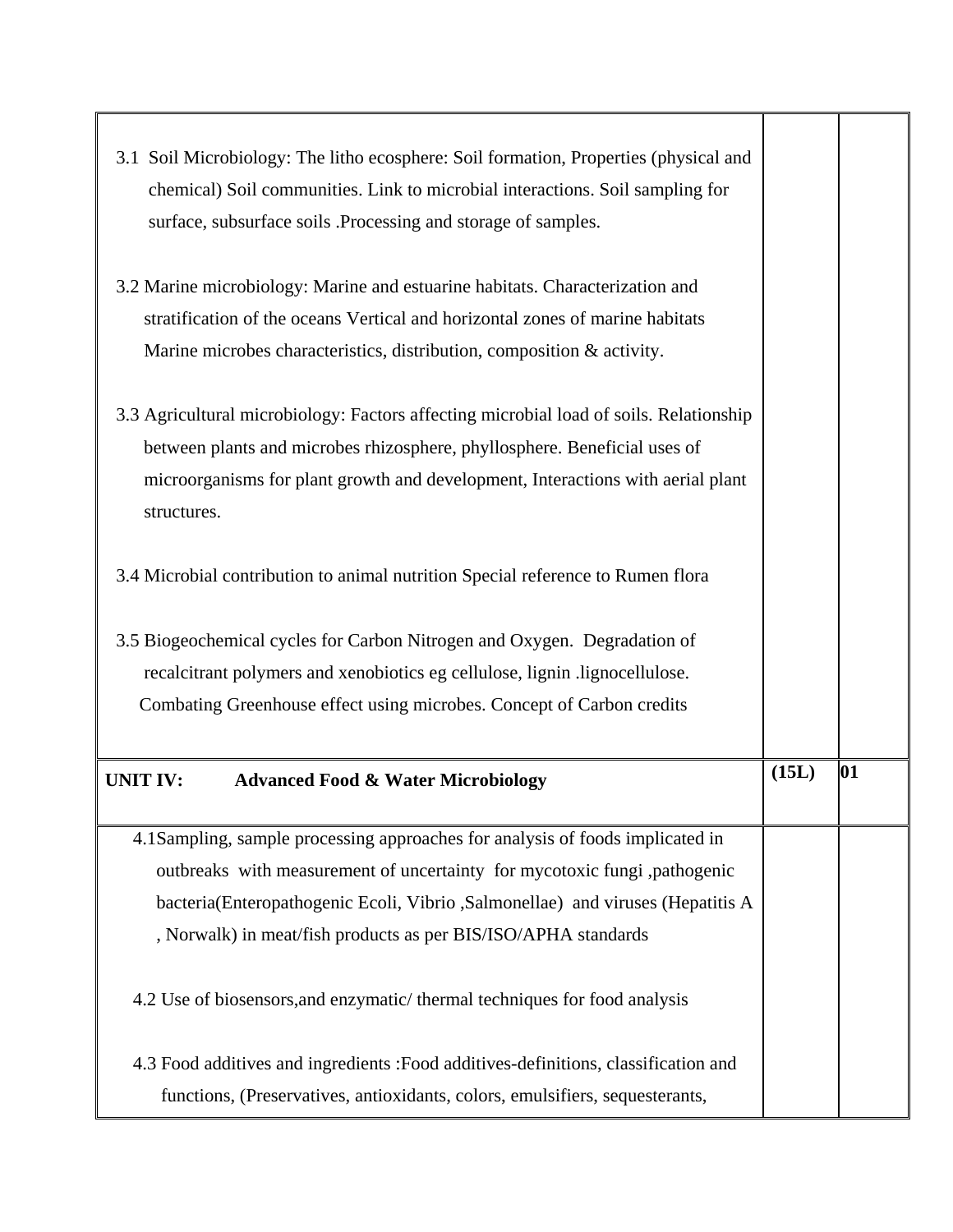natural and microbial flavors )

- 4.4 Toxicological evaluation of food additives.
- 4.5 Applications of fibres from food sources, microbial fructooligosaccharides.
- 4.6 Nutraceuticals and health foods: Introduction to nutraceuticals: definitions, basis of claims for a compound as a nutraceutical, regulatory issues for nutraceuticals .Microbes and production of nutraceuticals like lycopene, isoflavonoids, prebiotics and probiotics, glucosamine, phytosterols.Formulation of functional foods containing nutraceuticals – stability and analytical issues, labelling issues.
- 4.7Drinking water risk assessment & its safety: Bottled water–legislation:Types of bottled water.BIS Regulations regarding the production of bottled waters wrt final quality of the product.Potential chemical and microbiological hazards in the bottles depending on the type of water, the type of bottle and the bottling procedure.The application of HACCP in the bottling plants: Water Quality attained from point of use water purifier units , Types of water purifiers.: Microbiological specifications and methods used certify water purifiers International standards regulating quality of water purifiers .

| <b>Practicals</b> | PSMB3P4                                                                                    | 60L | 02 |
|-------------------|--------------------------------------------------------------------------------------------|-----|----|
|                   | 1. Enrichment & isolation of thermophiles from hotsprings/compost heaps &                  |     |    |
|                   | extraction of thermophillic enzymes & determination of its specific activity.              |     |    |
|                   | 2. Estimation of anti oxidants and anti nutritional factors (tannin/phytic acid) by        |     |    |
|                   | spectrometric method.                                                                      |     |    |
|                   | 3. Microbiological analysis of fish samples wrt sample processing for recovery             |     |    |
|                   | and detection of Enteropathogenic <i>Ecoli</i> , <i>Vibrio</i> , <i>Salmonellae</i> as per |     |    |
|                   | BIS/ISO/APHA standards and computation of measure of uncertainity                          |     |    |
| 4.                | Assessment of point of use water purifiers (Zero B) for removal of bacteria.               |     |    |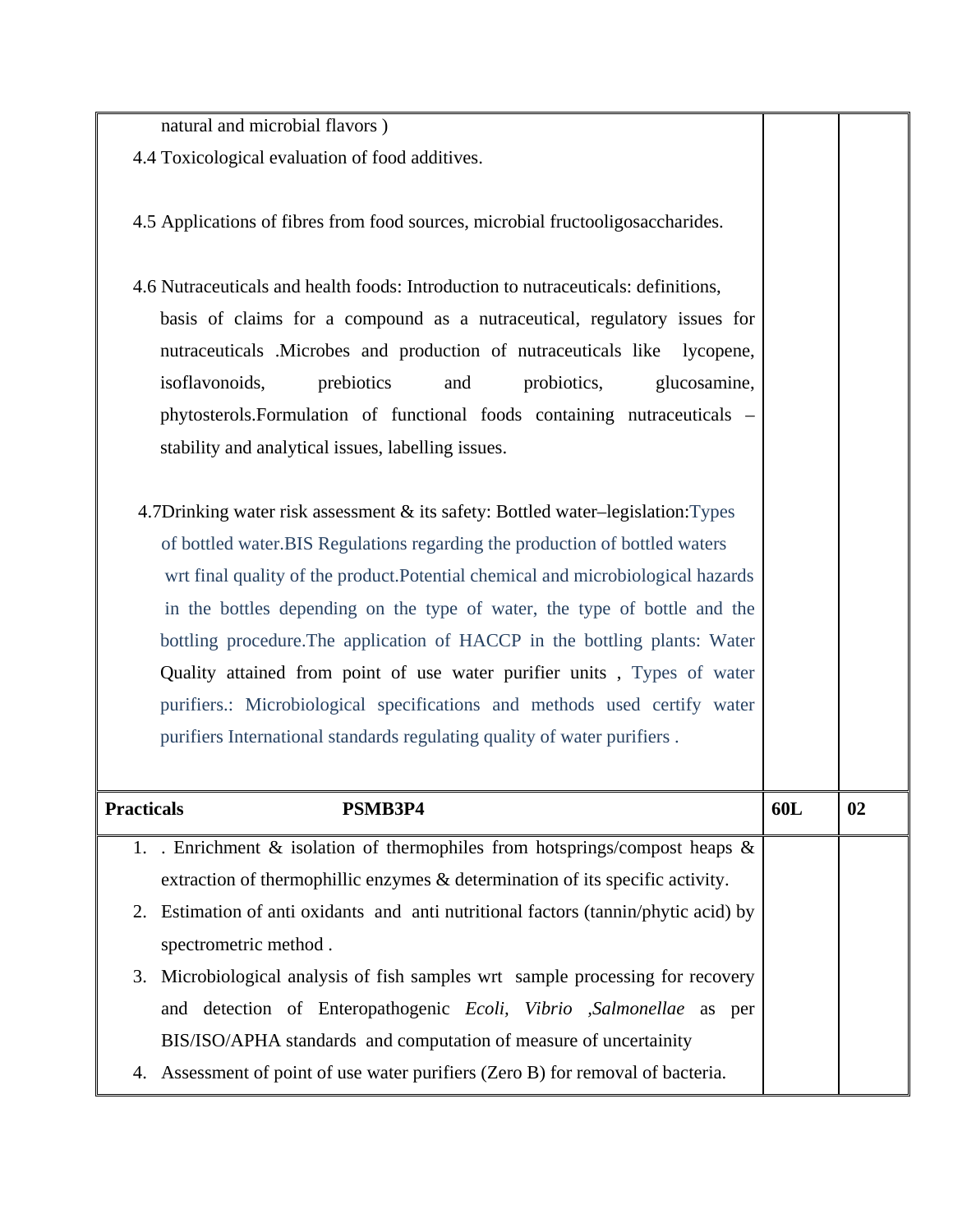|            | 5. Soil analysis- nitrogen, phosphorus, chloride, organic matter, & calcium                                                               |  |
|------------|-------------------------------------------------------------------------------------------------------------------------------------------|--|
|            | carbonate content.                                                                                                                        |  |
| 6.         | Enrichment and isolation of cellulose, lignin & xylanase degraders from                                                                   |  |
|            | mangrove soil                                                                                                                             |  |
|            |                                                                                                                                           |  |
|            | References: PSMB 304 (Semester III)                                                                                                       |  |
| Unit - $I$ | <b>Microbial Diversity</b>                                                                                                                |  |
|            | microorganisms $12^{th}$<br><sub>of</sub><br><b>Biology</b><br>1. Brock<br>ed                                                             |  |
|            | Madigan, Martinko, Dunlap, Clara, Pearson Intl Ed                                                                                         |  |
|            | 2. R. M. Atlas and R. Bartha - 1998 - Microbial Ecology - Fundamentals and                                                                |  |
|            | Applications.                                                                                                                             |  |
| 3.         | AddisonWesley Longman, Inc.                                                                                                               |  |
|            | 4. Microbial Diversity- Current Perspective and Potential Application--Johri and                                                          |  |
|            | Satyanarayana                                                                                                                             |  |
|            | 5. Methods in Microbiology Vol 35- Extremophiles (2006) Edited by Fred                                                                    |  |
|            | Rainey, Aharon Oren (Academic press)                                                                                                      |  |
|            |                                                                                                                                           |  |
|            |                                                                                                                                           |  |
| UNIT - II  | <b>Techniques in Microbial Ecology</b>                                                                                                    |  |
|            | 1. R. M. Atlas and R. Bartha - 1998 - Microbial Ecology - Fundamentals and                                                                |  |
|            | applications. AddisonWesley Longman, Inc.                                                                                                 |  |
|            | 2. R.MMaier, I.L.Pepper and C.P.Gerba 2010, Environmental Microbiology                                                                    |  |
|            | <b>Academic Press</b>                                                                                                                     |  |
| 3.         | Rastogi & Sani, Microbes and Microbial Technology, 2011, pp 29-57,                                                                        |  |
|            | Molecular Techniques to Assess Microbial Community Structure, Function,<br>and Dynamics in the Environment, $\mathcal{N}$                 |  |
|            |                                                                                                                                           |  |
|            | 4. A K Bej and M H Mahbubani, Applications of the polymerase chain reaction in<br>environmental .Microbiology.Genome Res. 1992 1: 151-159 |  |
|            | 5. The<br>of<br>Daniel, 470/June2005/vol3,<br>Metagenomics<br>soil<br>by<br>Rolf                                                          |  |
|            |                                                                                                                                           |  |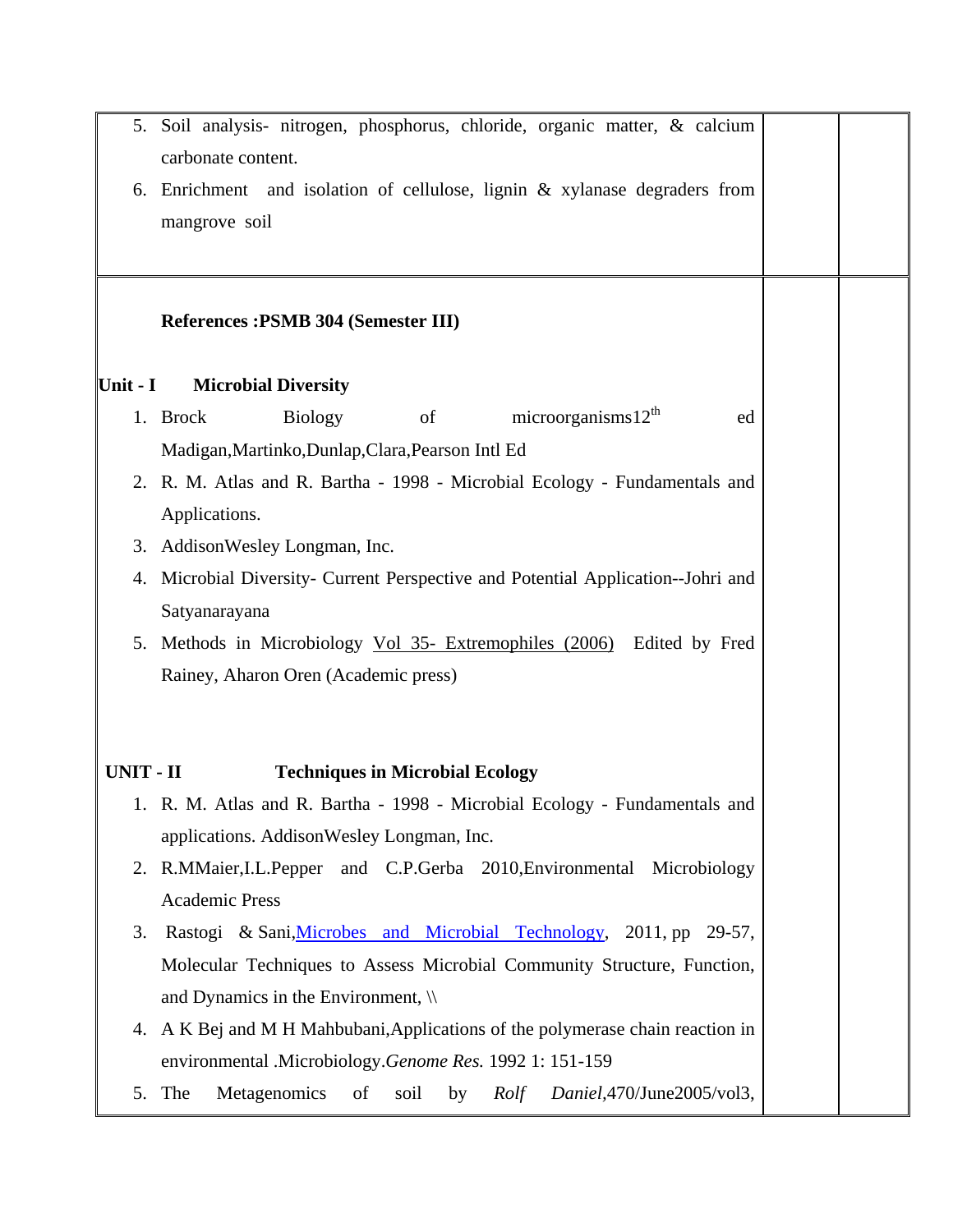ww.nature.com/reviews

- 6. Metagenomics: DNA sequencing of environmental samples,Susannah Green Tringe and Edward M. Rubin,806**/**November2005/Volume6
- 7. www.nature.com/reviews/genetics

### **Unit - III : Soil, Marine & Agricultural Microbiology**

- 1. Marine Microbiology: Ecology and Applications. Colin Munn. Garland publishing. ISBN: 0815365179
- 2. Environmental Microbiology. Alan H. Varnam. Manson Publishing. 2000.
- 3. Agricultural Microbiology. G. Rangaswami, D. J. Bagyaraj, D.G. Bagyaraj. PHI Learning Pvt. Ltd., 2004
- 4. Microbes and Microbial Technology: Agricultural and Environmental Applications. Iqbal Ahmad, Farah Ahmad, John Pichtel. Springer, 2011.

### **UNIT -IV: Advanced Food & Water Microbiology**

- 1. AOAC International. 2003. Official methods of analysis of AOAC International. 17th Ed. Gaithersburg, MD, USA, Association of Analytical Communities.
- 2. Kirk RS & Sawyer R. 1991. Pearson's Chemical Analysis of Foods. 9th Ed. Longman Scientific & Technical.
- 3. Leo ML. 2004. Handbook of Food Analysis. 2nd Ed. Vols. I-III.
- 4. Linden G. 1996. Analytical Techniques for Foods and Agricultural Products. VCH.
- 5. Macleod AJ. 1973. Instrumental Methods of Food Analysis. Elek Sci.Marcel Dekker
- 6. Nielsen S. (Eds.). 1994. Introduction to Chemical Analysis of Foods. Jones & Bartlett.

**Suggested Readings for Food additives**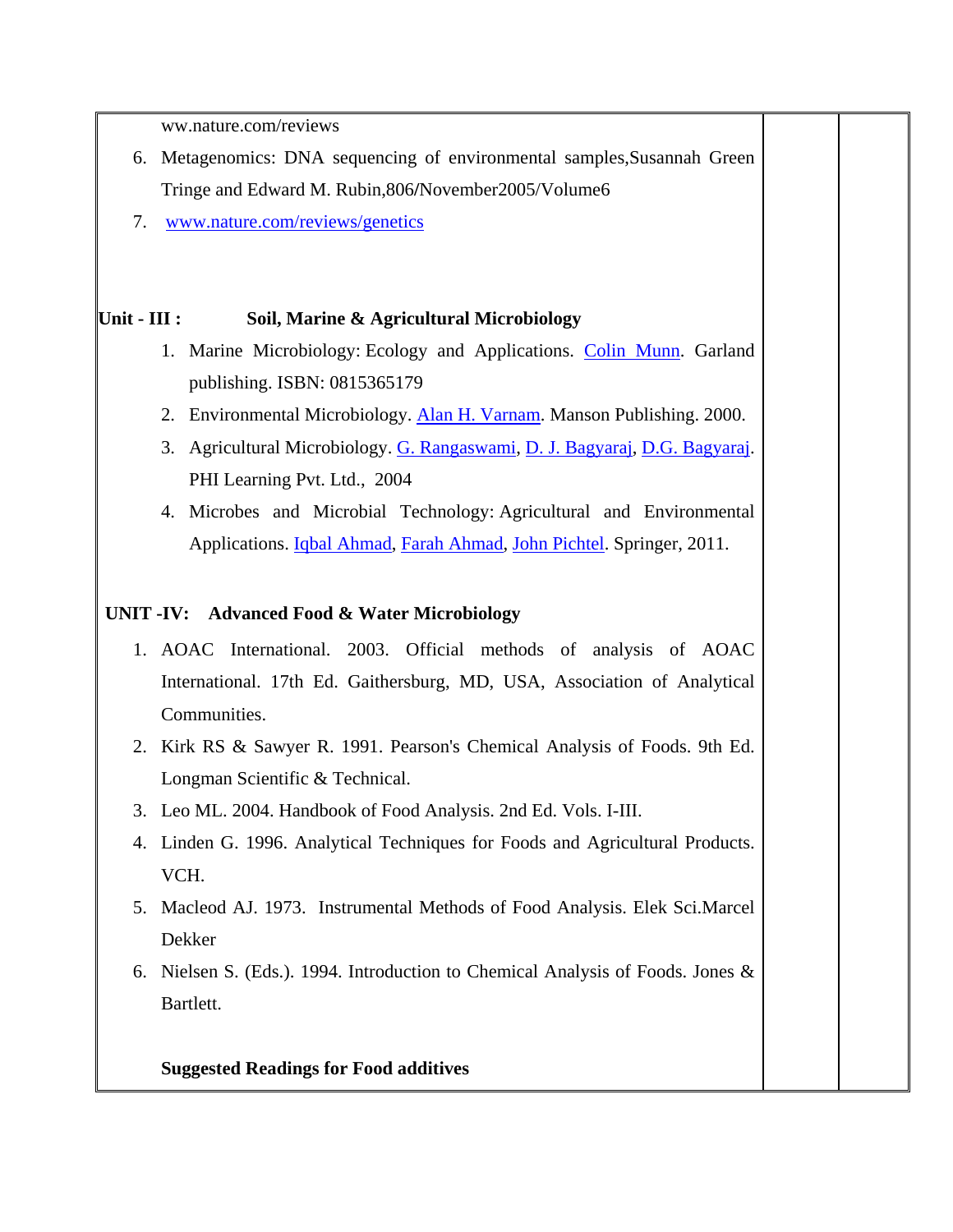|    | 1. Branen AL, Davidson PM & Salminen S. 2001. Food Additives. 2nd Ed.          |             |  |
|----|--------------------------------------------------------------------------------|-------------|--|
|    | Marcel Dekker.                                                                 |             |  |
|    | 2. Gerorge AB. 2004. Fenaroli's Handbook of Flavor Ingredients. 5th Ed. CRC    |             |  |
|    | Press.                                                                         |             |  |
|    |                                                                                |             |  |
|    | 3. Madhavi DL, Deshpande SS & Salunkhe DK. 1996. Food Antioxidants:            |             |  |
|    | Technological, Toxicological and Health Perspective. Marcel Dekker.            |             |  |
| 4. | Stephen AM. (Ed.). 2006. Food Polysaccharides and Their Applications.          |             |  |
|    | Marcel Dekker.                                                                 |             |  |
|    | <b>Suggested Readings for Neutraceuticals</b>                                  |             |  |
|    | Brigelius-Flohé, J & Joost HG. 2006. Nutritional Genomics: Impact on Health    |             |  |
|    | <b>Title</b><br>Courseand Disease. Wiley VCH.                                  | <b>Cred</b> |  |
|    | Gibson GR & William CM, 2000. Functional Foods - Concept to Product.           | its         |  |
| 3. | Losso JN. 2007. Angi-angiogenic Functional and Medicinal Foods. CRC Press.     |             |  |
| 4. | Manson P.2001. Dietary Supplements. 2nd Ed. Pharmaceutical Press.              |             |  |
| 5. | Shi J. (Ed.). 2006. Functional Food Ingredients and Nutraceuticals: Processing |             |  |
|    |                                                                                |             |  |
|    | Technologies. CRC Press.                                                       |             |  |

**M.Sc. (Semester -IV)Microbiology Syllabus Revised for Credit Based and Grading System To be implemented from the Academic year 2013-2014** 

**Semester- IV :Detail Syllabus**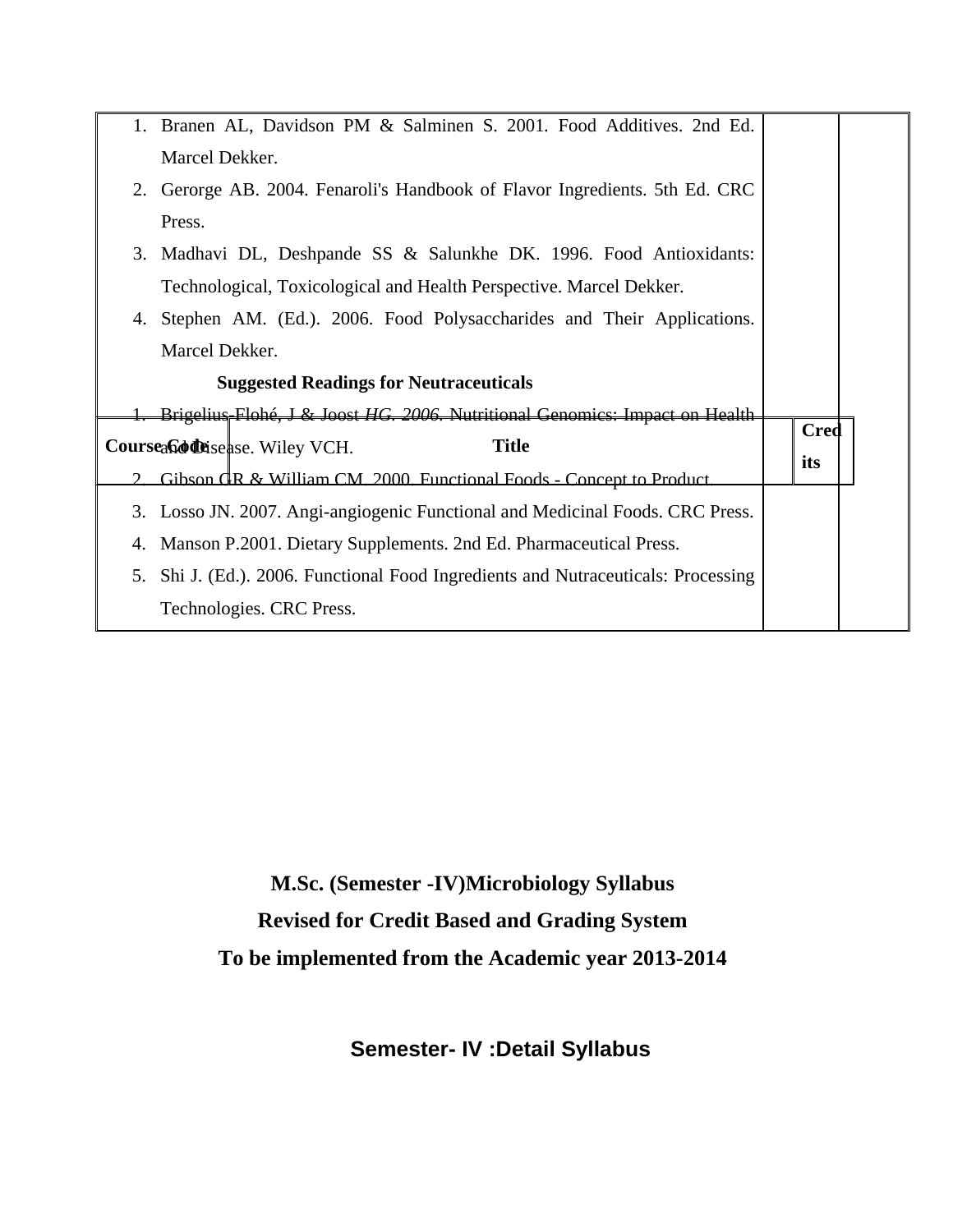| <b>PSMB401</b> | Tools and Techniques: Biomolecular Analysis (60L)                                                     |
|----------------|-------------------------------------------------------------------------------------------------------|
|                | (15L)<br><b>Unit I Spectroscopic Techniques</b>                                                       |
|                | 1.1 UV-visible spectroscopy: Beer-Lambert's Law, Instrumentation,                                     |
|                | (05L)<br>operation, calibration, accuracy and applications                                            |
|                | 1.2 IR: Principles, Instrumentation, operation, calibration,<br>accuracy and<br>(05L)<br>applications |
|                | 1.3 Atomic Absorption Spectroscopy: Principles, Instrumentation, operation,                           |
|                | (05L)<br>calibration, accuracy and applications                                                       |
|                | <b>Unit II Chromatographic Techniques</b><br>(15L)                                                    |
|                | 2.1 Gas Chromatography: Principles, Instrumentation, operation, calibration,                          |
|                | (05L)<br>accuracy and applications                                                                    |
|                | 2.2 High Performance Liquid Chromatography: Principles, Instrumentation,                              |
|                | operation, calibration, accuracy and applications<br>(05L)                                            |
|                | SFE/SFC,<br>2.3 Supercritical Liquid Chromatography:<br>Properties<br>of                              |
|                | (05L)<br>Instrumentation, operation, advantages and applications                                      |
|                | <b>Unit III Molecular Biology Techniques</b><br>(15L)                                                 |
|                | 3.1 Variations/ Modifications of PCR: Hot- Start PCR, Multiplex PCR, Nested                           |
|                | PCR, RT-PCR, Broad Range PCR, arbitrarily primed PCR, Quantitative PCR,                               |
|                | Real time PCR<br>(05L)                                                                                |
|                | 3.2 Hybridization array technology: applications of microarrays in microbiology,                      |
|                | Microarray platform technologies (oligonucleotide microarrays, cDNA<br>(05L)<br>microarrays)          |
|                | 3.3 FISH with other techniques: (confocal laser scanning microscopy,                                  |
|                | microautoradiography, flow cytometry, immunofluorescence, microsensors,                               |
|                |                                                                                                       |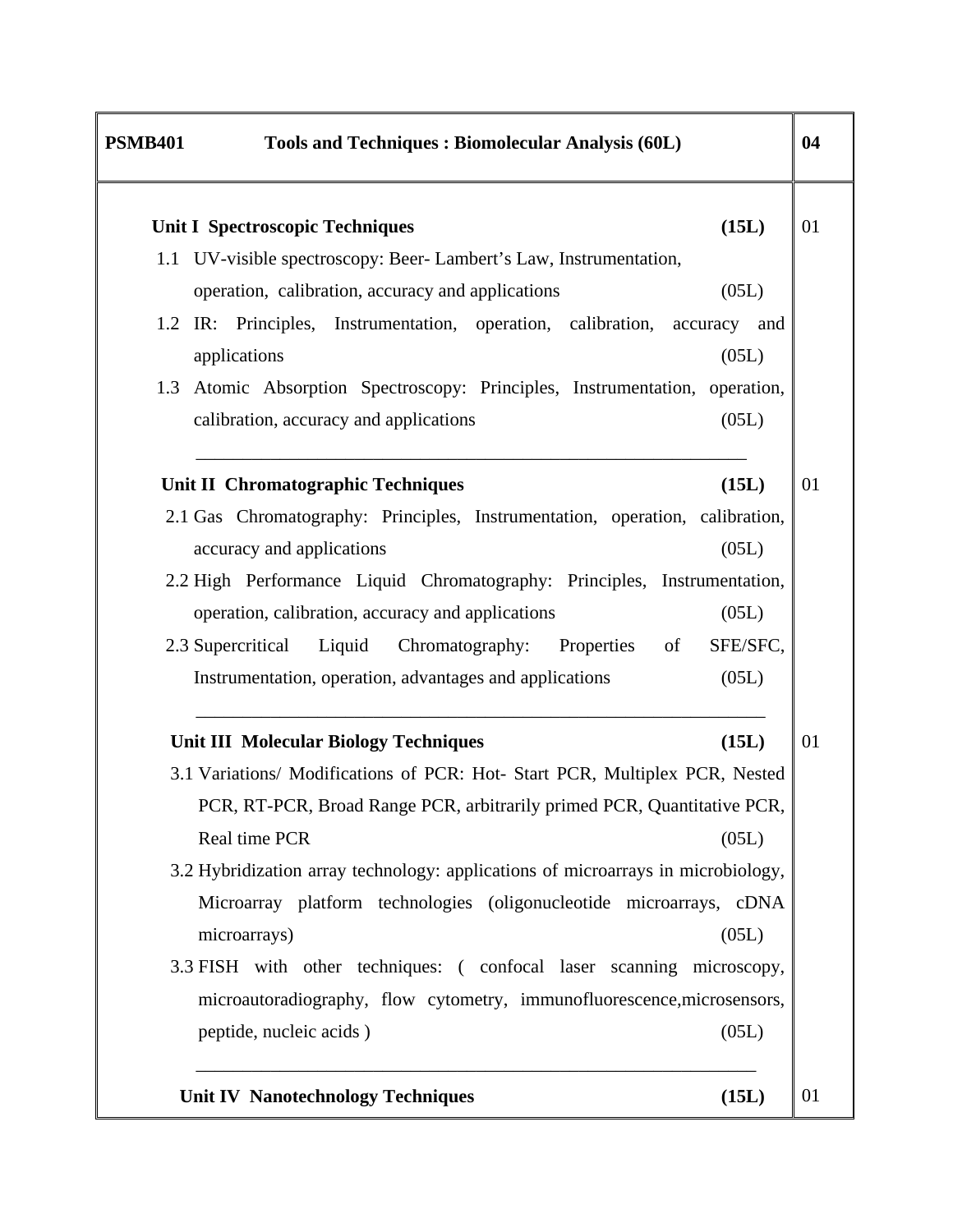| 4.1 Microscopy: i. Scanning Probe Microscopes - scanning tunneling |               |
|--------------------------------------------------------------------|---------------|
| microscope(STM), atomic force microscope(AFM), magnetic force      |               |
| microscope(MFM), scanning near field microscope(SNOM),             |               |
| ii. Electron Microscopy: SEM, TEM                                  |               |
| (10L)                                                              |               |
| 4.2 Diffraction Techniques: X-ray diffraction (XRD)                | (02L)         |
| 4.3 Photoluminescence<br>Spectroscopy: X-ray and UV                | photoelectron |
| spectroscopies(XPS)/Auger electron spectroscopy                    | (03L)         |
|                                                                    |               |
|                                                                    |               |

**PSMB401: Tools and Techniques : Biomolecular Analysis**

**Practicals : PSMB4P1**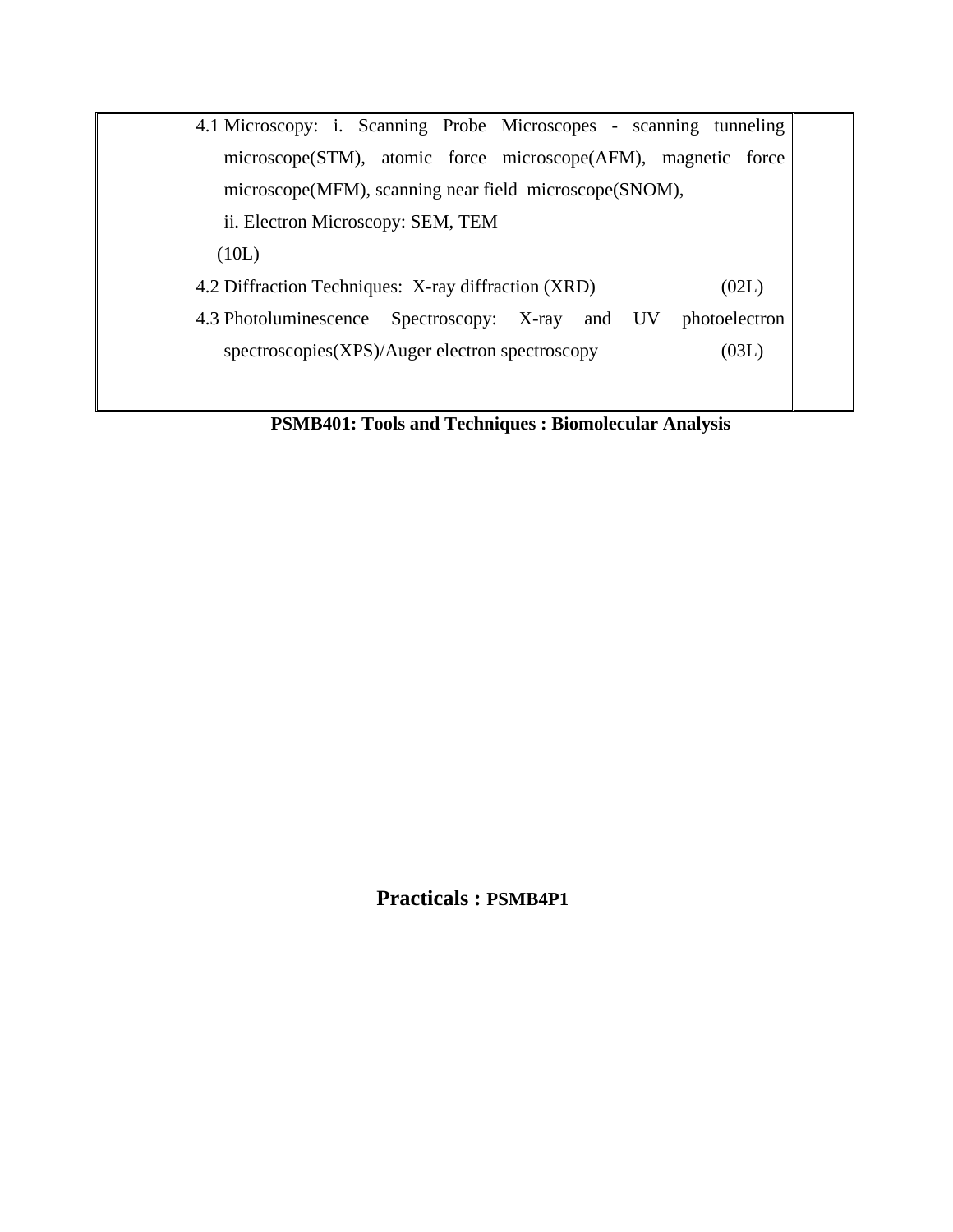|               | Tools and Techniques: Biomolecular Analysis (60L)                                          |                | 02 |
|---------------|--------------------------------------------------------------------------------------------|----------------|----|
| <b>PSMBP1</b> | Unit I : Research project experimental work<br>Unit II: Research project experimental work | (15L)<br>(15L) |    |
|               | <b>Unit III</b> : Research project experimental work                                       |                |    |
|               | <b>Unit IV</b> : Research project experimental work                                        | (15L)<br>(15L) |    |
|               |                                                                                            |                |    |
|               |                                                                                            |                |    |
|               |                                                                                            |                |    |
|               |                                                                                            |                |    |
|               |                                                                                            |                |    |
|               |                                                                                            |                |    |
|               |                                                                                            |                |    |
|               |                                                                                            |                |    |
|               |                                                                                            |                |    |
|               |                                                                                            |                |    |
|               |                                                                                            |                |    |
|               |                                                                                            |                |    |
|               |                                                                                            |                |    |
|               |                                                                                            |                |    |
|               |                                                                                            |                |    |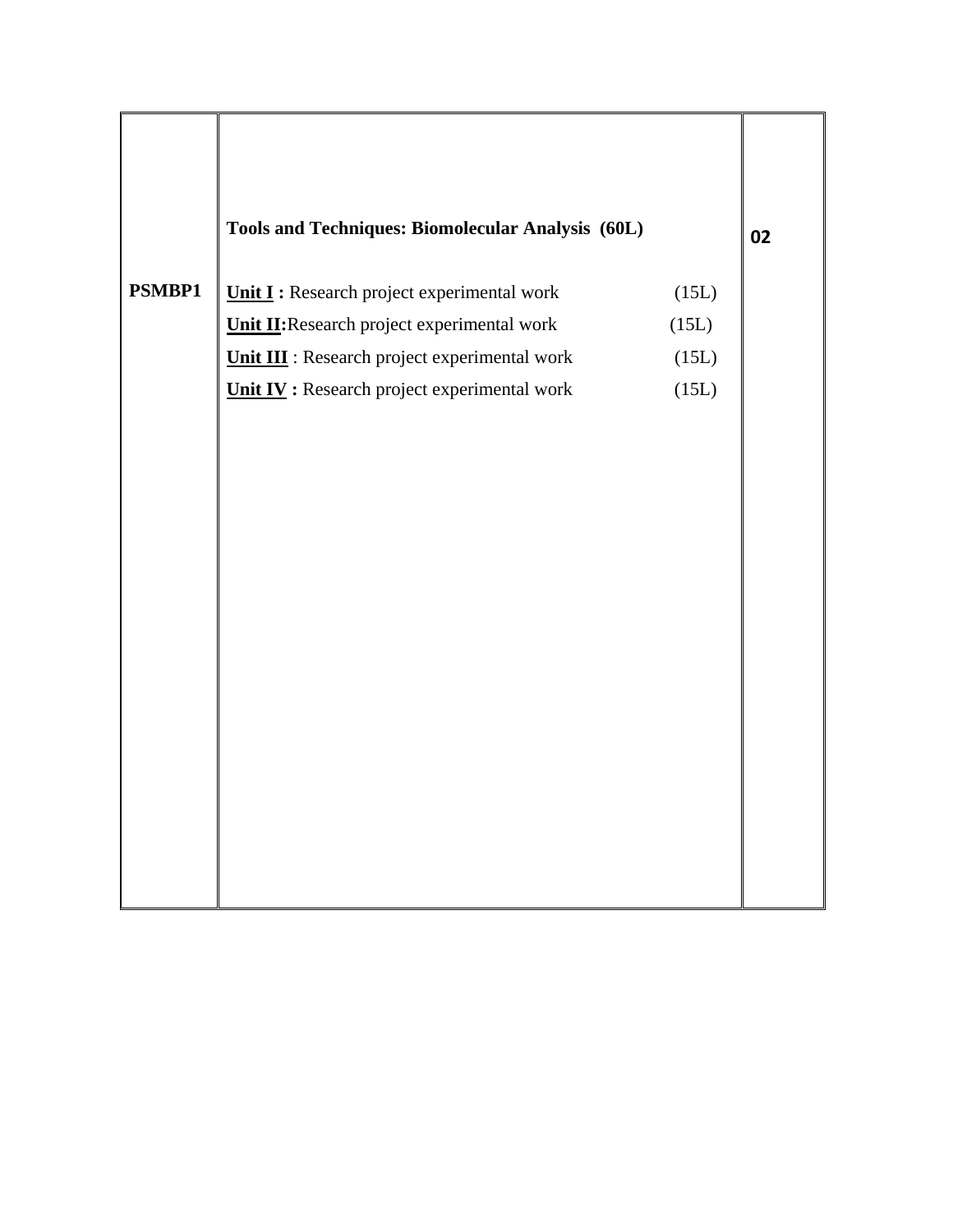#### **References: PSMB401(Semester IV)**

- 1. Persing, H.D. et al. 2004, *Molecular Microbiology: Diagnostic principles and practice,* Washington D.C., ASM press*.*
- 2. Chandler D.E. and Roberson R.W. 2009, *Bioimaging: current concepts in light and electron microscopy*, Singapore, Jones and Bartlett Publishers
- 3. Muralidharan V.S. and Subramania A. 2010, *Nanoscience and Technology*, New Delhi Ane Books Pvt Ltd.
- 4. Viswanathan B. 2010, *NanoMaterials,* New Delhi, Narosa Publishing House.
- 5. Pattabhi V. and Gantham N. 2002, *Biophysics* ( 2nd Ed.) Springer.
- 6. Narayana P. 2008, *Essentials of Biophysics*, New Age International Pvt Ltd Publishers
- 7. Sharon, Madhuri and Maheshwar, 2012, Bio-Nanotechnology: concepts and applications. New Delhi, Ane books Pvt Ltd.
- 8. Scott R. P.W. 2012,*Principles and Practice of Chromatography (Chrom-Ed Book Series)* , Reese-Scott Partnership
- 9. McNair H. M. and Miller J. M., 2009, *Basic Gas Chromatography* , Wiley International
- 10. Kulkarni Sulabha, 2011, *Nantotechnology: Principles and Practices*, New Delhi, Capital Publishing Company.
- 11. Chattopadhyay K.K. and Banerjee A.N. , 2012*, Introduction to Nanoscience and Nanotechnology*, New Delhi, PHI Learning Pvt. Ltd.
- 12. Miller J. M. , 2009, *Chromatography: Concepts and Contrasts*, USA, John Wiley and Sons, Inc.
- 13. Banwell, C.N. and McCash, E.M., 2012, *Fundamentals of Molecular Spectroscopy*, 4th Ed., New Delhi, Tata McGraw Hill Education Pvt. Ltd.
- 14. Upadhyay, Upadhyay and Nath, 2012, *Biophysical Chemistry: Principles and Techniques*, Mumbai, Himalaya Publishing House
- 15. Braithwaite A. and Smith F.J., 2001, *Chromatographic Methods*, 5th Ed. , London, Kluwer Academic Publishers
- 16. *Analytical Chemistry by Open Learning Series*, 2008, New York, John Wiley and Sons.
- 17. Braun R. , Introduction to Instrumental Analysis, New York, McGarw Hill Book Company
- 18. Skoog, Holler and Nieman, Principles of Instrumental Analysis,  $5<sup>th</sup>$  Ed. Australia, Thomson Brock/Cole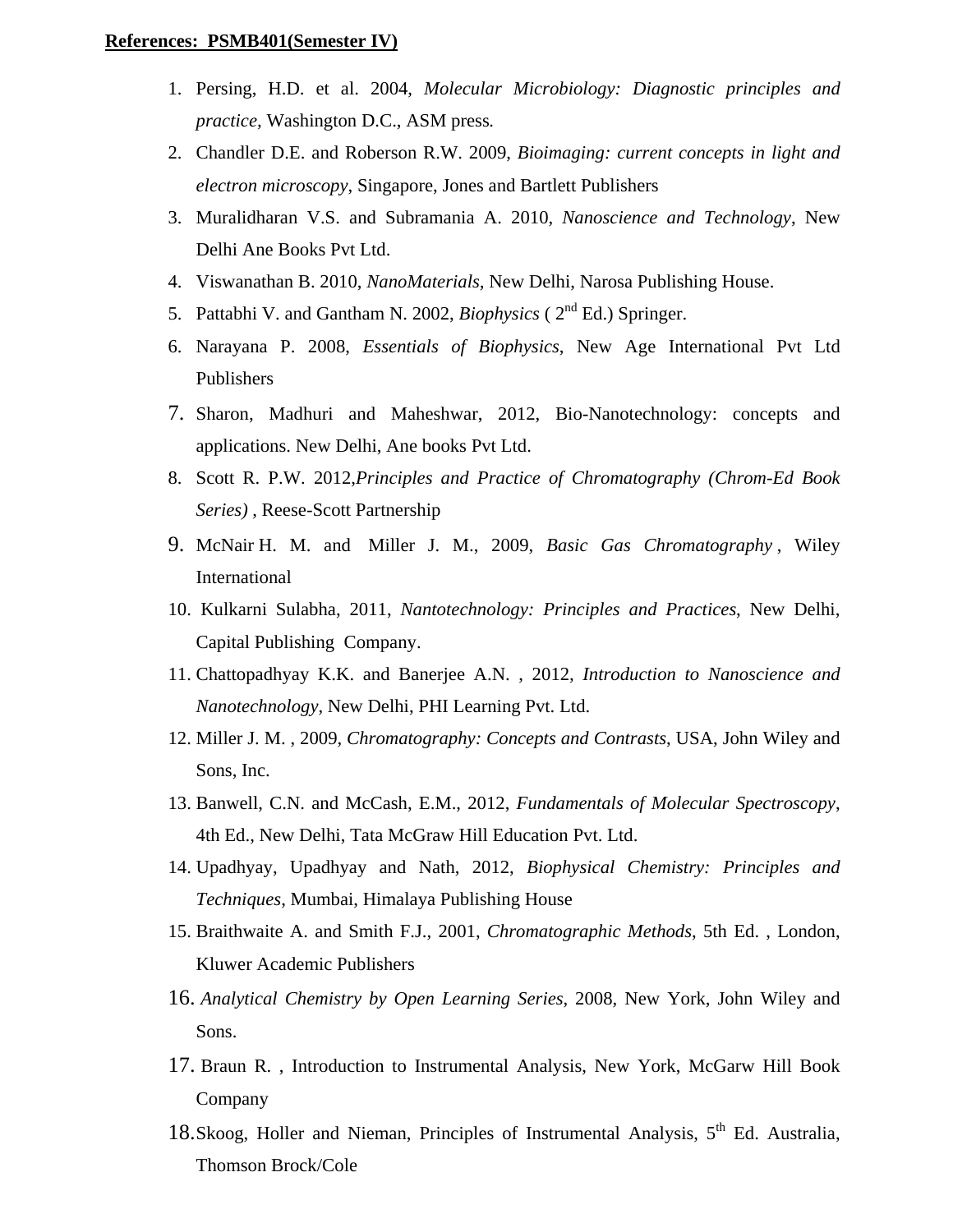# **PSMB402 : Pharmaceutical Microbiology**

| <b>Course Code</b> | <b>Title</b>                                                         |       | <b>Credits</b> |
|--------------------|----------------------------------------------------------------------|-------|----------------|
| <b>PSMB402</b>     | <b>Pharmaceutical Microbiology</b>                                   | (60L) | 04             |
|                    | Unit I: Principles and applications of GMP in pharmaceuticals        |       |                |
|                    | and cosmetics                                                        | (15L) | 01             |
|                    | 1.1 Principles – Applications and Definitions                        |       |                |
|                    | 1.2 The concept of Quality                                           |       |                |
|                    | 1.3 The regulatory factors                                           |       |                |
|                    | 1.4 QC, QA and GMP                                                   |       |                |
|                    | 1.5 Quality assurance beyond GMP                                     |       |                |
| 1.6 ISO            |                                                                      |       |                |
|                    | 1.7 Sanitary practices in cosmetic manufacturing                     |       |                |
|                    |                                                                      |       |                |
|                    |                                                                      |       |                |
|                    | Unit II Quality management and regulatory aspects                    | (15L) | 01             |
|                    | 2.1 Premises and contamination control, location, design, structure, |       |                |
|                    | layout, services and cleaning.                                       |       |                |
|                    | 2.2 Personnel management, training, Hygiene and health.              |       |                |
|                    | 2.3Documentation                                                     |       |                |
|                    | 2.4 Quality control and GCLP                                         |       |                |
|                    | 2.5 Sterile and other products.                                      |       |                |
|                    | 2.6 Global regulatory and toxicological aspects of cosmetic          |       |                |
|                    | preservation                                                         |       |                |
|                    |                                                                      |       |                |
|                    |                                                                      |       |                |
|                    |                                                                      |       |                |
|                    |                                                                      |       |                |
|                    |                                                                      |       | 01             |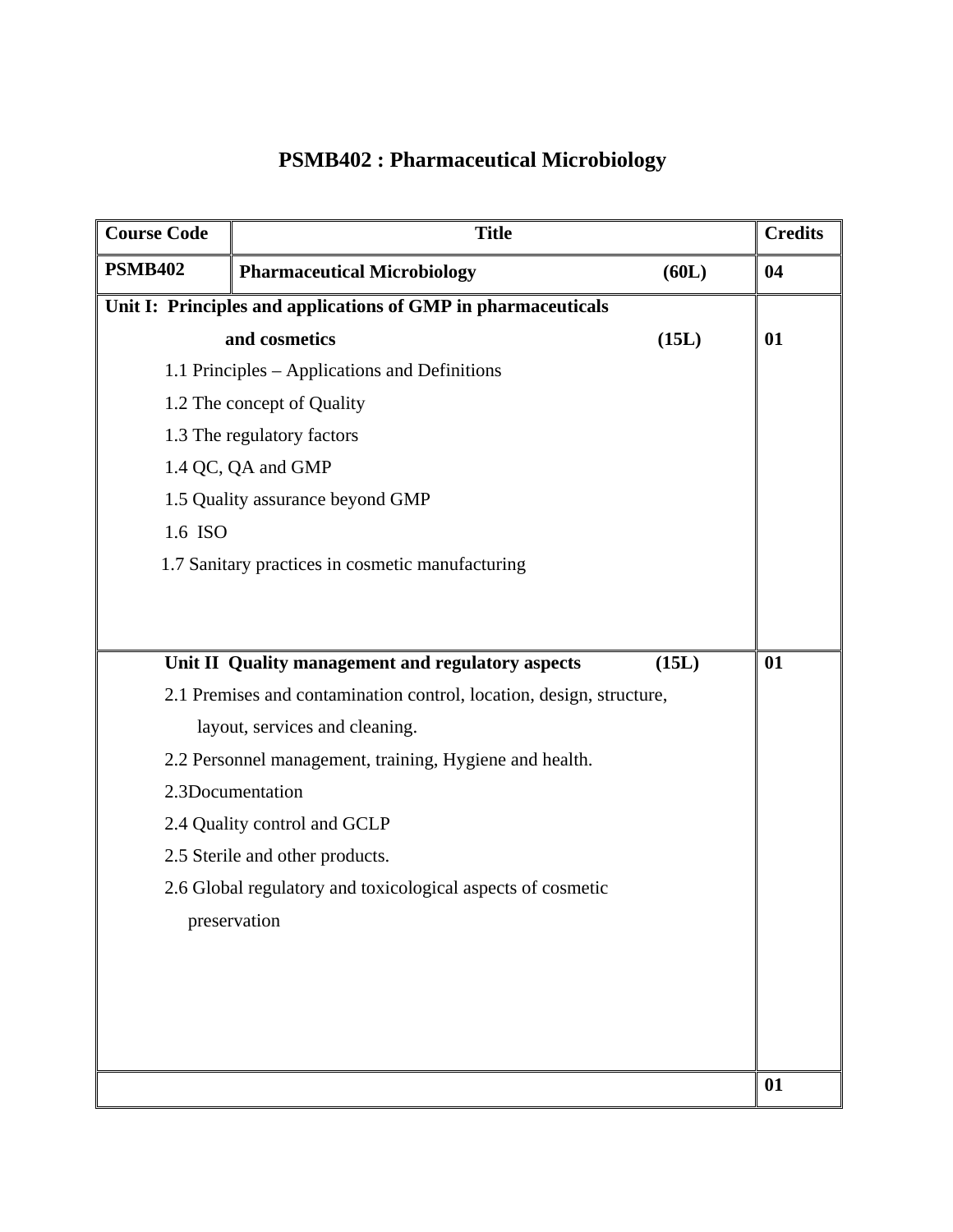| <b>Products</b>                                                         | (15L) |    |
|-------------------------------------------------------------------------|-------|----|
| 3.1 Quality control and GCLP                                            |       |    |
| 3.2 Sterile and other products.                                         |       |    |
| 3.3 Validation                                                          |       |    |
| 3.4 Cosmetics microbiology- testing methods and preservation            |       |    |
| 3.4.a Antimicrobial preservation efficacy and microbial content testing |       |    |
| 3.4.b Validation method for cosmetics                                   |       |    |
| 3.4.c Preservation strategy                                             |       |    |
|                                                                         |       |    |
| 3.4.d Evaluation of antimicrobial mechanism                             |       |    |
|                                                                         |       | 01 |
| Unit: IV Drug Discovery<br>4.1 Modern Methods of Drug Discovery         | (15L) |    |
| 4.2 Proteomics                                                          |       |    |
| 4.3 Bioinformatics                                                      |       |    |
| 4.4 High throughput screening technology                                |       |    |
| 4.5 Natural products for lead identification                            |       |    |
| 4.6 The role of protein 3D structures in the drug discovery process.    |       |    |
|                                                                         |       |    |

┱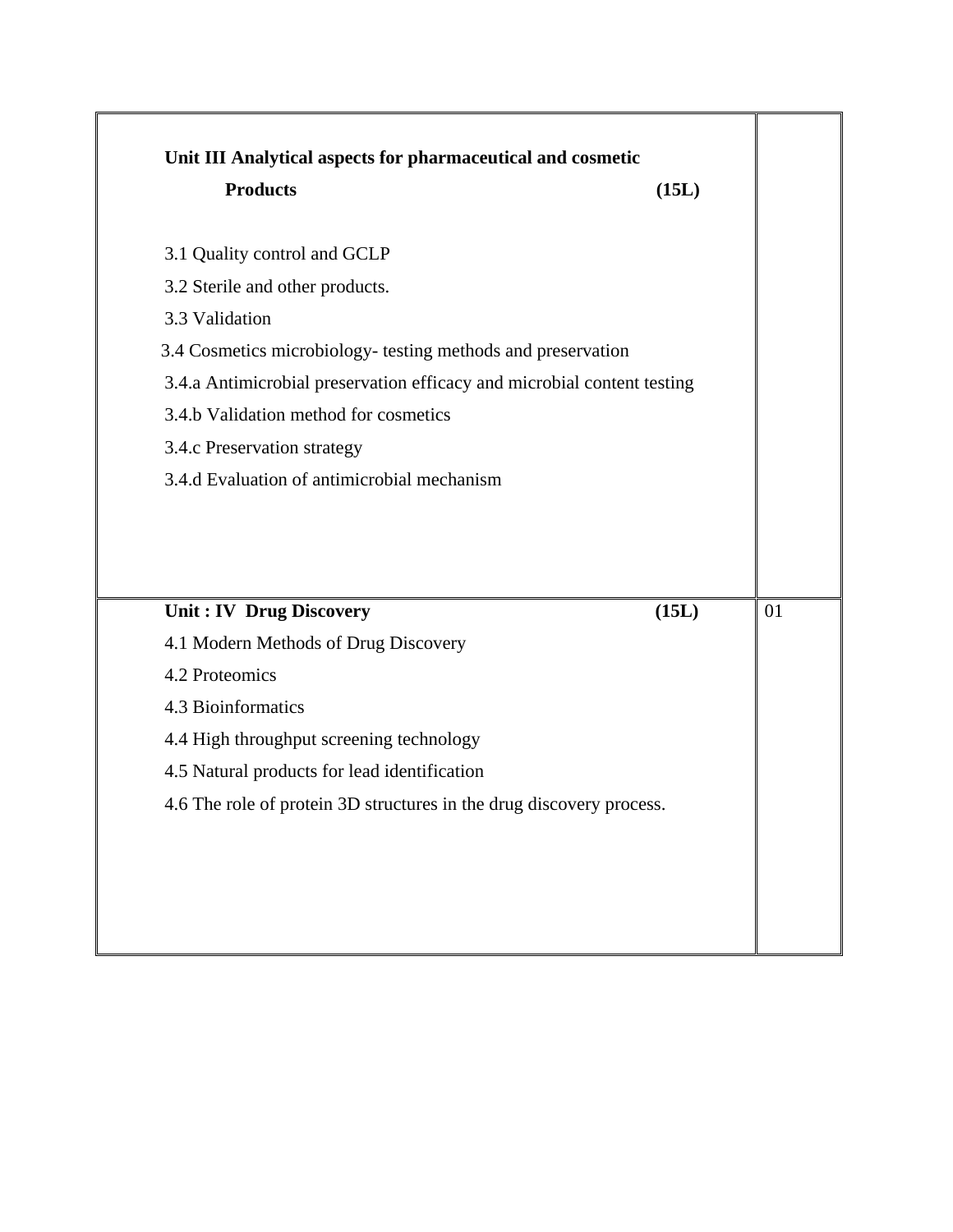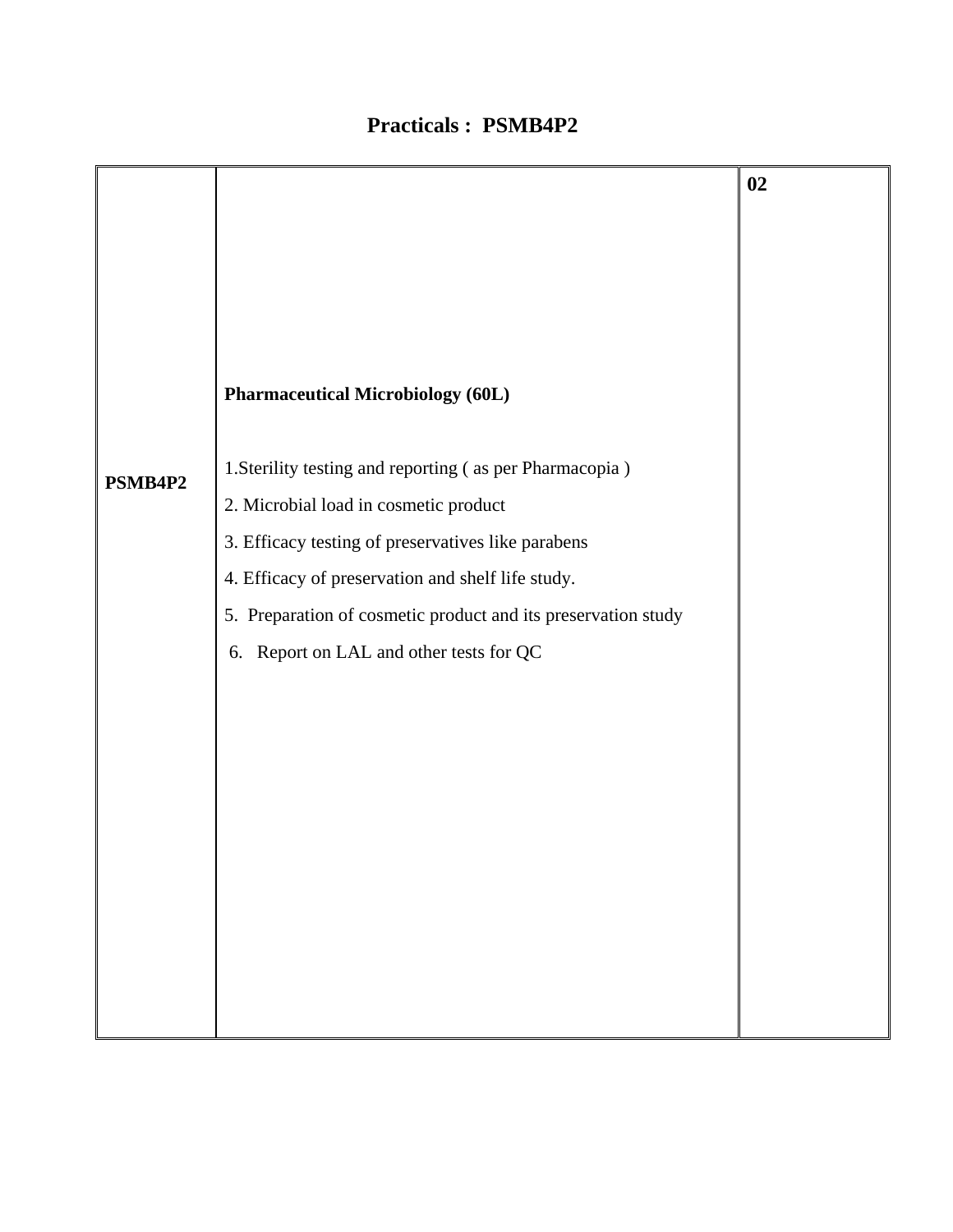#### **ReferencesPSMB402 (Semester IV)**

### **References: Unit I:**

- 1. Sharp John (2000 ) Quality in the manufacture of medicines and other healthcare products. Pharmaceutical Press.
- 2. Iyer S. ( 2003 ) Guidelines on cGMP and quality of Pharmaceutical products. D K Publishers Mumbai.
- 3. Philip A , Taylor and Francis ( 2006 ) Cosmetic Microbiology a practical approach.2nd Ed.

### **References: Unit II:**

- 1. Denyer S p, Hodges N A and Gorman S P ( 2005 ) Hugo and Russell's Pharmaceutical Microbiology. Blackwell Publishing.
- 2. Bibek Ray and Arun Bhunia ( 2008) Fundamental Food Microbiology.  $4<sup>th</sup>$  Ed. CRC Press.
- 3.Sharp John (2000 ) Quality in the manufacture of medicines and other healthcare products. Pharmaceutical Press.
- 4. Bhatia R and Ichhapujani R L ( 1995 ) Quality Assurance in Microbiology. CBS publishers and distributors.

### **References: Unit :III :**

- 1.Sharp John (2000 ) Quality in the manufacture of medicines and other healthcare products. Pharmaceutical Press.
- 2. Philip A , Taylor and Francis ( 2006 ) Cosmetic Microbiology a practical approach. $2<sup>nd</sup>$  Ed.

#### **References : Unit IV :**

- 1. Hillisch A and Hilgenfeld R (2009) Modern Methods of drug discovery. Springer International Edition.
- 2.Kadam s s, Mahadik K R and Bothara K G ( 2009 ). Principles of medicinal Chemistry. Vol II Nirali Prakashan Pune.
- 3. Lemke T L and Williams D A ( 2008 ) Foye's Principles of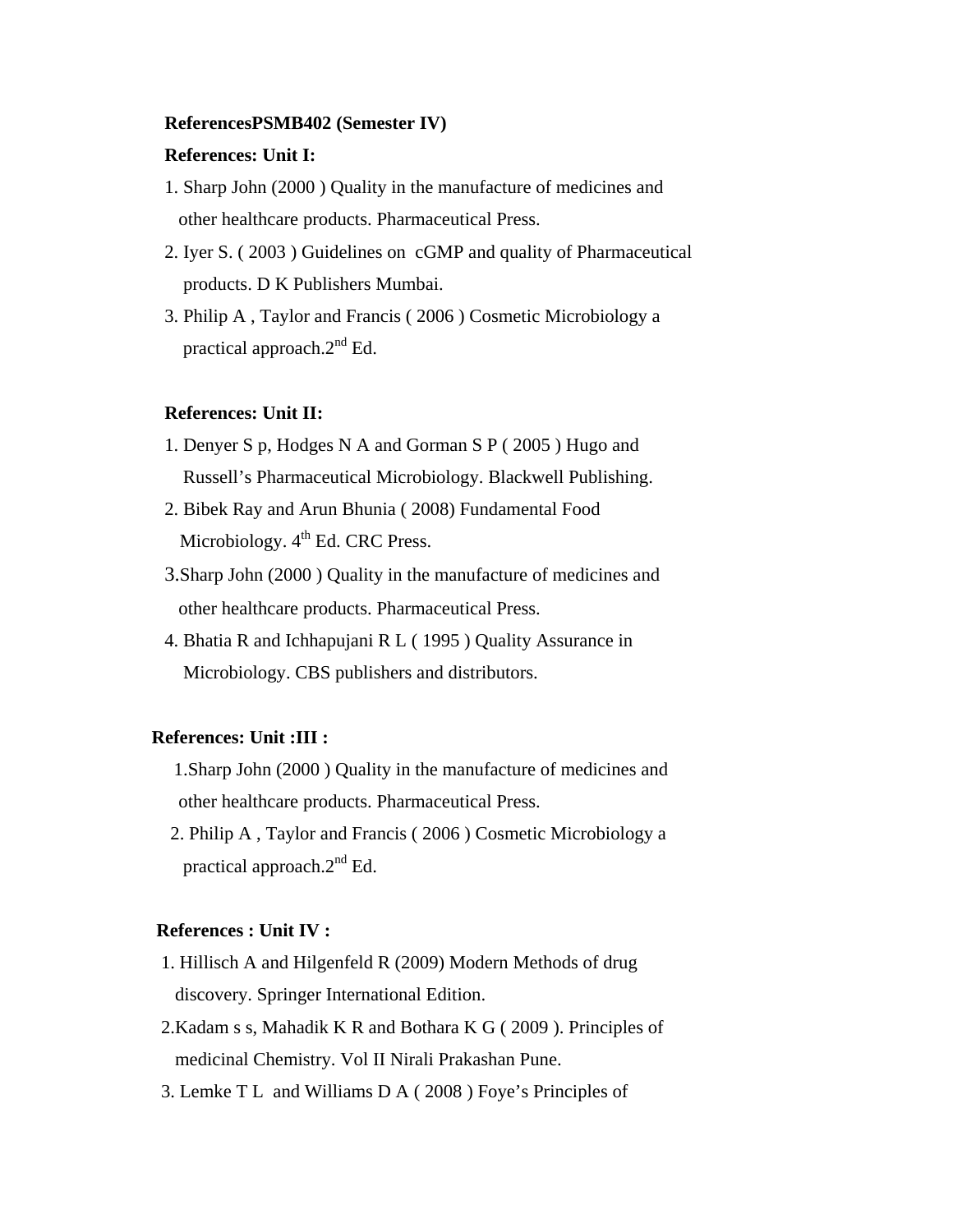Medicinal Chemistry.  $6^{th}$  Ed. Wolter Luwer, Lippincott Williams and Wilkins. N Delhi.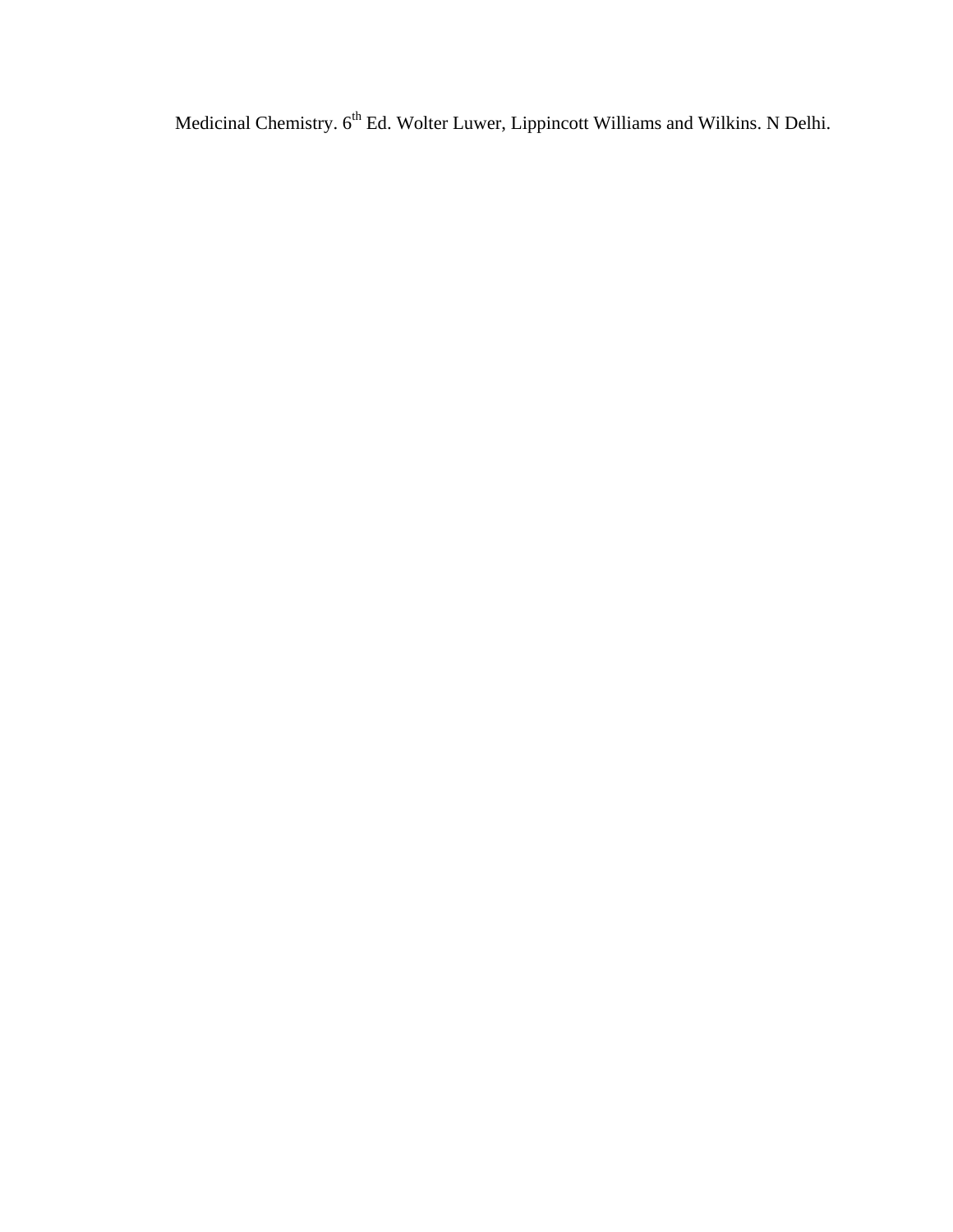# **PSMB403**: **Advances in Biotechnology**

| <b>Course Code</b> | <b>Title</b>                                                                           |       | <b>Credits</b> |
|--------------------|----------------------------------------------------------------------------------------|-------|----------------|
| <b>PSMB403</b>     | <b>Advances in Biotechnology</b>                                                       | (60L) | 04             |
|                    | <b>Unit I - Pharmaceutical Biotechnology</b>                                           | (15L) | 01             |
| 1.1                | Biologics, Biopharmaceuticals,                                                         |       |                |
| 1.2                | Protein structure stability, folding, structure prediction, Post translation           |       |                |
|                    | modifications, Protein Therapeutics - Upstream and Downstream processing,              |       |                |
|                    | Cytokines, Interferon production, Interleukins production, Therpeutic hormones –       |       |                |
|                    | Insulin, Human Growth Hormone, Recombinant blood products, Therapeutic                 |       |                |
| Enzymes            |                                                                                        |       |                |
| 1.3                | Newer Vaccines, Vaccine Designing Approaches                                           |       |                |
| 1.4                | Drug Discovery Tools, Combinatorial Chemistry, High Throughput                         |       |                |
|                    | Screening, Chemiinformatics, In silico Modelling, Molecular Modeling,                  |       |                |
|                    | Structure Prediction, Rational Drug Designing, Drug Development, Concept of            |       |                |
|                    | Pharmacognosy, Pharmacokinetics and Pharmacodynamics                                   |       |                |
|                    |                                                                                        |       |                |
|                    | <b>Unit II IPR and Ethics in Biotechnology</b>                                         | (15L) |                |
|                    |                                                                                        |       |                |
|                    | 2.1 Biotechnology and Intellectual Property Rights                                     | (9 L) |                |
| lectures           |                                                                                        |       | 01             |
|                    | 2.1a. Intellectual Property Rights (IPR) and Protection (IPP)                          |       |                |
|                    | 2.1 b. Biotechnology and IPR-Rationale of Patent in Research and Scientific            |       |                |
|                    | Innovations, Biotechnological Patents                                                  |       |                |
|                    | 2.1c. Requirements for Patentability- Patentable subject matter, Novelty, Invention in |       |                |
|                    | Biotechnological Research, Industrial Applicability, Enablement Requirement.           |       |                |
|                    | 2.1d. Patent Specifications and Basic Component of License Agreement, In IP System     |       |                |
|                    | 2.1e. Categories of Biotechnological Patents-Patenting in New Era of Genomics,         |       |                |
|                    | Proteomics and Microbiology, Examples of Patents granted by USPTO, Concerns            |       |                |
|                    | over Biotechnology Patents.                                                            |       |                |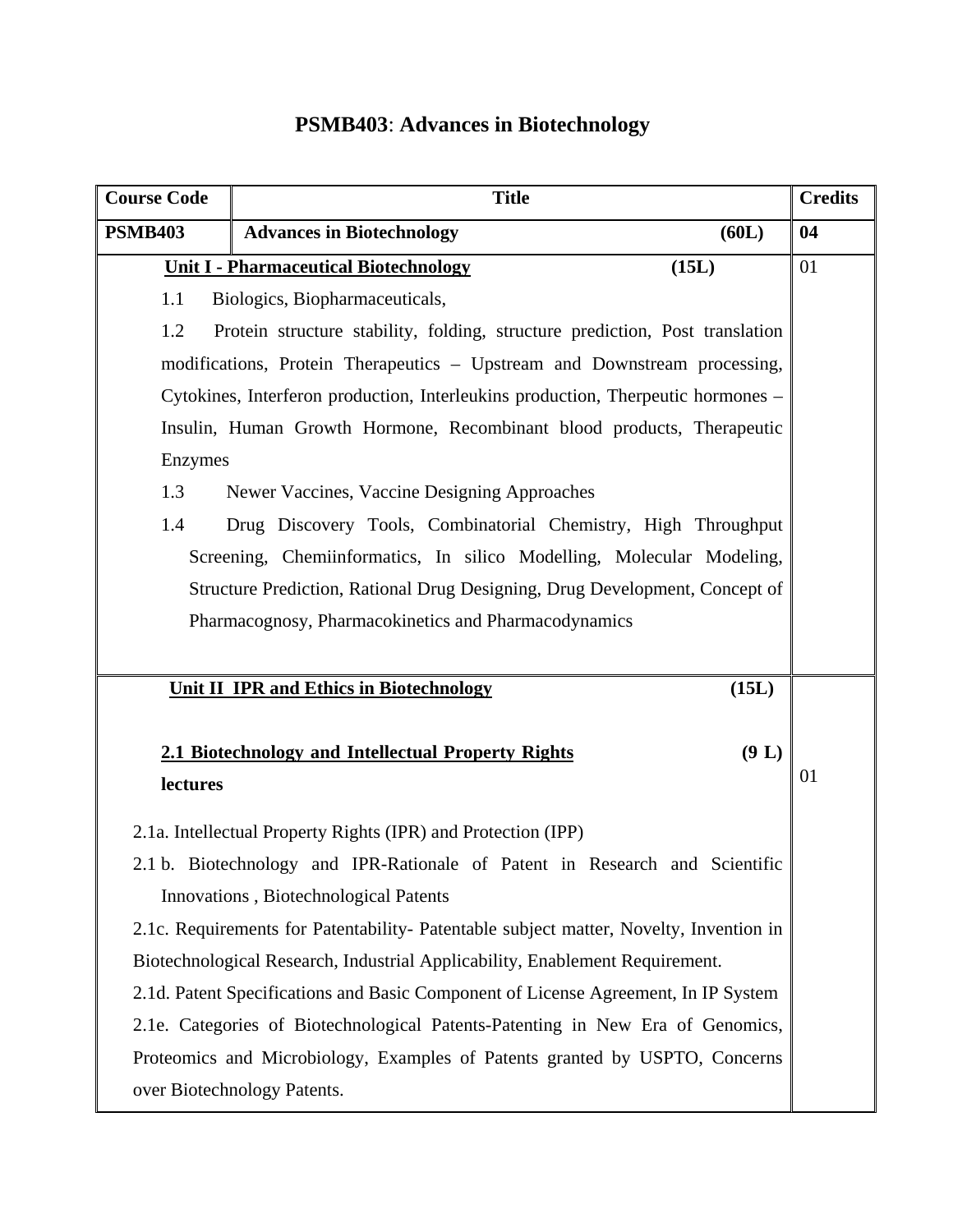2.1f. .Patenting in Biotechnology-European Scenario, US Scenario, Australia Scenario, Indian Scenario, Non Patentable IP and Patentable IP in Indian Patent Act

### **2.2 Biotechnology and Bioethics (6 L)**

2.2.a) Biotechnology and Bioethics

2.2.b) Bioethics and cross-cultural bioethics.- Autonomy, Rights, Beneficience, Do No Harm, Justice,Confidentiality, Animal Rights, Environmental ethics, Decision-Making

2.2.c) Perceptions of Ethical Biotechnology.-'Moral' is not the same as Ethical, Mixed Perception of Benefit & Risk, Reasoning behind Acceptance or Rejection of Genetic Manipulation,Concerns about Consuming products of GMOs.

2.2.d) Past and Present 'Bioethical Conflicts' in Biotechnology- Interference

with Nature , Fear of Unknown, Regulatory Concerns, Human Misuse

2.2.e) Future 'Bioethical Conflicts' in Biotechnology. - Changing perception of Nature, Human Genetic Engineering

2.2.f) Bioethics vs Business: A Conflict?- IPP, Global Issues of Technology Transfer, Safety vs Costs, Is New Technology Better

2.2.g) Resolution of Conflicts- Who can be trusted?, Public Education, Sufficient Regulations

2.2.h) Ethical limits of Biotechnology.-Absolute or Relative, Timeless or Transient

2.2.i )Criteria to Assess whether Biotech Research is Ethical.

### **Unit III - Marine Biotechnology (15L)**

01

3.1 Extreme environmental conditions, Marine life forms, Biomimetic materials, new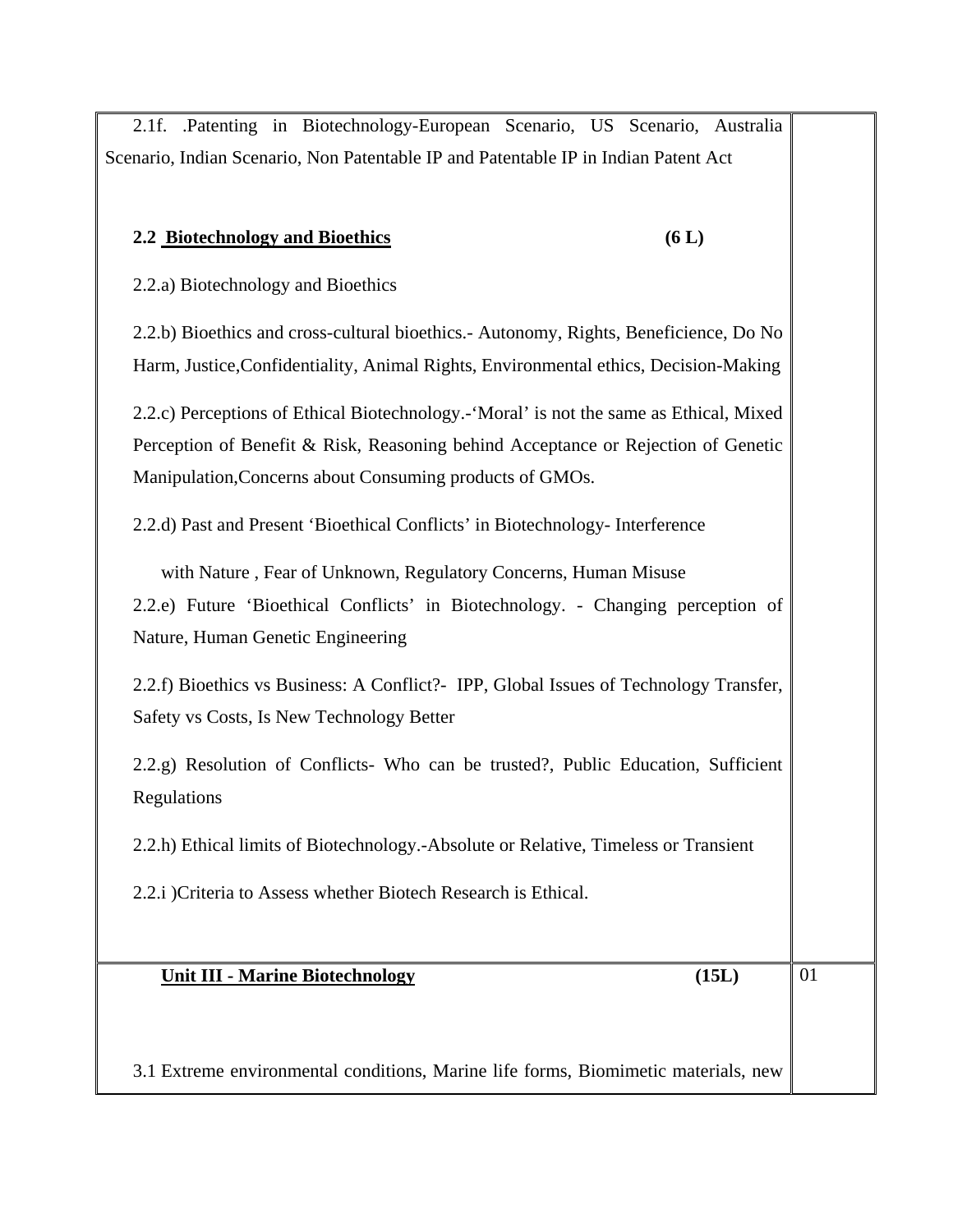class of pharmaceuticals, industrial products and processes, vaccines, diagnostics and analytical reagents, Environmental research in marine environment, Methods in Marine Microbiology – Detection of microorganisms and microbial activity, Metabolic diversity, Extreme Environment conditions, Marine bacteria, marine archaea, Biofouling and biodetrioration, Degradation of pollutants, Bioremediation, Role of microorganisms in ocean processes, Marine Genomics and Proteomics.

- 3.2 Marine bioprospecting Isolation of Marine Natural Products
- 3.3 Diversity of marine derived compounds Alkaloid, Terpenoids and steroides, nucleoside, aminoacids, peptides, depsipeptide, polyketide, Macrolide; Marine Enzymes- protease, lipase, chitinase, glucanase; Marine biominerals; Biominerelized structures; Biocomposites; Biopolymers - polysaccharides, chitin, marine collagens.
- 3.4 Bioactive Compounds And Biomaterials From Marine Environment.

| Unit IV: Advances in Molecular Biotechnology                                | (15L) |
|-----------------------------------------------------------------------------|-------|
| 4.1 Chemical synthesis and sequencing of DNA: Phosphoramidite method, Uses  |       |
| of synthesized oligonucleotides, Dideoxynucleotide method for sequencing of |       |
| DNA, Automated DNA sequencing, Using Phage M13 as a sequencing vector       |       |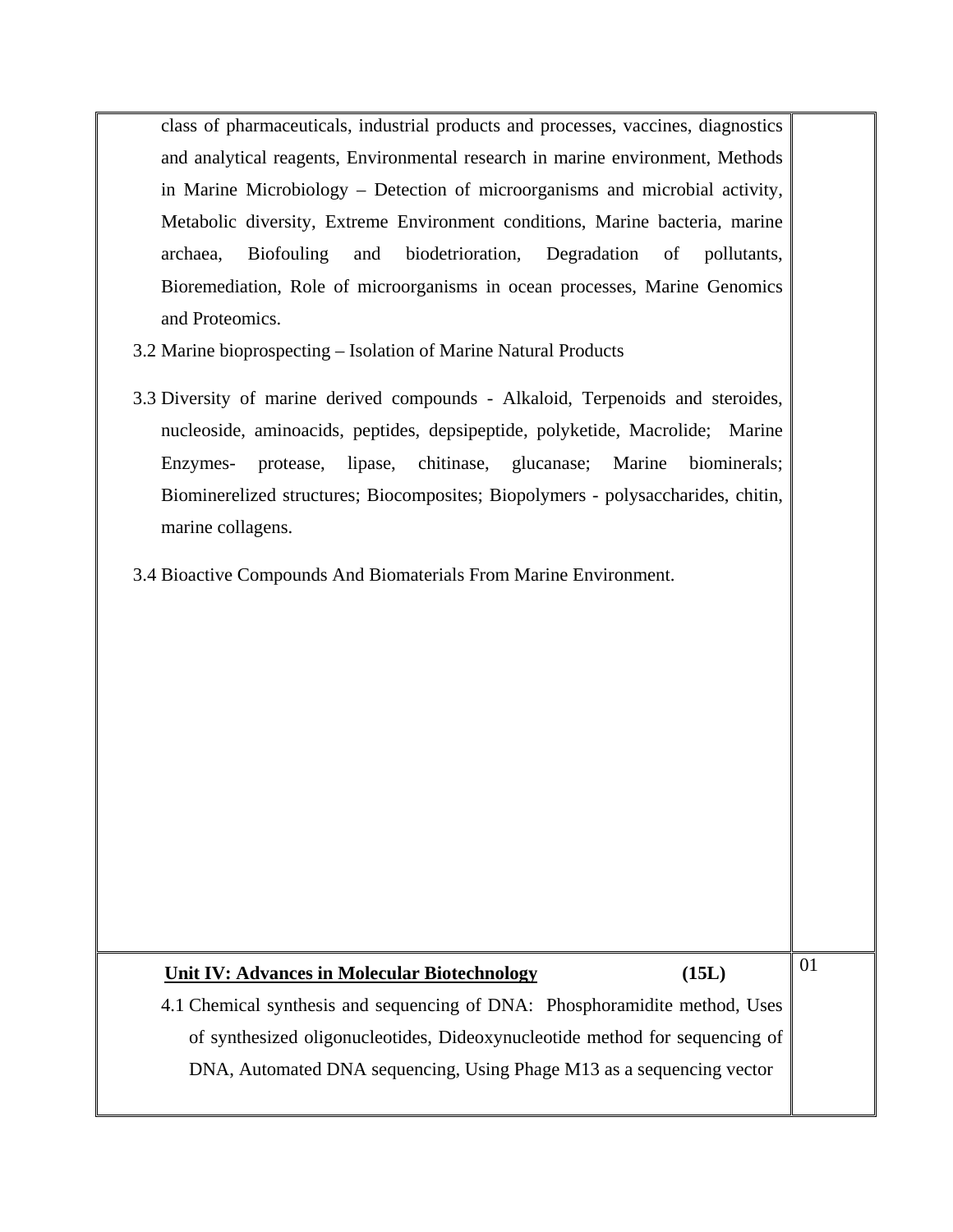- 4.2 Manipulation of Gene Expression in Procaryotes: Gene expression from strong and regulatable promoters, Fusion proteins, unidirectional tandem gene arrays, Increasing protein stability, protein folding, DNA integration into host chromosome,
- 4.3 Heterologous protein production production in eukaryotic cells: Expression systems like Saccharomyces cerevisiae, Pichia pastoris, Baculovirus-Insect cell, mammalian cell
- 4.4 Directed Mutagenesis: Oligonucleotide directed mutagenesis with M13, Oligonucleotide directed mutagenesis with plasmid DNA, PCR amplified oligonucleotide directed mutagenesis, Random mutagenesis with degenerate oligonucleotide primer, Random mutagenesis with nucleotide analogues, Error-prone PCR, DNA shuffling, Mutant proteins with unusual amino acids
- 4.5 Protein Engineering: Adding disulfide bonds, Changing aspargine to other amino acids, Reducing the number of free sulfhydryl residues, Increasing enzymatic activity, Modifying metal cofactor requirement, Decreasing protease sensitivity, Modifying protein specificity, Increasing enzyme stability and specificity, altering multiple properties
- 4.6 Synthetic Biology: Introduction, types, mechanisms, applications in industry

| <b>Practical: PSMB4P3 Advances in Biotechnology</b> | (60L)                                                                                                                                                                                          |    |
|-----------------------------------------------------|------------------------------------------------------------------------------------------------------------------------------------------------------------------------------------------------|----|
| PSMB4P3                                             | i. Assignments on IPR-Case studies on different<br>patents granted<br>ii. Report on International Bioethics survey on<br>specific concerned issues.<br>iii. Research Project experimental work | 02 |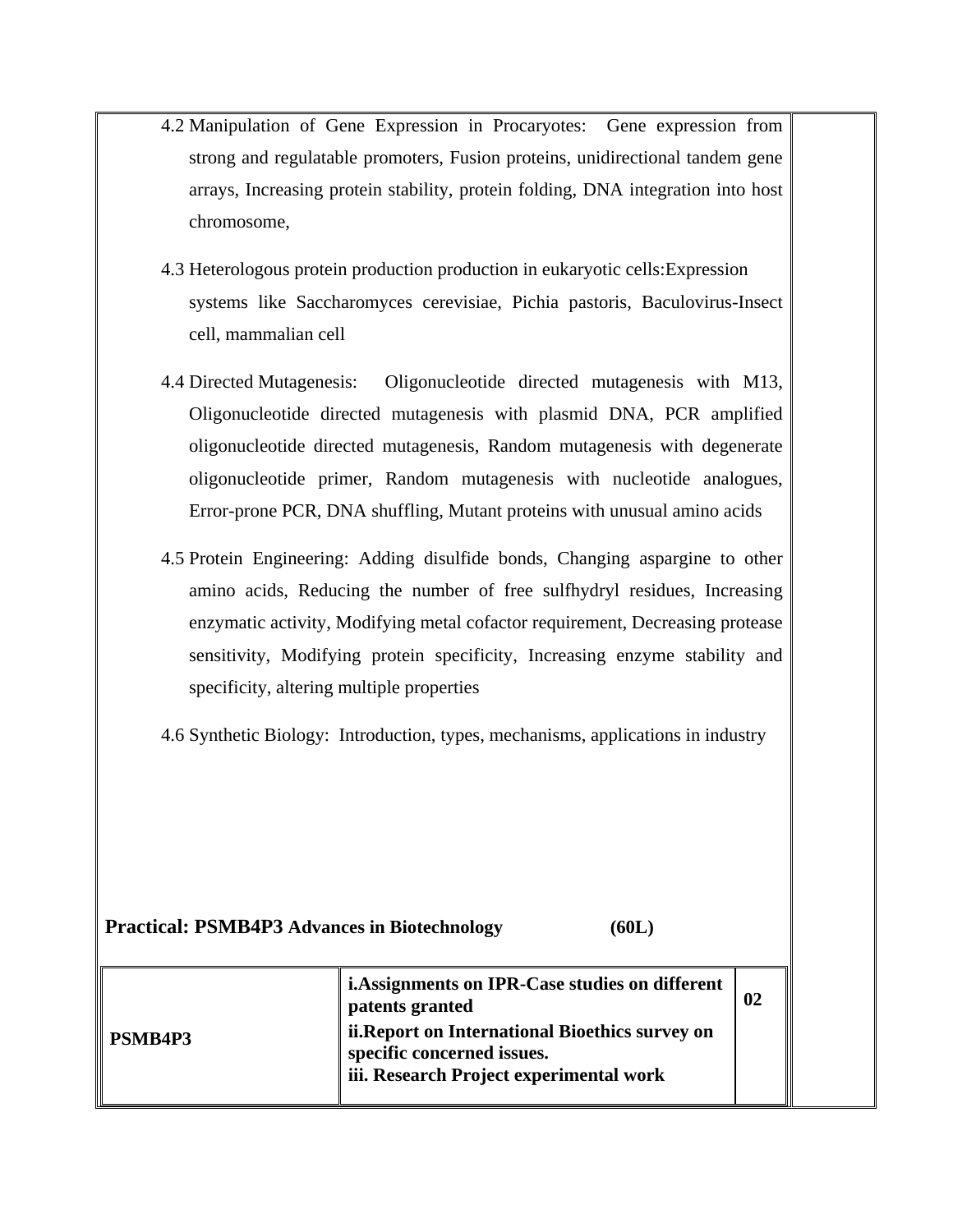### **ReferencesPSMB403 (SemesterIV)**

### **References: Unit I :**

- 1. Gary Walsh, Pharmaceutical Biotechnology Concepts and Applications (E-Book), John Wiley & Sons Ltd. (2007)
- 2. Jogdand S. N., Biopharmaceuticals, Himalaya Publishing House, Mumbai (2006)
- 3. K. Sambamurthi, Pharmaceutical Biotechnology, New Age International (2006)
- 4. Daan J. A. Crommelin, Robert D. Sindelar and Bernd Meibohm Pharmaceutical Biotechnology: Fundamentals and Applications, informa healthcare, (Oct 30, 2007)

### **References: Unit II: 2.1:**

- 1. Biodiversity, Biotechnology & Traditional Knowledge- Understanding Intellectual Property Rights , Aravind Kumar, Govind Das, Narosa
- 2. A textbook of Biotechnology, R.C.Dubey ,S.Chand.

### **References: Unit II: 2.2:**

- 1. Biotechnology,Second Completely Revised Edition-Volume 12- Legal,Economic and **Ethical** Dimensions.Volume Editor-D.Brauer(A multi-Volume Comprehensive Treatise),H.J.Rehm and G.Reed, A.Puhler ,P Stadler
- 2. Ethics in Biotechnology-An Executive Guide ,Chris MacDonald &Rahul.K. Dhanda
- 3. www.BiotechEthics.ca

### **References:Unit: III** :

- 1. RSK Barners & R.N Huges : Introduction to Marine Ecology, Blackwell
- 2. David H.Attway & Oskar R.Zabosky: Marine Biotechnology: Volume 1,2,3, Plenum Press, (1993).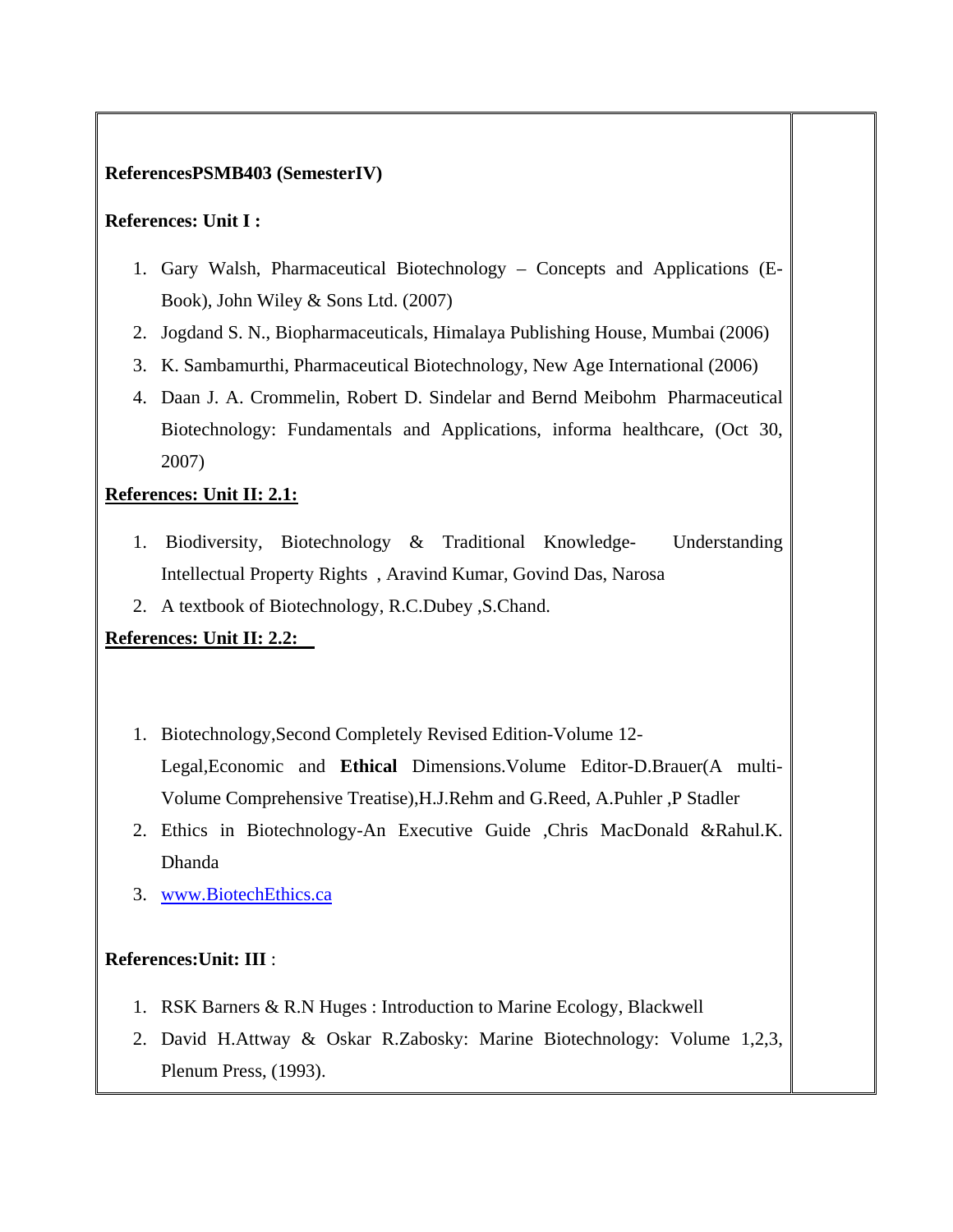- 3. P.J.Scheuer: Marine. Natural Products, Volume 1 & 2 (1978). Volume (1980-81) Academic Press.
- 4. O.Kinne: Marine Ecology, Vol.V.Ocean Management 3&4, John Wiley & Sons, (1984).
- 5. Rita Colwell (Ed.): Biotechnology in Marine Sciences, Academic Press, (1981).
- 6. R.R.Colwell (ed), Biotechnology of Marine Science, (1982).
- 7. R.R.Colwell et. al (eds) Biotechnology of Marine polysaccharides, (1985). David H.Attway & Oskar R.Zabosky: Marine Biotechnology, Volume 1,2,3, plenum press (1993).
- 8. P.J.Scheuer: Marine Natural Products, Volume 1&2 (1978) Volume (1980, 81), Academic Press

### **References: Unit IV**

- 1. Molecular Biotechnology: Principles and Applications of Recombinant DNA Bernard R. Glick, Jack J. Pasternak, 4/e (2010), ASM Press
- 2. An Introduction to Molecular Biotechnology: Molecular Fundamentals, Methods and Applications in Modern Biotechnology edited by Michael Wink, (2006)Wiley VCH
- 3. Molecular biotechnology: principles and practices Channarayappa, (2006), Universities Press
- 4. Synthetic Biology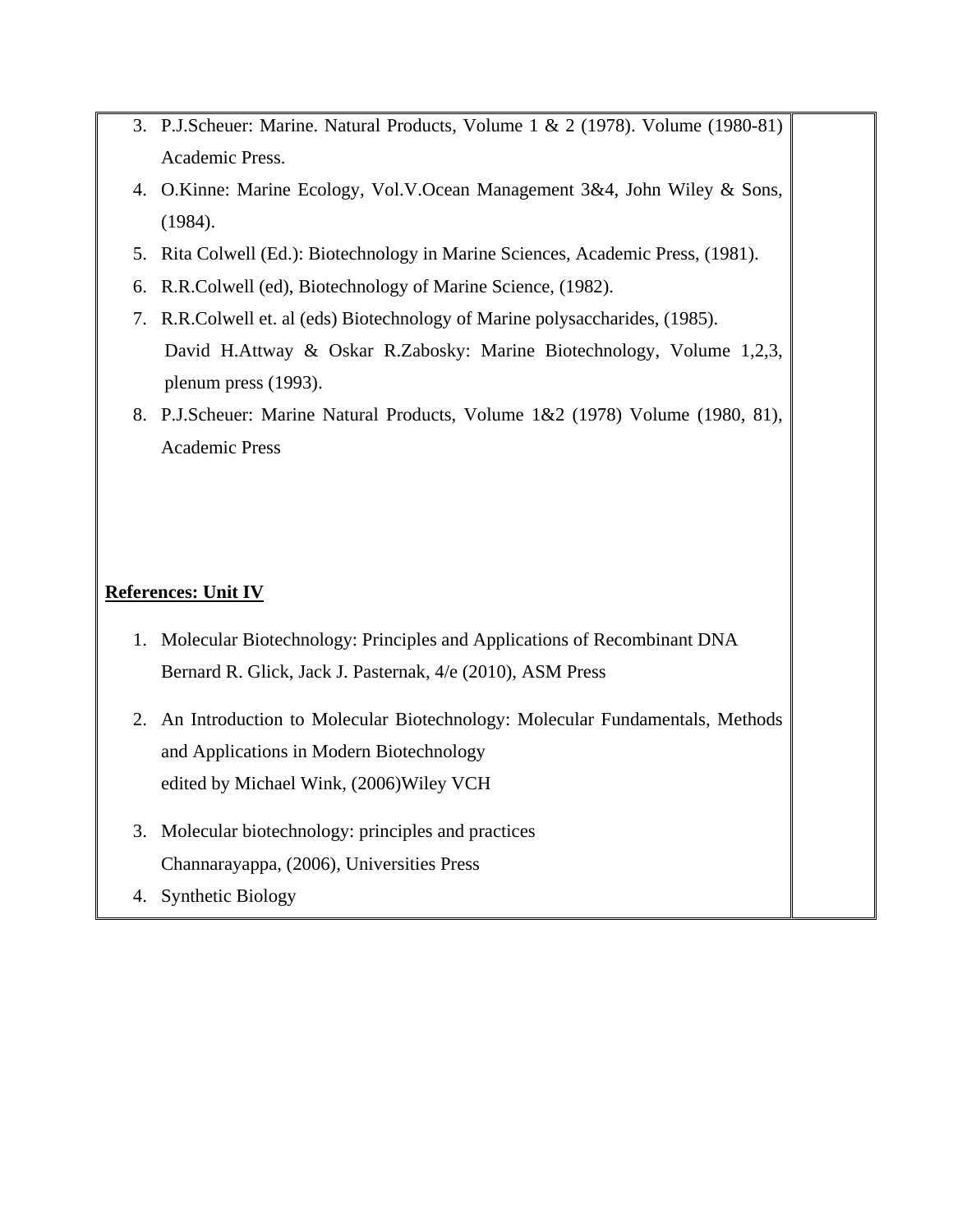# **PSMB404: Applied and Environmental Monitoring & Management**

| <b>Course</b>  | <b>Title</b>                                                          |       | <b>Cre</b> |
|----------------|-----------------------------------------------------------------------|-------|------------|
| Code           |                                                                       |       | dits       |
| <b>PSMB404</b> | Applied and Environmental Monitoring & Management                     | (60L) | 04         |
| UNIT I:        | Bioremediation, biodegradation & Waste disposal                       | (15L) | 01         |
|                | 1.1 Engineering and bioremediation process its needs and limitations. |       |            |
|                | 1.2 Bioremediation in Soil of BTEX hydrocarbons.                      |       |            |
|                | 1.3 Petroleum contamination, Polycyclic aromatic compounds,           |       |            |
|                | 1.4 Nitroaromatic compounds, PCB, Chlorinated Phenols, Chlorinated    |       |            |
|                | aliphatic compounds. Molecular technique in Bioremediation.           |       |            |
|                | 1.5 Sewage & Sludge treatment and disposal methods.                   |       |            |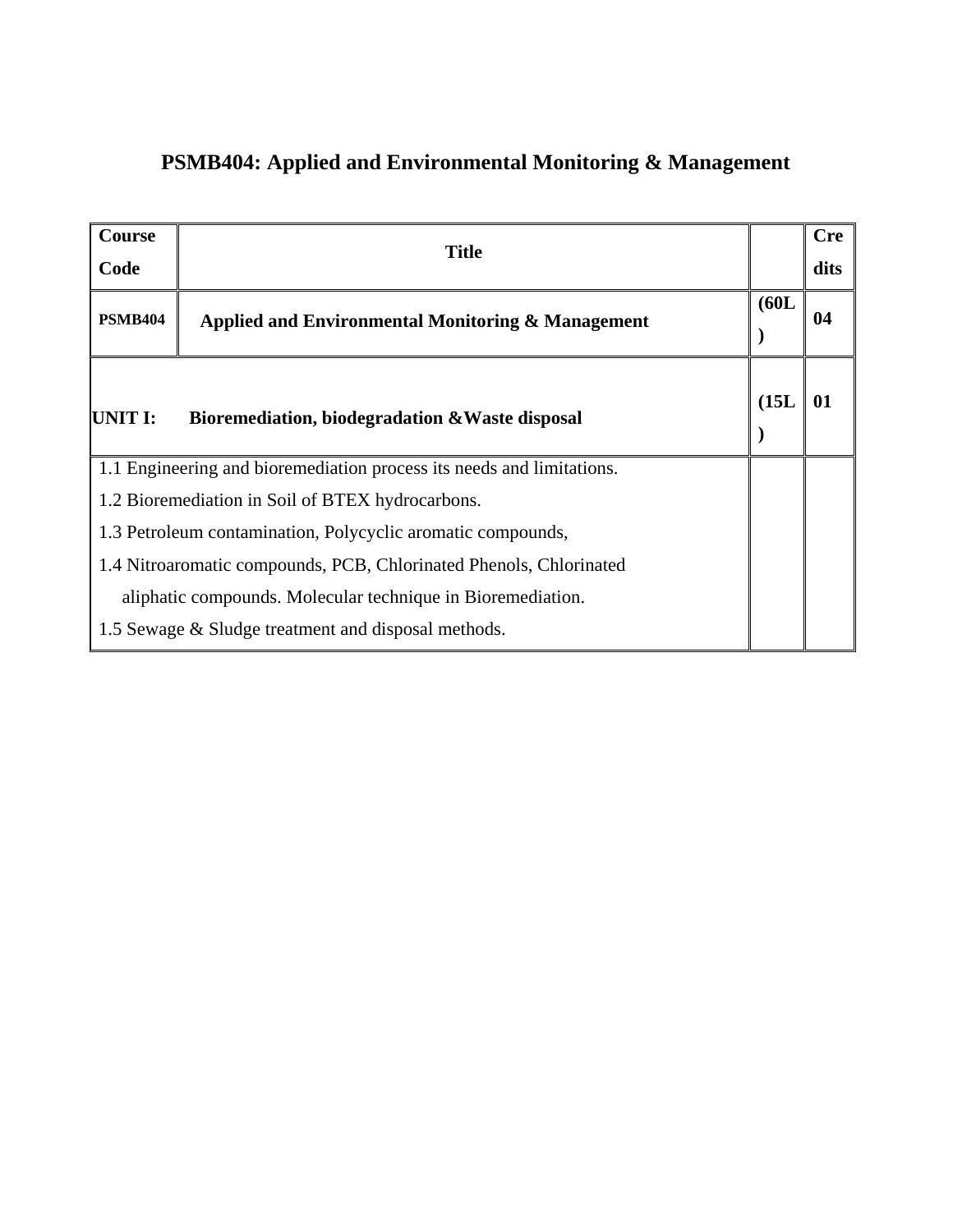| UNIT II:<br><b>Biofilm management</b>                                       | (15L) | 01 |
|-----------------------------------------------------------------------------|-------|----|
| 2.1 Structure and properties of biofilms:                                   |       |    |
| 2.2 Formation of biofilm, Regulation of Initial Attachment, Biofilm         |       |    |
| Formation Proceeds via Multiple Convergent Genetic Pathways, Early          |       |    |
| Attachment Events, Maturation of the Biofilm, Detachment and Return to      |       |    |
| the Planktonic Growth Mode                                                  |       |    |
| 2.3 Study of Quorum Sensing: Cell- Cell Communication amongst bacteria, and |       |    |
| its similarity with M. xanthus Fruiting Body Development.                   |       |    |
|                                                                             |       |    |
| 2.4 Multispecies biofilms: Clinical Relevance                               |       |    |
| 2.5 Biofilms in plant-associated habitats: In the Phyllosphere (impact on   |       |    |
| survival and bacterial interactions, interaction of plants with epiphytic   |       |    |
| biofilms,), In the Rhizosphere (ubiquity and importance for rhizosphere     |       |    |
| bacteria, impact of rhizosphere biofilms on plant biology,),                |       |    |
| 2.6 Biofilm erradication : Methods and commonly used biocides such as       |       |    |
| surfactants, enzymes, triclosan, chlorhexidine, quarternary ammonium        |       |    |
| compounds.                                                                  |       |    |
| 2.7 Use of other biofilm management methods such as probiotic organisms and |       |    |
| prebiotics to restore disrupted beneficial biofilms to a "normal state".    |       |    |
| Correction of environmental conditions for enhanced bioremediation of       |       |    |
| biofilms (eg dental plaque)                                                 |       |    |
| 2.8 Disadvantages of biofilm management strategies-development of resistant |       |    |
| strains-cross resistance induction                                          |       |    |
| 2.9 Biofilms from different environments, Impact of environment on biofilm  |       |    |
| development and its composition and implications of each on                 |       |    |
| biofilms in water bodies, biofouling associated microbial biofilms          |       |    |
| prosthetics associated biofilms, human associated biofilms eg. Gut          |       |    |
|                                                                             |       |    |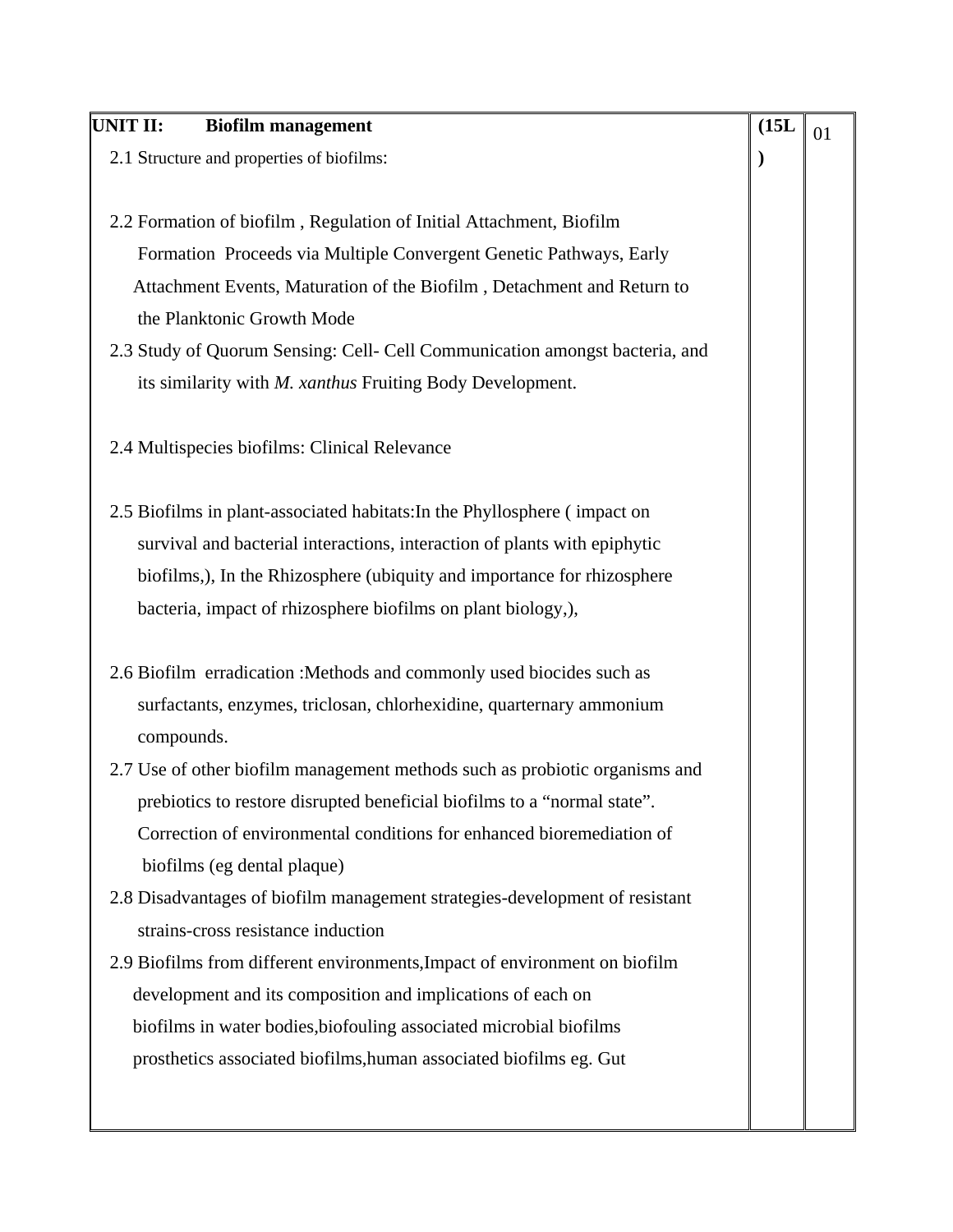| $\ $ UNIT : III<br>Pollution control and monitoring                                | (15L) | 01 |
|------------------------------------------------------------------------------------|-------|----|
| 3.1Introduction to Pollution, Pollution Control and Monitoring, Natural and        |       |    |
| anthropogenic pollution. Role of government and public in pollution control        |       |    |
|                                                                                    |       |    |
| 3.2 Air pollution: Sources - Organic and inorganic pollutants, particulate matter, |       |    |
| photochemical smog, acid rain, ozone depletion, green house effect, global         |       |    |
| warming, and role of microorganisms in cause and mitigation of global warming,     |       |    |
| climate change. Control measures of air pollution - dust control equipment,        |       |    |
| control measures for specific gaseous pollutants Effects of air pollution,         |       |    |
| assessment & monitoring. (Indoor air pollution, vehicular pollution and control,   |       |    |
| odour control)                                                                     |       |    |
|                                                                                    |       |    |
| 3.3 Water pollution: Sources of water and their contamination, types of            |       |    |
| pollutants, Effects of water pollution on plants, animals and human beings.        |       |    |
| Indicator microorganisms. Eutrophication - causes, effects and control             |       |    |
| measures.                                                                          |       |    |
| 3.4 Wastewater treatment – aerobic and anaerobic. CETP, Water quality criteria     |       |    |
| and standards for discharge. Assessment & monitoring of water pollution.           |       |    |
|                                                                                    |       |    |
| 3.5 Marine pollution: Sources, effects and coastal management                      |       |    |
|                                                                                    |       |    |
| 3.6 Thermal pollution: Sources, effects and control                                |       |    |
|                                                                                    |       |    |
| 3.7 Soil Pollution: Chemical composition and classification (hazardous and non     |       |    |
| hazardous) of soil, sources of soil pollution, effects on plants, animals and      |       |    |
| human beings, biomagnification, control measures, assessment and                   |       |    |
| monitoring.                                                                        |       |    |
|                                                                                    |       |    |
| 3.8 Noise pollution: Sources, impact, measurement and indices, control and         |       |    |
| abatement                                                                          |       |    |
| 3.9 Radioactive pollution: Sources, effects, prevention and control measures       |       |    |
|                                                                                    |       |    |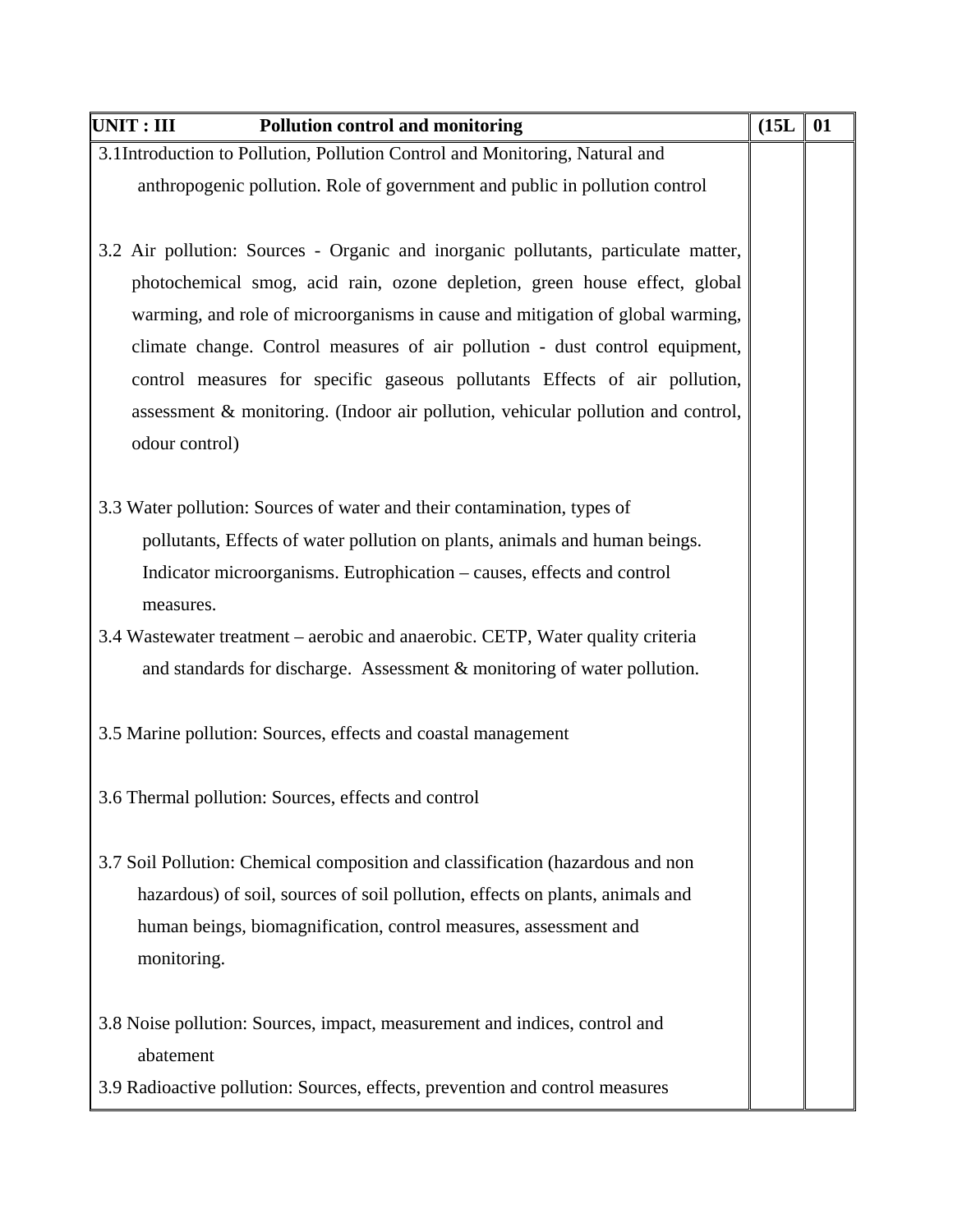| UNIT : IV<br>Environmental & natural resources management and safety            | (15L) | 01 |
|---------------------------------------------------------------------------------|-------|----|
| standards                                                                       |       |    |
|                                                                                 |       |    |
| 4.1Natural resources: Renewable/ non renewable. Land, water, forest, minerals,  |       |    |
| energy, food. Associated problems and management practices. Environmental       |       |    |
| <b>Impact Assessment and Sustainable Development</b>                            |       |    |
| 4.2 Solid waste management: Biodegradable waste from kitchen, abattoirs and     |       |    |
| agricultural fields and their recycling by aerobic composting or                |       |    |
| biomethanation. Non biodegradable waste like plastics, glass metal scrap and    |       |    |
| building materials and plastic recycling, metal recycling.                      |       |    |
| 4.3Hazardous waste management: Hazardous waste from paint, pesticides and       |       |    |
| chemical industries and their composition, Probable means to reduce these       |       |    |
| waste through Common Effluent Treatment Plants.                                 |       |    |
| 4.4 Biomedical and electronic waste management, recovery of precious metals     |       |    |
| from electronic waste resources.                                                |       |    |
|                                                                                 |       |    |
| 4.5Biohazards: Introduction, levels of biohazards, Risk assessment, proper      |       |    |
| cleaning procedures                                                             |       |    |
| 4.6Biosafety: Historical background and introduction, need of biosafety levels, |       |    |
| biosafety guidelines for GMOs and LMOs. Role of Institutional biosafety         |       |    |
| committee. RCGM, GEAC, etc. for GMO applications in food and                    |       |    |
| agriculture. Environmental release of GMOs. Overview of national                |       |    |
| regulations and relevant international agreements. Ecolabelling, IS 22000,      |       |    |
| Generally Recognized as Safe (GRAS)                                             |       |    |
|                                                                                 |       |    |
|                                                                                 |       |    |
|                                                                                 |       |    |
|                                                                                 |       |    |
|                                                                                 |       |    |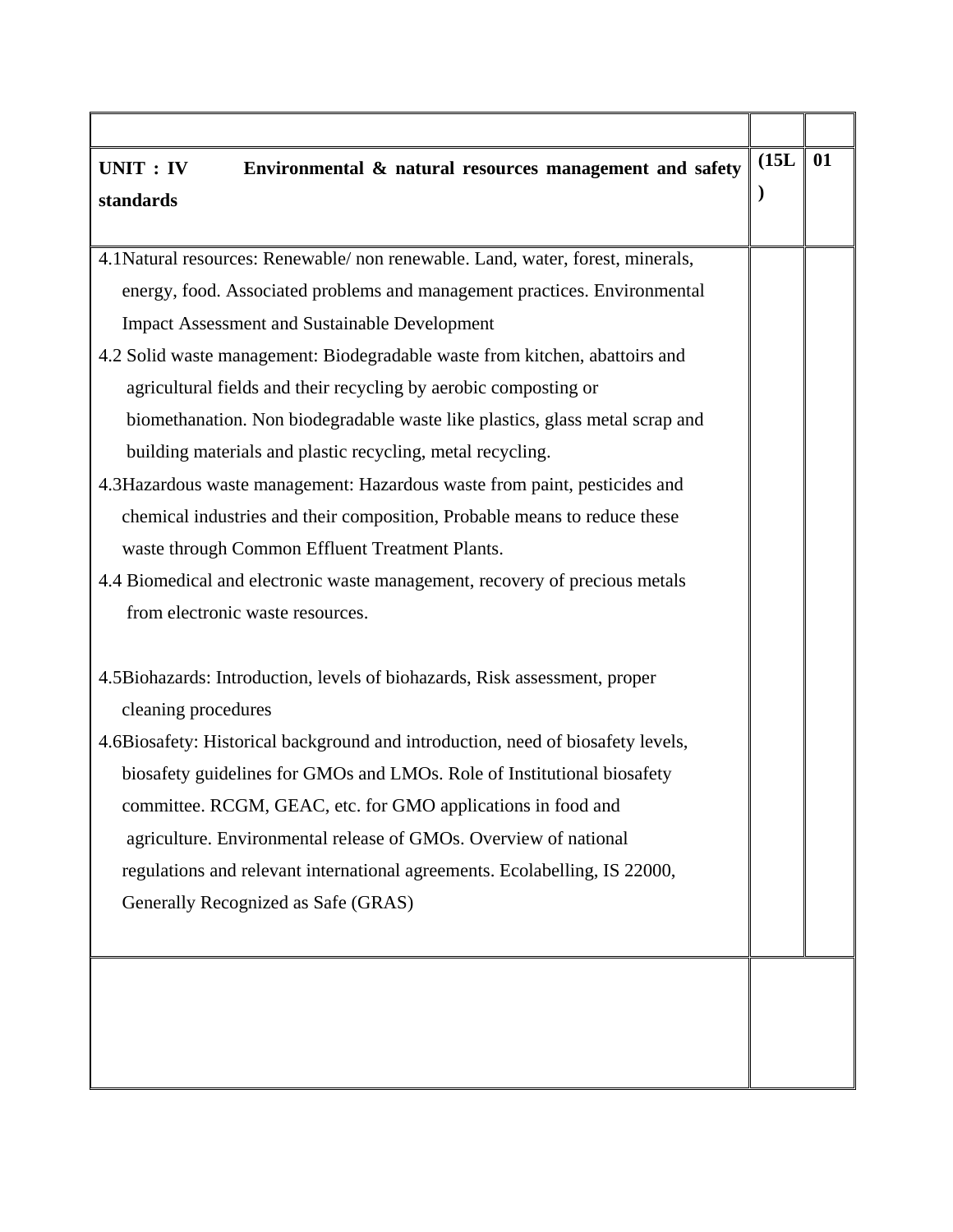### **PRACTICALS: PSMB4P4 (60L)**

1. Biofilm visualization by staining of a slide immersed in different

environments such as soil, water, saliva (to emphasize compositional and structural variations in biofilms from different environment).s 2. Determination of MIC of disinfectant/antimicrobials with sessile and planktonic bacteria (to show higher resistance of biofilms to antimicrobials as compared to planktonic cells) quantified using crystal violet assay 3. Analysis of sludge: sewage and industrial for the following parameters: sludge volume index (SVI), Mixed liquor suspended solids (MLSS), Mixed liquor volatile suspended solids (MLVSS), F/M ratio. 4. Demonstration of Analysis of  $SO_x$ ,  $NO_x$ , heavy metal (As/Cr) pollutants using volumetric/ spectrophotometric methods. 5. Study tour/ academic visit to any large scale industry (environmental health and safety aspects) Food/ Pharma/chemical, environmental consultancy, research centres OR Study tour/ academic visit to Sewage treatment plant/ ETP of any industry / water purification unit/ Pollution Control Board Lab, CETP, landfill, etc. 6. Preparation/ drafting of an EIA report. 7. Case studies: sustainable agricultural practices, coastal zone management, MEOR, management of monuments, air pollution episodes, oil spills. **References: PSMB404(Semester IV) UNIT- I: Bioremediation, biodegradation &Waste disposal**

**02**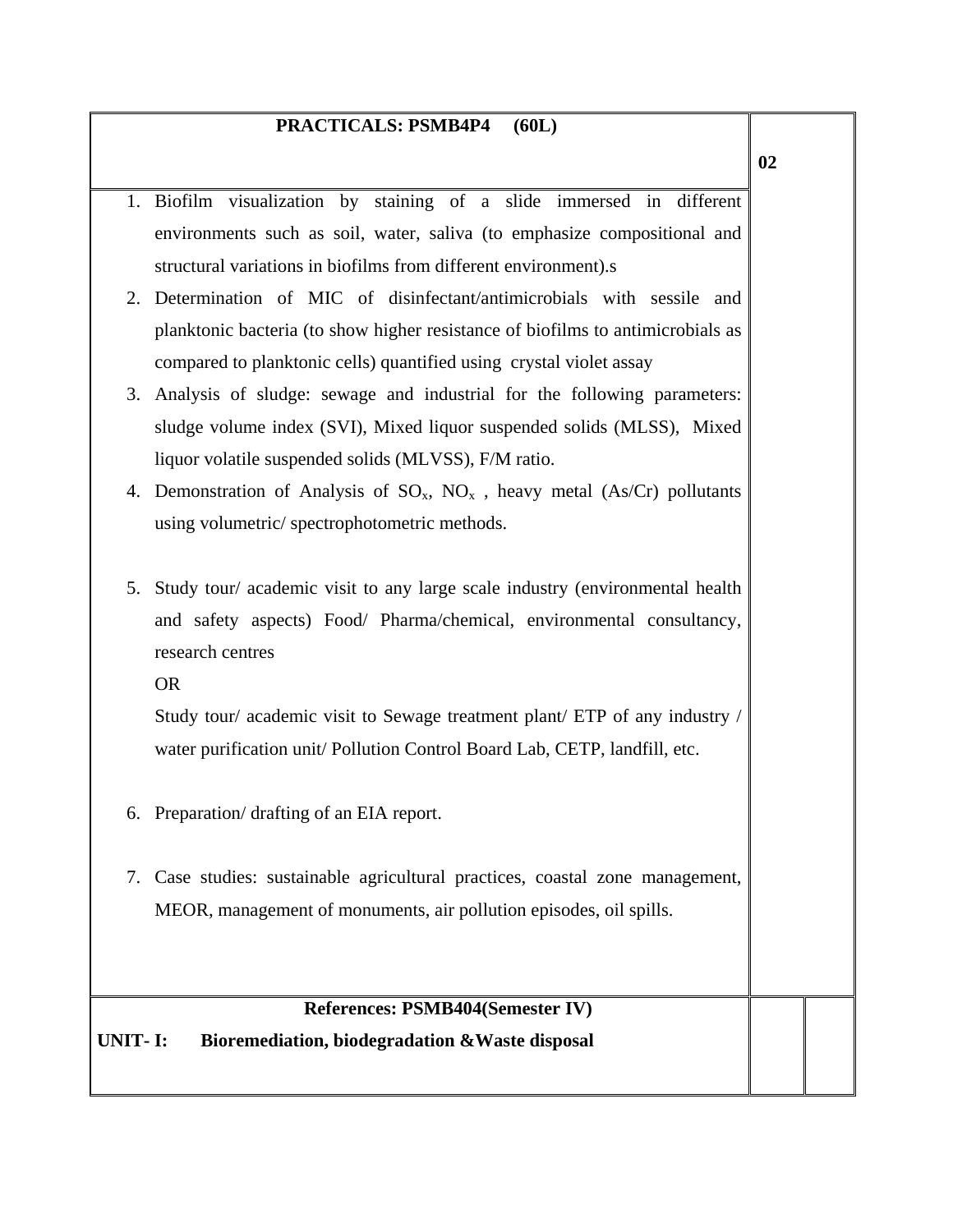- 1. Principles and Applications by Ronald L
- 2. Crawford and Don L Crawford
- 3. Biotechnology: B.D.Singh
- 4. A textbook of Biotechnology: R.C.Dubey
- 5. Environmental Biotechnology by Allan Scragg, 2nd Edn

### **UNIT- II: Biofilm management**

- 1. Davies DG, Parsek MR, Pearson JP,Iglewski BH, Costerton JW, Greenberg EP. 1998. The involvement of cell-to cell signals in the development of a bacterial biofilm. *Science* 280 (5361):295–98
- 2. O'Toole GA, Kolter R. 1998. The initiation of biofilm formation in *Pseudomonas aeruginosa* WCS365 proceeds via multiple, convergent signaling pathways: a genetic analysis. *Mol. Microbiol.* 28:449–61
- **3.** Morris, C. E. and Monier, J. M. 2003.The ecological significance of biofilm formation by plant-associated bacteria. Annu. Rev. Phytopathol. 41:429–53
- 4. O'Toole, G., Kaplan, H. B. and Kolter, R., 2000. Biofilm formation as microbial development. Annu. Rev. Microbiol. 2000. 54:49–79
- **5.** Bacterial biofilms: from the Natural environment to infectious diseases. Nature Reviews Microbiology 2, 95-108 (February 2004)

### **UNIT - III Pollution control and monitoring**

- 1. Environmental microbiology. P. D. Sharma. Alpha Science International 2005 ed.
- 2. Wastewater engineering: Treatment and reuse. Metcalf and Eddy, Tata McGraw Hill Publishing Co. Ltd. 4<sup>th</sup> Ed.
- 3. A textbook of environmental pollution and control. S S. Dara
- 4. Environmental chemistry A. K. De
- 5. Environmental pollution control engineering. C. S. Rao. New Age International Publishers.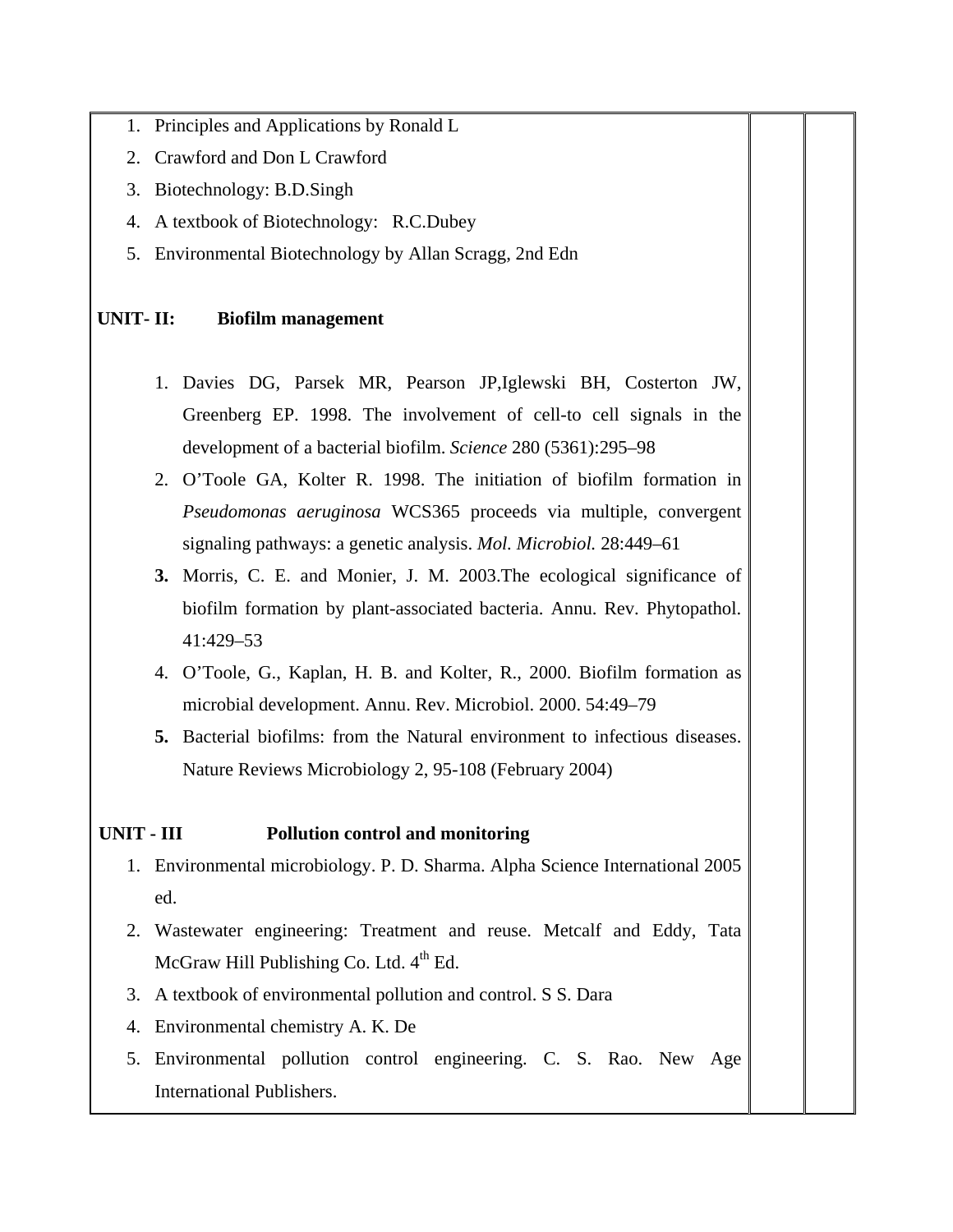|           | 6. APHA 1998. Standard Methods for the examination of water and wastewater, |  |
|-----------|-----------------------------------------------------------------------------|--|
|           | $20^{th}$ Ed.                                                               |  |
|           | 7. Biotechnology of Odour and Air pollution Control. Springer               |  |
| 8.        | Water and Wastewater analysis Volume 1. Handbook of methods in              |  |
|           | environmental studies. S. K. Maiti. ABD Publishers 2004                     |  |
|           | 9. Soil analysis Volume 2. Handbook of methods in environmental studies. S. |  |
|           | K. Maiti. ABD Publishers 2004                                               |  |
|           |                                                                             |  |
|           | 10. Environmental chemistry B. K. Sharma                                    |  |
| UNIT - IV | Environmental & natural resources management and safety                     |  |
| standards |                                                                             |  |
|           | 1. Resource ecology. S. K. Agarwal                                          |  |
| 2.        | Environmental management. H. V. Jadhav, Vipul Prakashan, 2002               |  |
|           | 3. Environmental management. R.K. Jain and others                           |  |
| 4.        | Modern trends in ecology and environment. R. S. Ambasht                     |  |
| 5.        | Industrial hygiene and safety. M. H. Fulekar                                |  |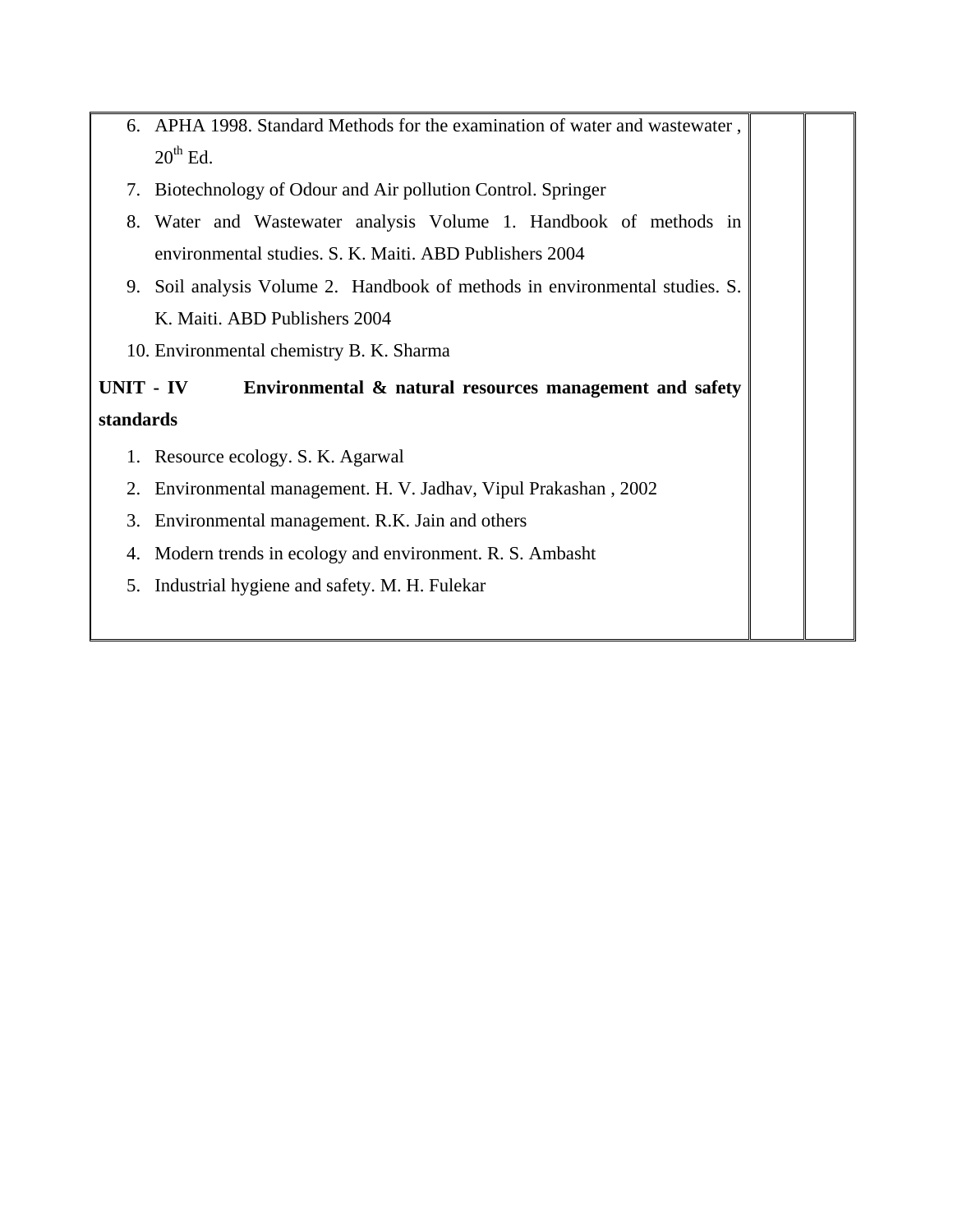# **Modality of Assessment :**

# **[I] Theory Examination Pattern:**

|     | A] Internal examination for theory (40%):-                     | 40 marks |  |  |
|-----|----------------------------------------------------------------|----------|--|--|
| Sr. | Particulars<br>Marks.                                          |          |  |  |
| No. |                                                                |          |  |  |
| 1.  | Active participation in routine                                |          |  |  |
|     | Class instructional deliveries                                 | 05       |  |  |
| 2.  | Overall conduct as a responsible learner,                      |          |  |  |
|     | Communication $&$ leadership qualities in organizing           |          |  |  |
|     | related academic activities.                                   | 05       |  |  |
| 3.  | One seminar based on curriculum to be assessed                 |          |  |  |
|     | by the teacher of the institution teaching                     |          |  |  |
|     | P.G. learners/ publication of a research paper /               |          |  |  |
|     | presentation of a research paper in seminar or conference      | 30       |  |  |
|     | (i) Selection of the topic, Introduction, write up, references | 15       |  |  |
|     | (ii) Presentation with the use of ICT                          | 15       |  |  |

### **B ] External examination - 60 %**

| <b>Semester End Theory Assessment -</b>                                | 60 marks |
|------------------------------------------------------------------------|----------|
| Duration - These examinations shall be of two and half hours duration. |          |

ii. Theory question paper pattern :-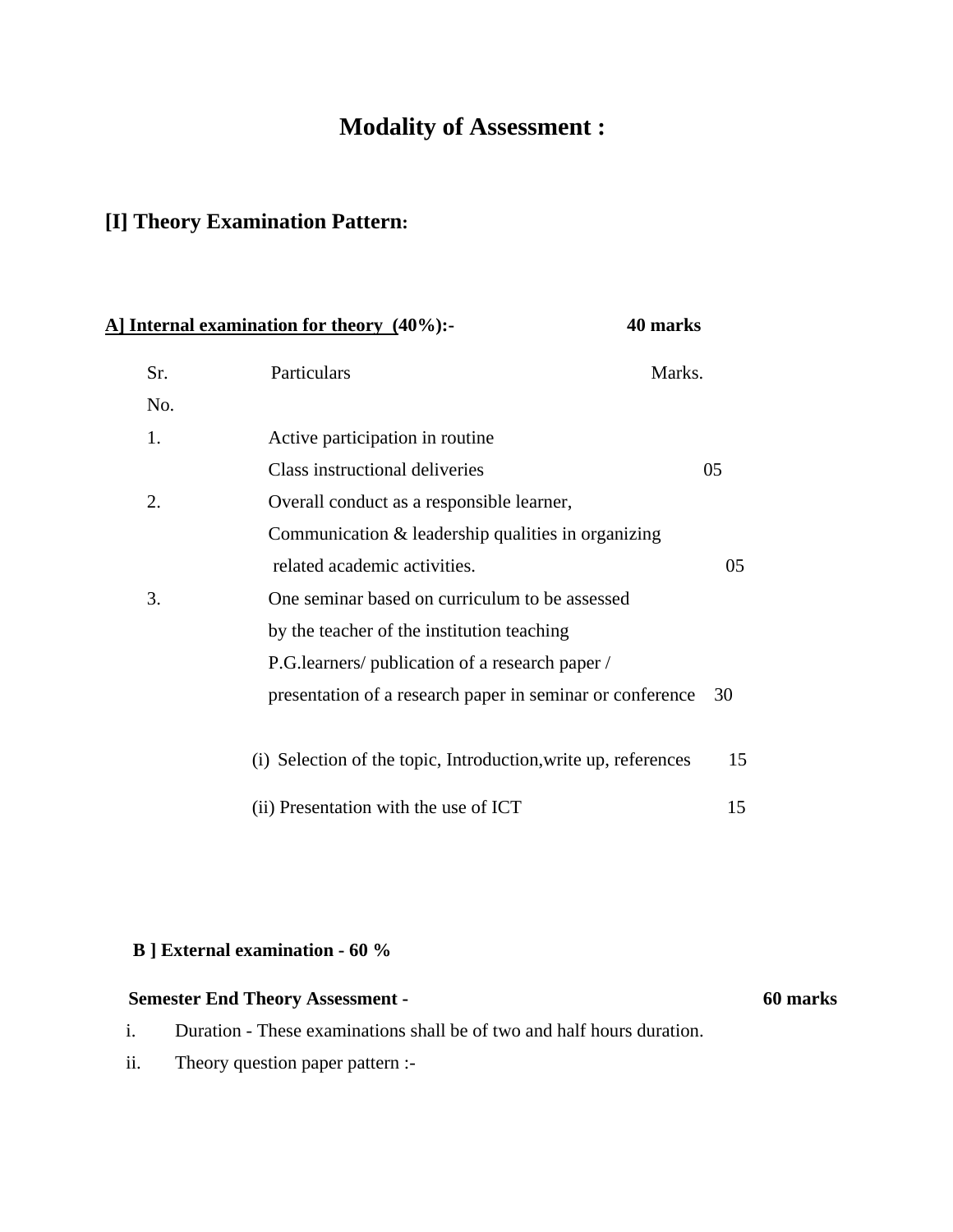- 1. There shall be **five** questions each of **12** marks. On each unit there will be one question & fifth one will be based on all the four units .
- 2. All questions shall be compulsory with internal choice within the questions. Each question will be of **24** marks with options.
- 3. Questions may be sub divided into sub questions **a, b, c & d only, each carrying six marks OR a, b, c, d, e & f only** each carrying **four** marks and the allocation of marks depends on the weightage of the topic.

## **[II]Practical Examination Pattern**

**(A)Internal Examination:-** 

**There will not be any internal examination/ evaluation for practicals.** 

| Sr.No. | Particulars            | <b>Marks</b> |
|--------|------------------------|--------------|
|        | <b>Laboratory work</b> | 40           |
| ∸.     | <b>Journal</b>         | 05           |
| J.     | Viva                   | 05           |

**(B) External (Semester end practical examination) Per course :-** 

### **Semester III:**

Practical examination will be held at the college / institution at the end of the semester. The students are required to present a duly certified journal for appearing at the practical examination, failing which they will not be allowed to appear for the examination.

In case of loss of Journal and/ or Report, a Lost Certificate should be obtained from Head of the Department/ Co-ordinator of the department ; failing which the student will not be allowed to appear for the practical examination.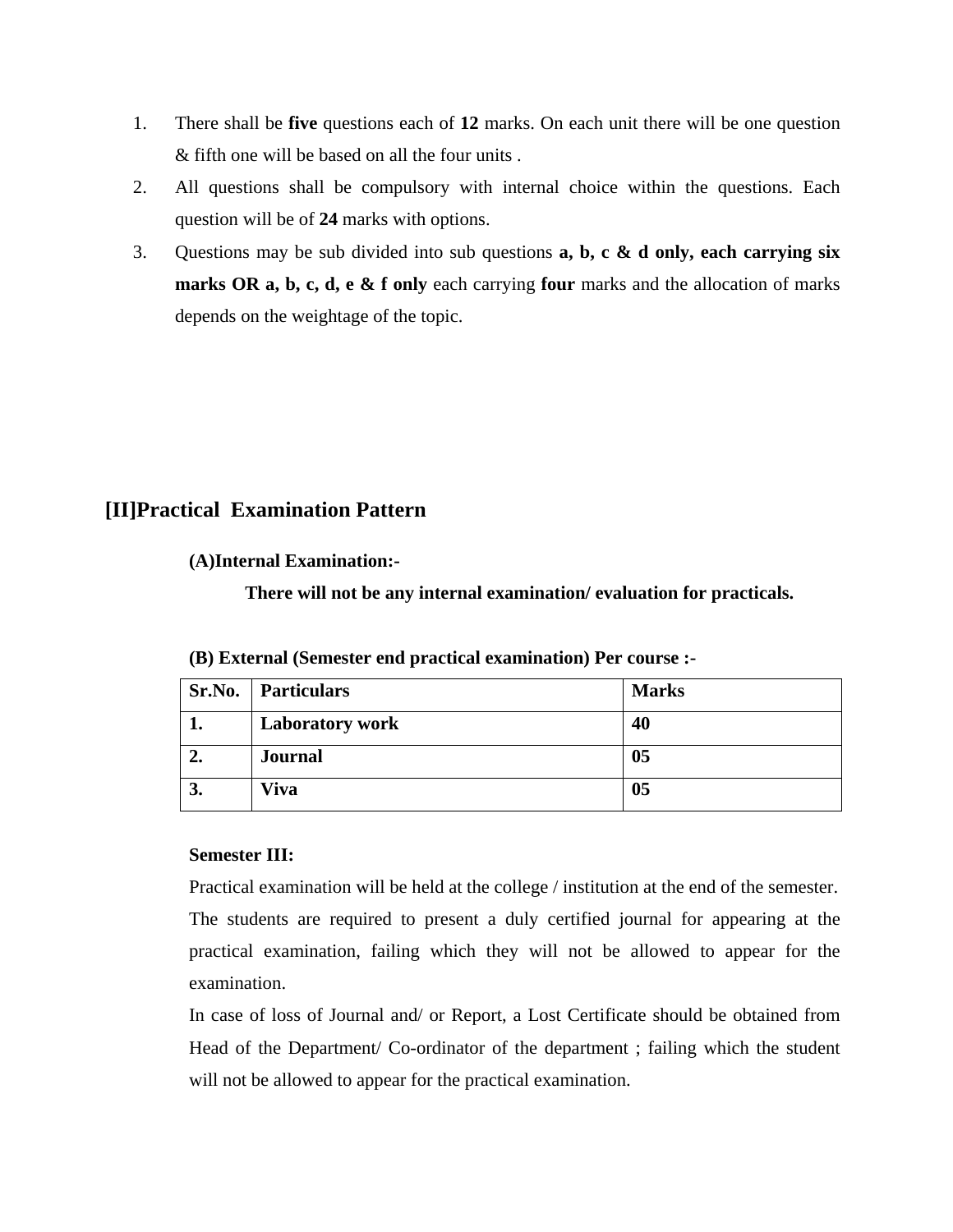**Research proposal: Candidates are required to present duly certified research proposal (as per the BCUD format) with relevant references (minimum 25) and make the power point presentation of the same for the evaluation by the examiner. (The research proposal must be included with literature survey of the selected research topic.)** 

#### **Semester IV:**

Practical examination will be held at the college / institution at the end of the semester. The students are required to present a duly certified journal for appearing at the practical examination, failing which they will not be allowed to appear for the examination.

In case of loss of Journal and/ or Report, a Lost Certificate should be obtained from Head of the Department/ Co-ordinator of the department ; failing which the student will not be allowed to appear for the practical examination.

**Research project work: Candidates are required to present duly certified dissertation report based on the topic of research along with the laboratory notebook containing raw data and make the poster presentation of the research work for evaluation by the examiner.**